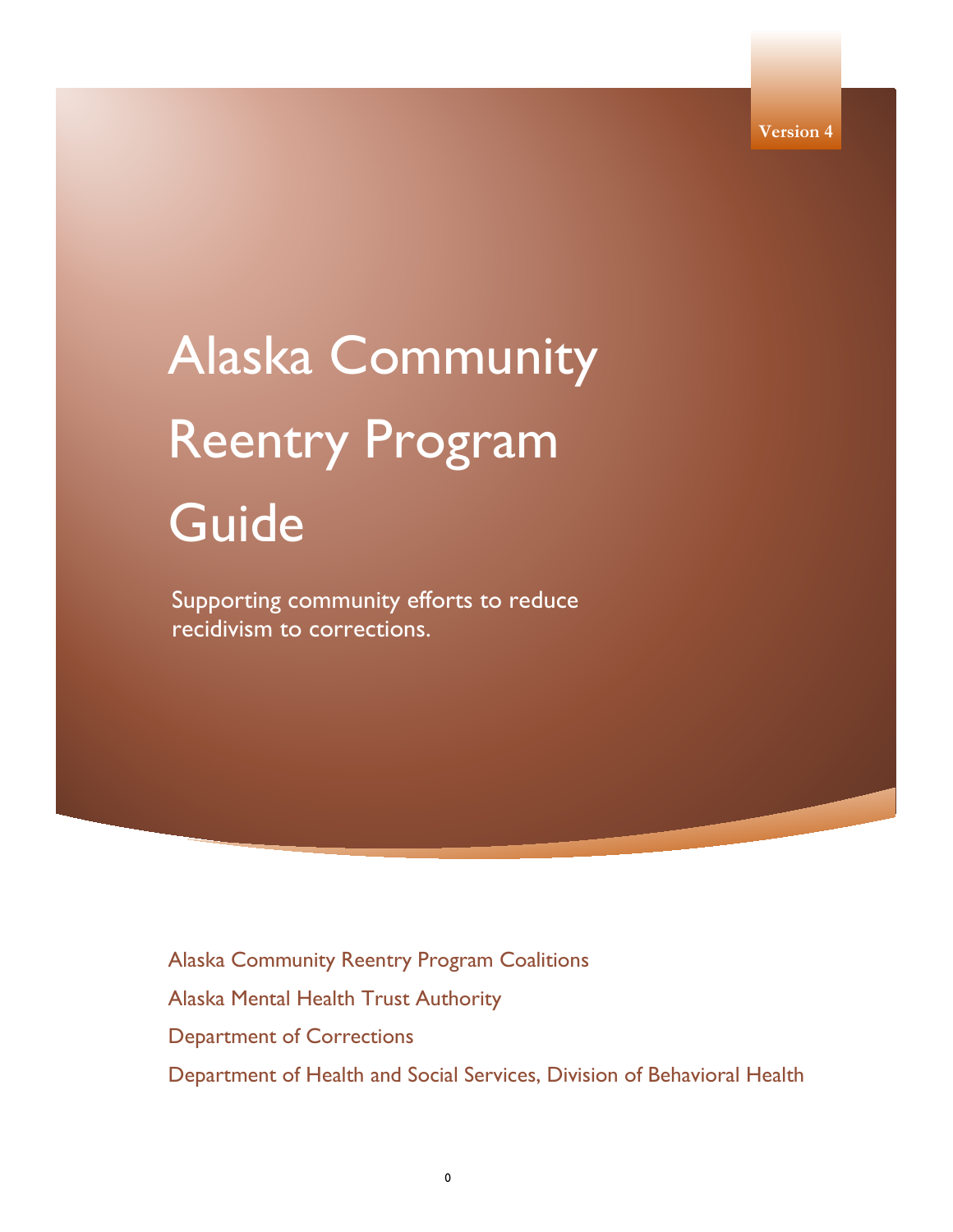This guide has been produced through the efforts of the following:

#### *Department of Health and Social Services, Division of Behavioral Health*

Deputy Director: Gennifer Moreau-Johnson

Contact:

Alysa Wooden, Program Coordinator, Community Reentry Program 303 K St., Anchorage, AK 99501-2013 [alysa.wooden@alaska.gov](mailto:alysa.wooden@alaska.gov) (907) 264-0641

#### *Department of Corrections*

Deputy Commissioner: Karen Cann

Contact:

Morgen Jaco, Reentry Project Manager 550 W 7th Ave, Suite 1800, Anchorage, AK 99501 [morgen.jaco@alaska.gov](mailto:morgen.jaco@alaska.gov) (907) 269-5627

#### *The Alaska Mental Health Trust Authority*

Chief Operating Officer: Steve Williams

Contact:

Travis Welch, Trust Program Officer 3745 Community Park Loop, Suite 200, Anchorage, AK 99508 [travis.welch@alaska.gov](mailto:travis.welch@alaska.gov) (907) 269-7961

Special recognition is given to the first four Alaska community reentry coalitions who helped pilot many of the procedures defined in this guide. Thank you to the Anchorage Reentry Coalition, Fairbanks Reentry Coalition, Juneau Reentry Coalition and Mat-Su Reentry Coalition.

The *Alaska Community Reentry Program Guide* is periodically reviewed and updated. Produced in March 2017 Revisions issued in June 2017, September 2017 and September 2018. Funding to produce this guide and associated materials is from the Alaska Mental Health Trust Authority. Technical support has been provided by Agnew::Beck Consulting. Inc.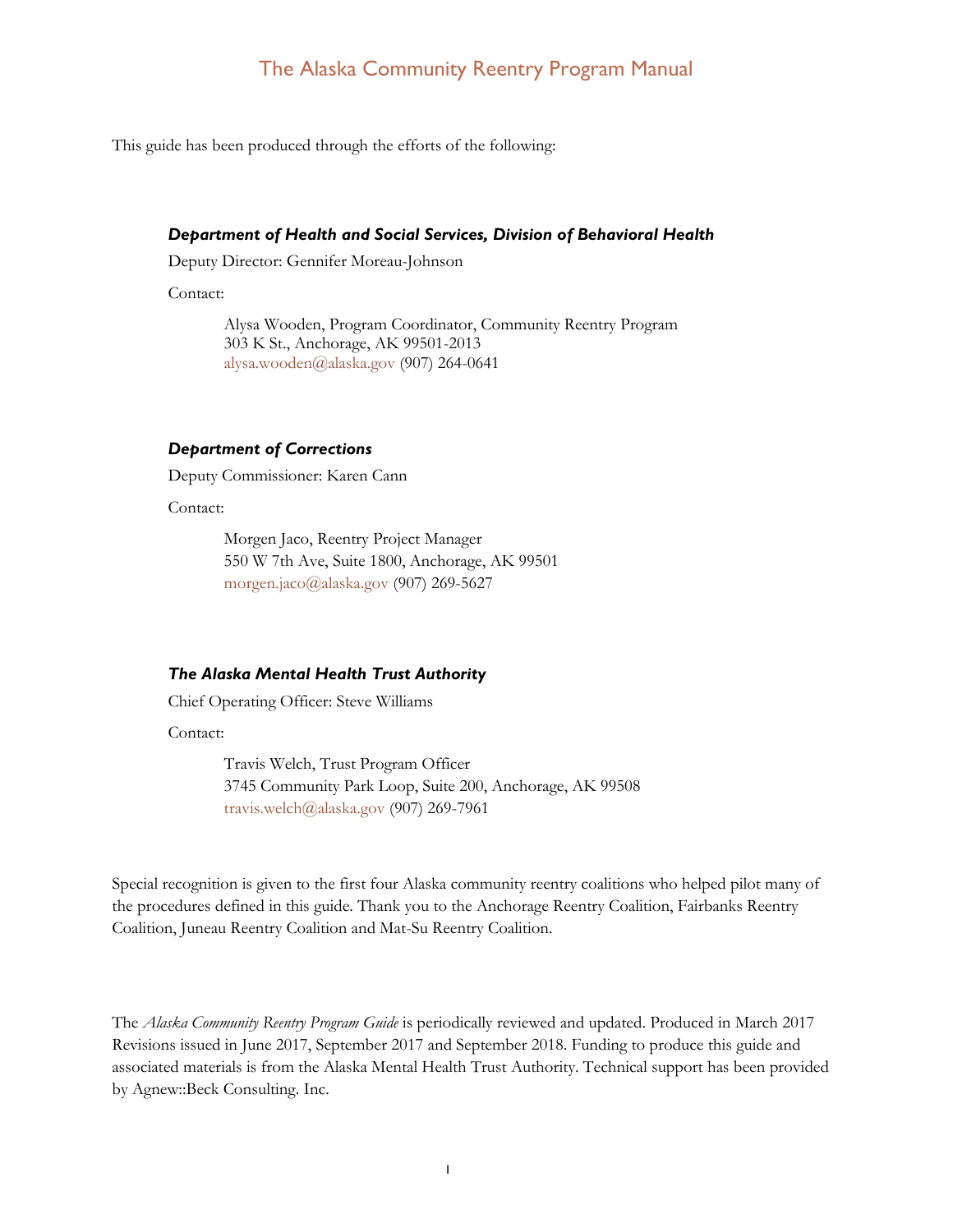# **Contents**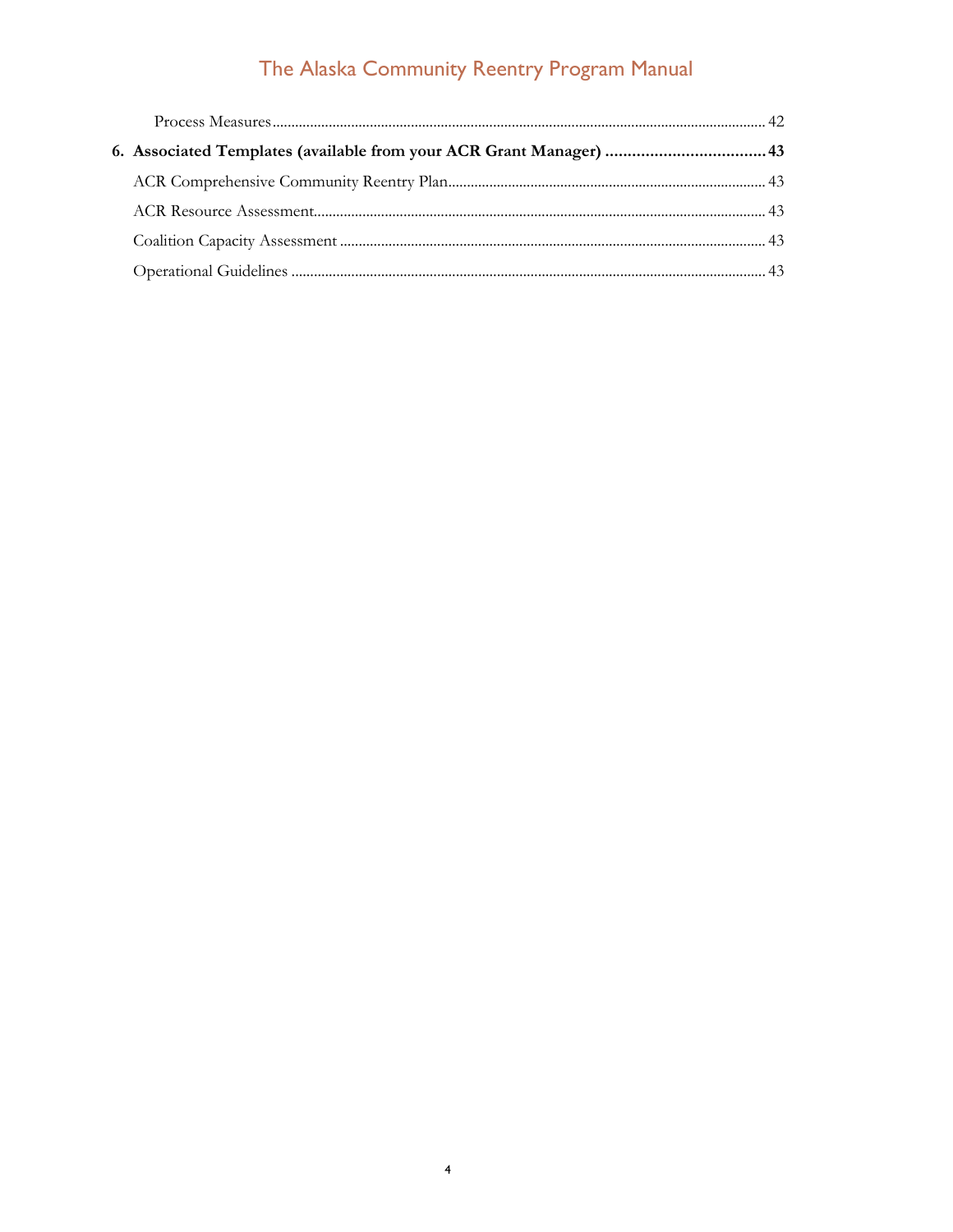# Figures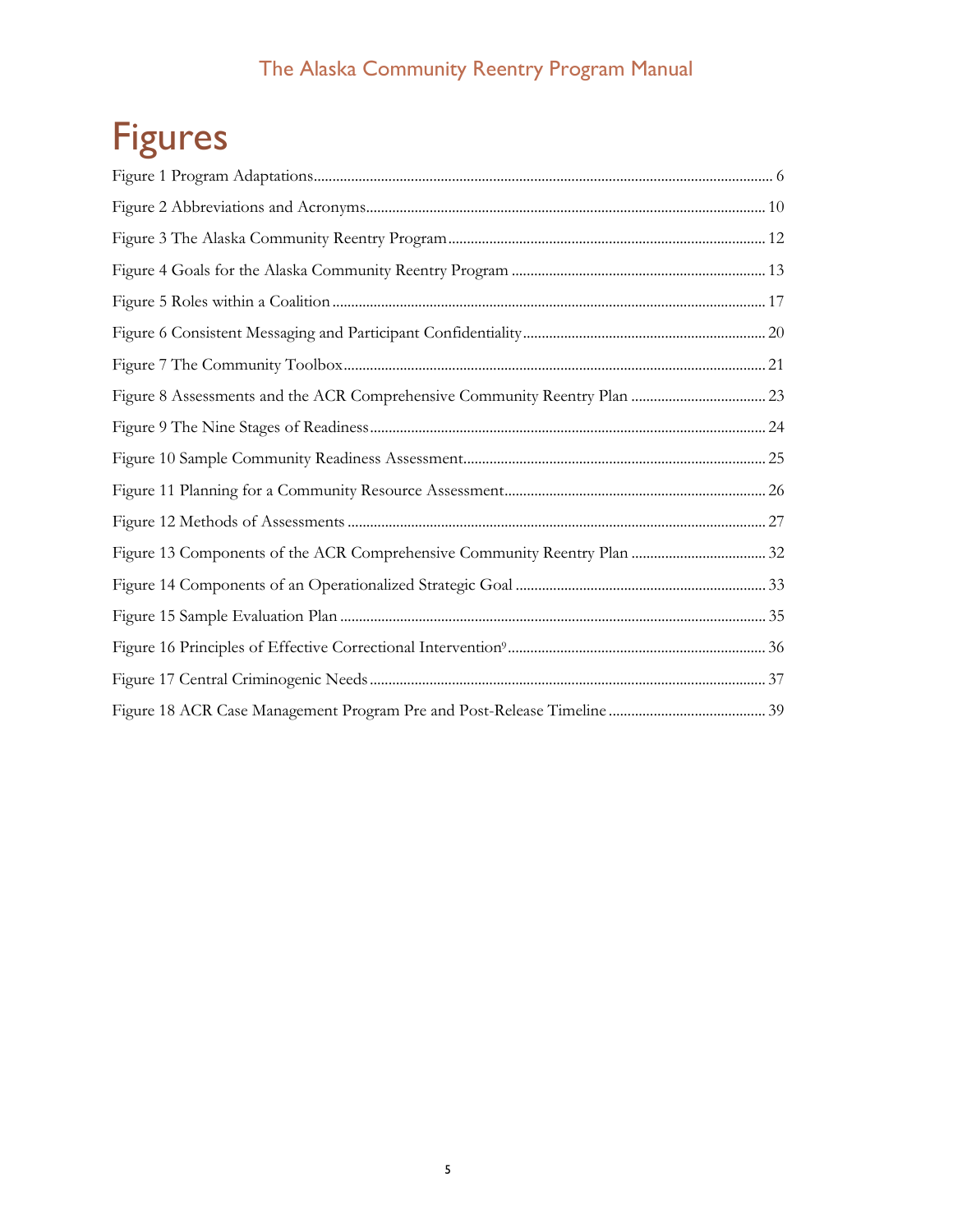# <span id="page-6-0"></span>1. Overview

Multiple organizations, coalitions, and individuals in Alaska manage programs that provide support to Alaskans reentering the community after serving time in a prison or jail. The Alaska Community Reentry (ACR) Program provides funding and support to several reentry coalitions across Alaska. This guide is a toolkit for conducting the work of the ACR Program, a statewide effort to reduce recidivism to corrections through partnerships, supports and services that address the complex needs of people reentering their communities after serving time in a correctional facility.

- Chapter 1 provides short definitions of the key terminology and concepts related to the ACR Program. These items are further detailed in the main body of the guide.
- Chapter 2 gives a brief review of Alaska's recidivism reduction efforts with a focus on the ACR Program.
- Chapter 3 offers an overview of the ACR coalitions and the people/processes that shape their operations.
- Chapter 4 describes the *Community Readiness Assessment*, the *ACR Resource Assessment* and the *ACR Comprehensive Community Reentry Plan*.

Figure 1 Program Adaptations

#### **Program Adaptations**

Coalitions funded by the Alaska Community Reentry (ACR) Program differ from one another in many ways, reflecting the unique needs and characteristics of their communities and coalitions. Various adaptations of the processes described in this manual have been used to address differences. Because the ACR Program promotes an integrated approach involving both local and state partnerships, it is recommended that the ACR coalitions discuss any adaptions with their DBH or Trust grant manager.

• Chapter 5 focuses on the evidence-based practices in corrections and the ACR Case Management Program processes used to support participating reentrants in their return to the community.

# <span id="page-6-1"></span>Terminology and Key Concepts

## <span id="page-6-2"></span>Programs

#### *Alaska Community Reentry (ACR) Program*

The ACR Program is a statewide effort to reduce recidivism to corrections through partnerships, supports and services that address the complex needs of inmates reentering their communities.

#### *Alaska Community Reentry (ACR) Case Management Program*

Through funding from Alaska Division of Behavioral Health (DBH), the ACR Case Management Program is a pilot program of the State of Alaska using an integrated system of assessment, support and transition planning to reduce recidivism of reentrants and improve public safety and community well-being.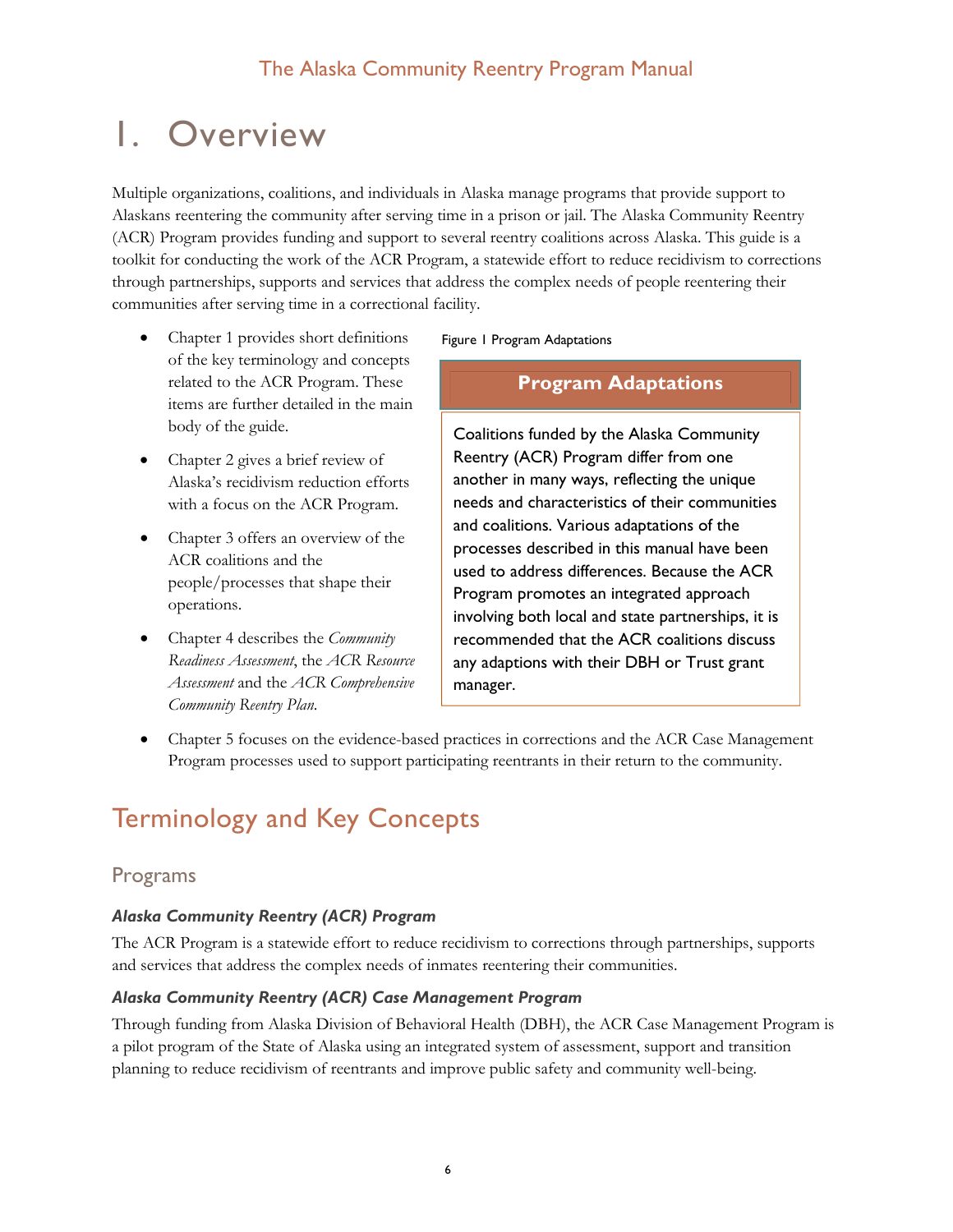# <span id="page-7-0"></span>People and Groups

## *Alaska Community Reentry (ACR) Coalitions*

ACR coalitions are those reentry coalitions who are working with the ACR Program.

#### *Alaska Community Reentry (ACR) Coalition Coordinator*

Reentry coalition coordinators help facilitate and coordinate the activities of the coalition. Funding for the ACR Coalition Coordinator comes from DBH or the Alaska Mental Health Trust Authority (AMHTA).

## *Alaska Community Reentry (ACR) Case Manager*

The ACR Case Manager supports the reentry efforts of participants in the ACR Case Management Program.

#### *Community Grantee or Fiscal Agent*

The community grantee supports the coalition by managing fiscal obligations such as budgeting, resource allocation and grant reporting.

#### *Inmate*

An inmate is an individual who is currently incarcerated at a Department of Corrections (DOC) facility.

#### *Reentrant or Returning Citizen*

A reentrant or returning citizen is an individual who has been released from a DOC facility and is transitioning back to living in a community.

#### *ACR Case Management Participant*

An ACR Case Management participant is a reentrant who is receiving case management services from an ACR Case Manager as part of the ACR Program.

#### *Probation Officer*

The Probation Officer (PO) is a DOC employee who works outside the correctional facility supervising reentrants who have court-mandated conditions of supervision.

#### *Institutional Probation Officer*

The Institutional Probation Officer (IPO) is a DOC employee who works within the correctional facilities to oversee and coordinate the needs of inmates.

#### *Single Points of Contact*

Within each DOC facility, the "single point of contact" is the employee responsible for communicating information about potential reentrants to the ACR Case Manager.

#### *Grant Managers*

Alaska funding for the ACR Program and the ACR Case Management Program comes from both DBH and the Trust. Each program has identified grant managers to oversee this funding. Names of the grant managers are identified on page 2 of this guide.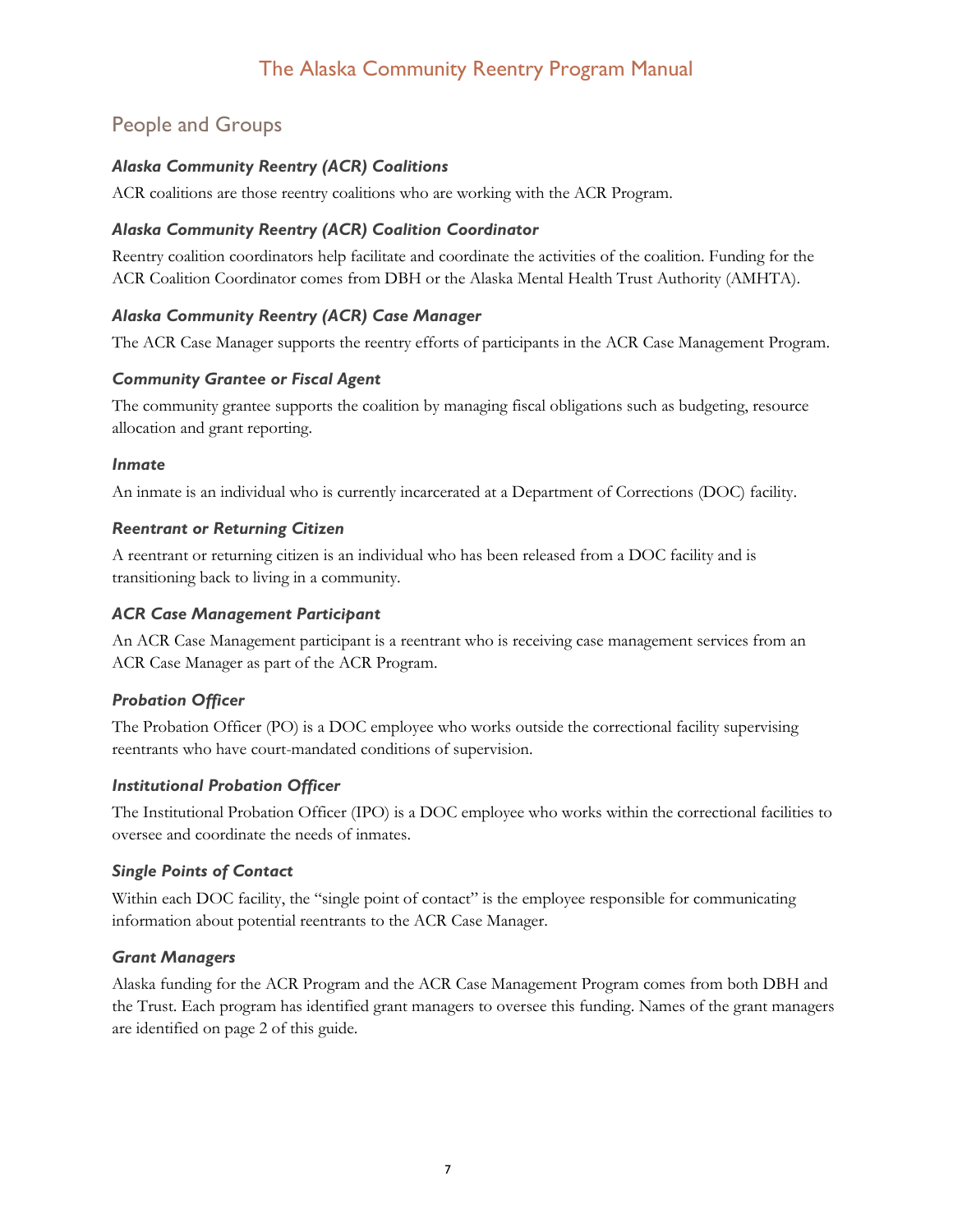# <span id="page-8-0"></span>Plans and Documents

#### *Community Readiness Assessment*

The *Community Readiness Assessment* measures the degree to which a community is ready to implement the priorities of the ACR Program.

## *Coalition Capacity Assessment*

The *Coalition Capacity Assessment* identifies the coalition's strengths and areas of growth around a set of domains critical to the development of collaborative partnerships.

## *The ACR Resource Assessment*

The *ACR Resource Assessment* is an assessment of assets, barriers and gaps in the available resources in a community for reentrants. This assessment uses data gathered through a variety of tools, including existing data, focus groups, interviews, surveys, asset mapping and DOC regional data. Information from this assessment is documented in the *ACR Resource Assessment* template (attached).

## *ACR Comprehensive Community Reentry Plan*

The *ACR Comprehensive Community Reentry Plan* is the strategic plan for the coalition and identifies goals related to resource development, community readiness and coalition capacity development.

## *Operational Guidelines*

*Operational Guidelines* outline the operations and procedures of the coalition. As an easy-to-access resource, the guidelines provide the framework for conducting the coalition's business.

#### *Offender Management Plan*

The *Offender Management Plan* (OMP) is developed at 90 days after remand and is based on a current criminogenic and needs assessment. It is used as the case plan during incarceration and, upon updating it at 90 days before release, the plan is used to support development of the transition plan for those engaging in the ACR Case Management Program.

#### *ACR Transition and Aftercare Plans*

The *ACR Transition Plans* are the "road maps" for ACR Case Management participants. Jointly developed by the participant, the PO, the ACR Case Manager and the providers of involved services, these plans outline a course of supports and services to support the participant's successful reentry. *ACR Aftercare Plans* are developed just before participants graduate from the ACR Case Management Program. These plans outline the tools and actions needed for continued success.

#### *Behavioral Contract*

Behavioral contracts are developed at the start of the ACR Case Management and outline the expectations of the program. A specialized contract can be used when an ACR Case Management participant is not compliant with the transition plan.

#### *Participant Survey*

The *Participant Survey* is given to ACR Case Management participants periodically to provide feedback on the ACR Case Management Program.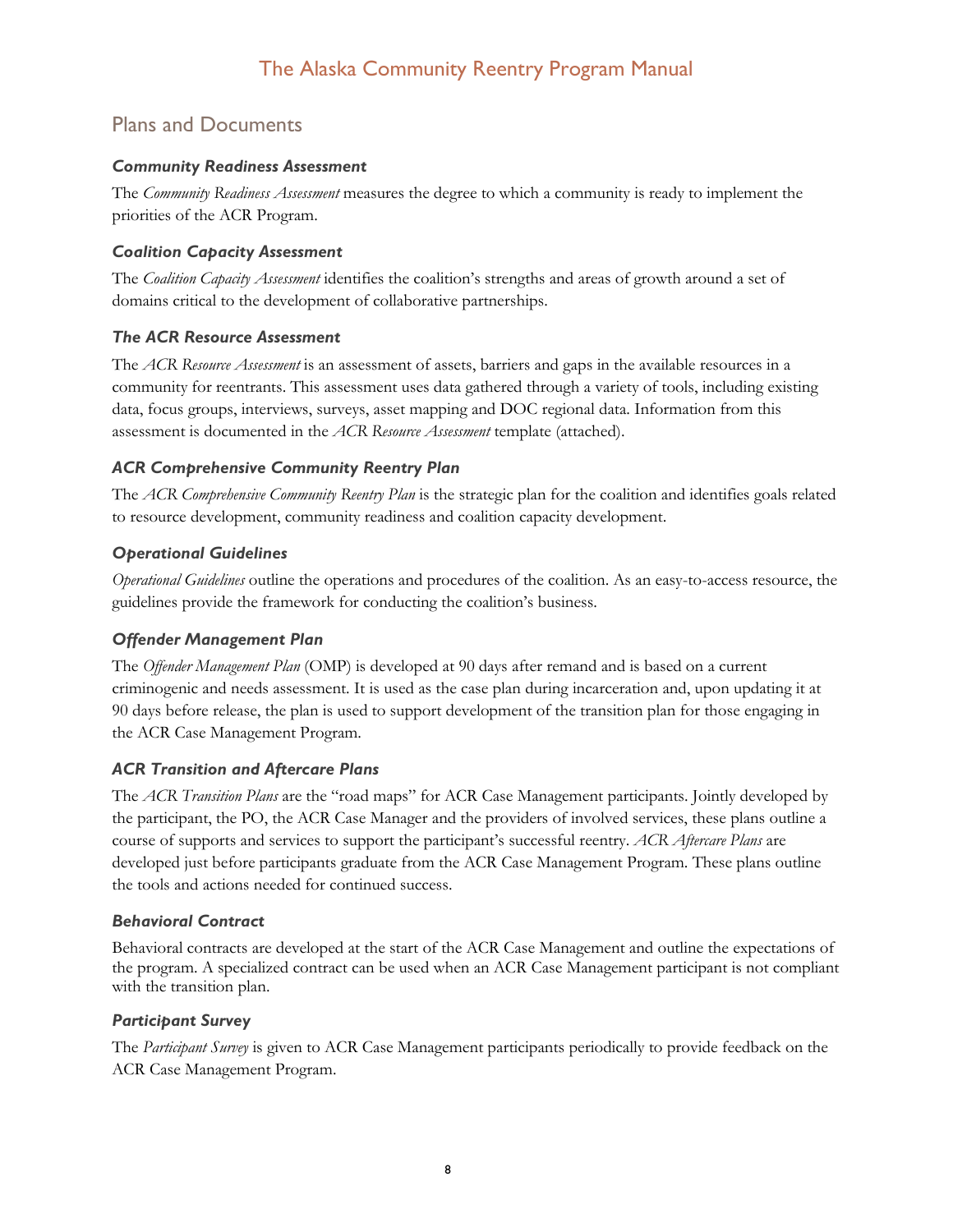# <span id="page-9-0"></span>Presentations and Meetings

## *Institutional Presentation*

The ACR Coalition Coordinator conducts informational presentations in the correctional facilities about community resources available to inmates upon release. At times, these presentations may be conducted by a community service provider talking about service availability after release.

## *In-reach Case Management Meeting*

The In-Reach Case Management Meeting is held with an inmate, the ACR Case Manager, and (when available) the PO 30-45 days before release to discuss support service needs and expectations upon release. Other community providers may attend when asked by the ACR Case Manager.

## *Community Outreach*

Community outreach presentations or contacts are made by the local ACR Coalition Coordinator and community partners to educate organizations about programs and resources that support reentrants and to share the goals of the ACR Program.

# <span id="page-9-1"></span>**Practices**

## *Evidence-based Practices*

Evidence-based practices are strategies or interventions that consistently demonstrate positive, effective results when tested. Using evidence-based practices increases the probability that a new program or project will be successful.

## *Level of Services Inventory – Revised*

The Level of Services Inventory – Revised (LSI-R) is a validated assessment used by DOC to identify inmates' risk and needs in relation to recidivism.

## *Risk-Need-Responsivity Principles*

The Risk-Need-Responsivity Principles provide the framework for effective correctional interventions by prioritizing supervision and treatment resources for reentrants with a higher criminogenic risk and targeting interventions that are responsive to temperament, learning style, motivation, gender, or culture.

## *Risk*

Unless otherwise specified, the term "risk" as used in this guide, refers to the reentrant's risk of reoffending and the need to match services to the level of risk. Those identified as high-risk would receive more intensive interventions than those identified as low-risk, who would receive more stabilization services related to housing and transportation. The target population for case management services through the ACR Program are those identified as having a high to medium risk for reoffending. It is also used to describe those factors associated with criminogenic needs.

## *Needs*

Criminogenic needs are changeable factors that reflect the likelihood of committing a crime. The central eight criminogenic needs reflect a history of the following: anti-social behavior, antisocial personality pattern, antisocial cognitions, anti-social associates, poor quality family/marital relationships, low levels of school/work achievement, minimal involvement with non-criminal leisure activities, and substance use issues.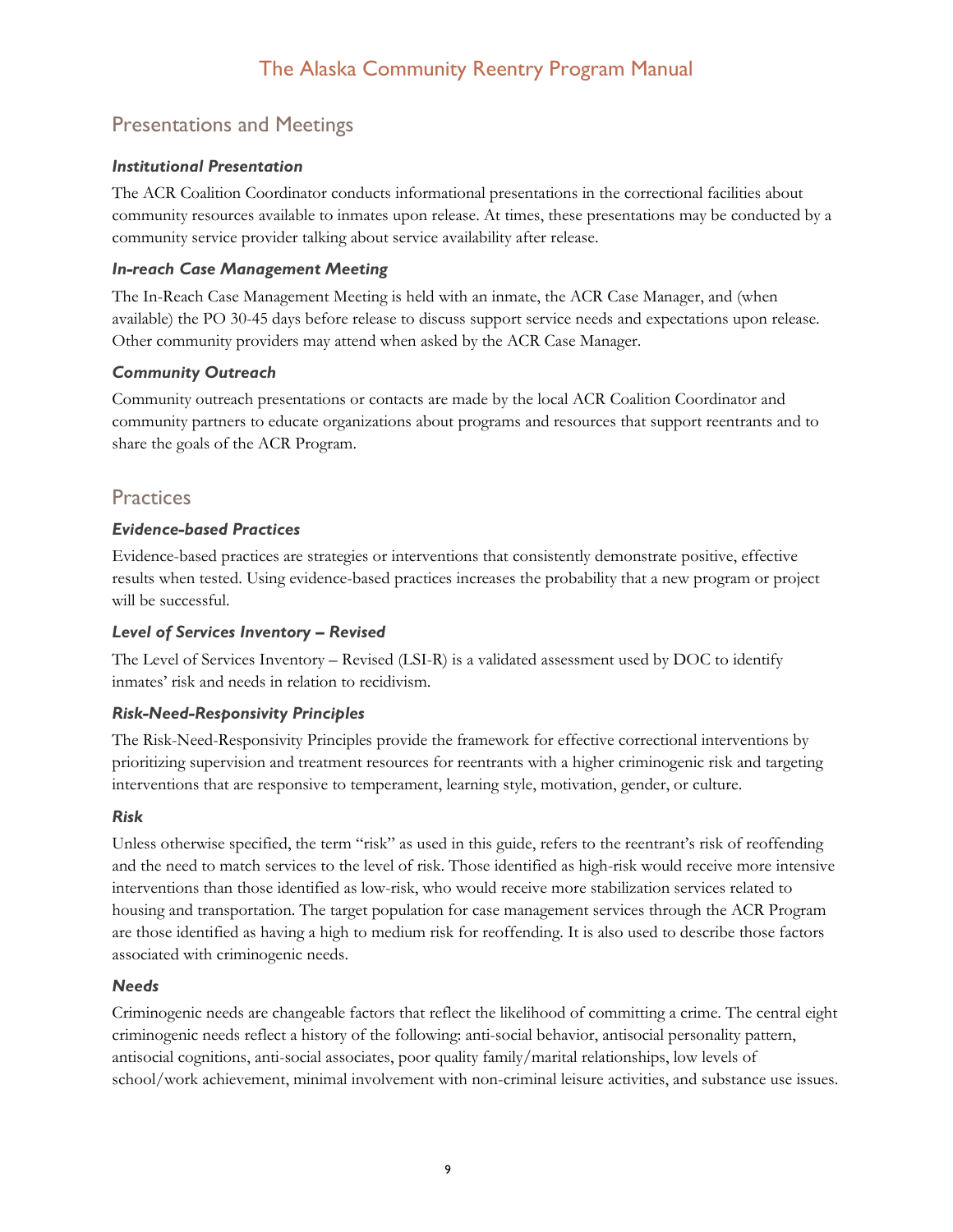#### *Responsivity*

This principle maximizes the inmate's ability to learn through cognitive-behavioral and social learning interventions that are aligned with the reentrant's motivations, personality, ability, cultural identification and learning style.

#### *Recidivism*

Recidivism is the tendency to relapse into specific behavior. In the context of this guide, recidivism is the relapse into criminal behavior. In Alaska, the DOC defines recidivism as the return to prison for any conviction, including misdemeanors and parole violations, within three years of release.[1](#page-10-2)

# <span id="page-10-0"></span>Abbreviations and Acronyms

#### <span id="page-10-1"></span>Figure 2 Abbreviations and Acronyms

| <b>ABBREVIATIONS AND ACRONYMS</b> |                                                |  |  |  |  |  |
|-----------------------------------|------------------------------------------------|--|--|--|--|--|
| <b>ACOMS</b>                      | Alaskan Corrections Offender Management System |  |  |  |  |  |
| <b>ACR</b>                        | Alaska Community Reentry                       |  |  |  |  |  |
| <b>AKAIMS</b>                     | Alaska Automated Information Management System |  |  |  |  |  |
| The Trust                         | Alaska Mental Health Trust Authority           |  |  |  |  |  |
| <b>DBH</b>                        | Division of Behavioral Health                  |  |  |  |  |  |
| <b>DHSS</b>                       | Department of Health and Social Services       |  |  |  |  |  |
| DOC.                              | Department of Corrections                      |  |  |  |  |  |
| <b>DOLWD</b>                      | Department of Labor and Workforce Development  |  |  |  |  |  |
| <b>PO</b>                         | Probation Officer                              |  |  |  |  |  |
| <b>IPO</b>                        | Institutional Probation Officer                |  |  |  |  |  |
| <b>LSI-R</b>                      | Level of Service Inventory-Revised             |  |  |  |  |  |
| <b>OMP</b>                        | Offender Management Plan                       |  |  |  |  |  |

<span id="page-10-2"></span> <sup>1</sup> Alaska Department of Corrections, Commissioner's Office.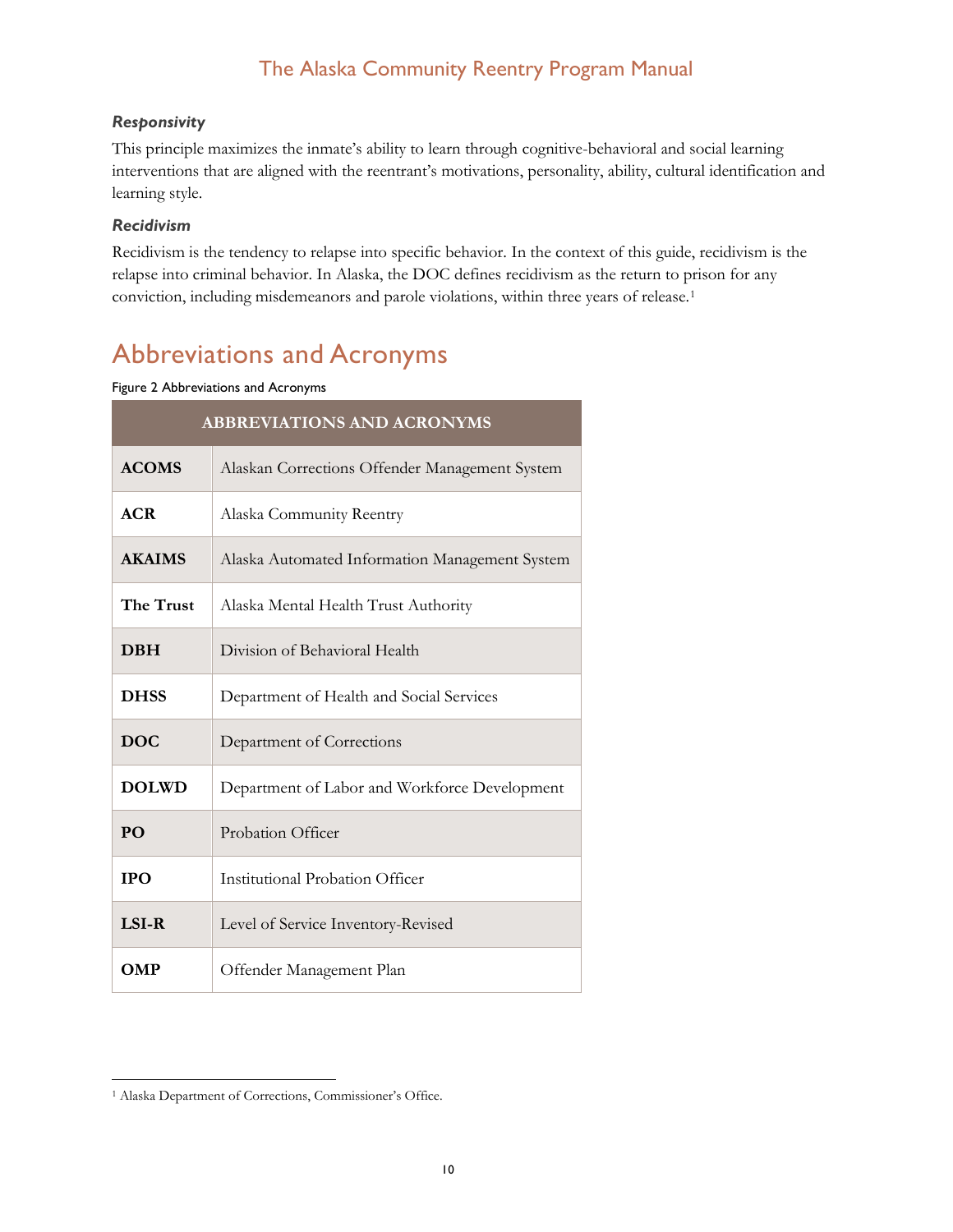# <span id="page-11-0"></span>2. Alaska's Efforts to Reduce Recidivism

Alaska's Recidivism Reduction Plan was developed in 2015 when the adult population in the state's prisons was increasing at an annual rate of 3 percent per year and released inmates in Alaska had a 66 percent recidivism rate.[2](#page-11-2) This high rate of recidivism was extremely costly to the State; faced with serious budgetary concerns, bipartisan passage of Senate Bills 64 (SB 64) in the 28th Alaska State Legislature and 91 (SB 91) in the 29th Legislature began to shape a statewide reform of Alaska's justice systems and mandated improved oversight and management of the adult correctional system. These bills introduced system, community and technological innovations intended to reduce recidivism and costs while maintaining public safety.

The mission of Alaska's 2015 Recidivism Reduction Plan is to "improve public safety by reducing crime through implementation of a seamless plan of services and supervision developed with each returning citizen sentenced to 30 days or more, delivered through state and local collaboration, from the time they enter prison through their successful transition, reintegration, and aftercare in the community."[3](#page-11-3) The fundamental goals of this reform are to:

- Promote public safety by reducing the threat of harm to persons, families and their property by citizens returning to their communities from prison;
- Increase success rates of reentrants by fostering effective, evidence-based criminogenic risk and need management and treatment, improving accountability of returning citizens and ensuring safety for the family, community and victims; and
- Advance positive public health outcomes for returning citizens, such as access to health care services, substance use and mental health treatment, public benefit programs and reduced homelessness.

In addition to mandating practices like incentives for good behavior and reduced sentences for non-violent inmates, these bills provided a path for the development of the Alaska Community Reentry (ACR) Program, a collaborative partnership of state and community organizations and individuals working together to implement a robust reentry program. This partnership joins the network of other reentry services offered within Alaska in support of these bills.

# <span id="page-11-1"></span>The Alaska Community Reentry Program

The ACR Program envisions that inmates sentenced to thirty days or more will have the services and supports needed to successfully reenter their communities. These services and supports include, but are not limited to, access to healthcare (physical health, mental health and substance use treatment), employment, transportation, education and training, and housing. Inmates are introduced to community services and providers during incarceration to gain familiarity and establish relations with the supports they need for successful reentry. Communities with reentry programs work with local coalitions to support their capacity to meet the service needs of reentrants. These coalitions are supported, in part, through funding from the State of Alaska. This funding is channeled through community grantees working directly with the coalitions.

<span id="page-11-2"></span> <sup>2</sup> Gutierrez, Carmen et al, 2015 Recidivism Reduction Plan: Cost Effective Solutions to Slow Prison Population Growth and Reduce Recidivism, page i. [http://www.correct.state.ak.us/commish/docs/HB266%20-](http://www.correct.state.ak.us/commish/docs/HB266%20-%20Recidivism%20Reduction%20Plan%20Report%20(2015).pdf)

[<sup>%20</sup>Recidivism%20Reduction%20Plan%20Report%20\(2015\).pdf](http://www.correct.state.ak.us/commish/docs/HB266%20-%20Recidivism%20Reduction%20Plan%20Report%20(2015).pdf)

<span id="page-11-3"></span><sup>3</sup> Ibid, page 35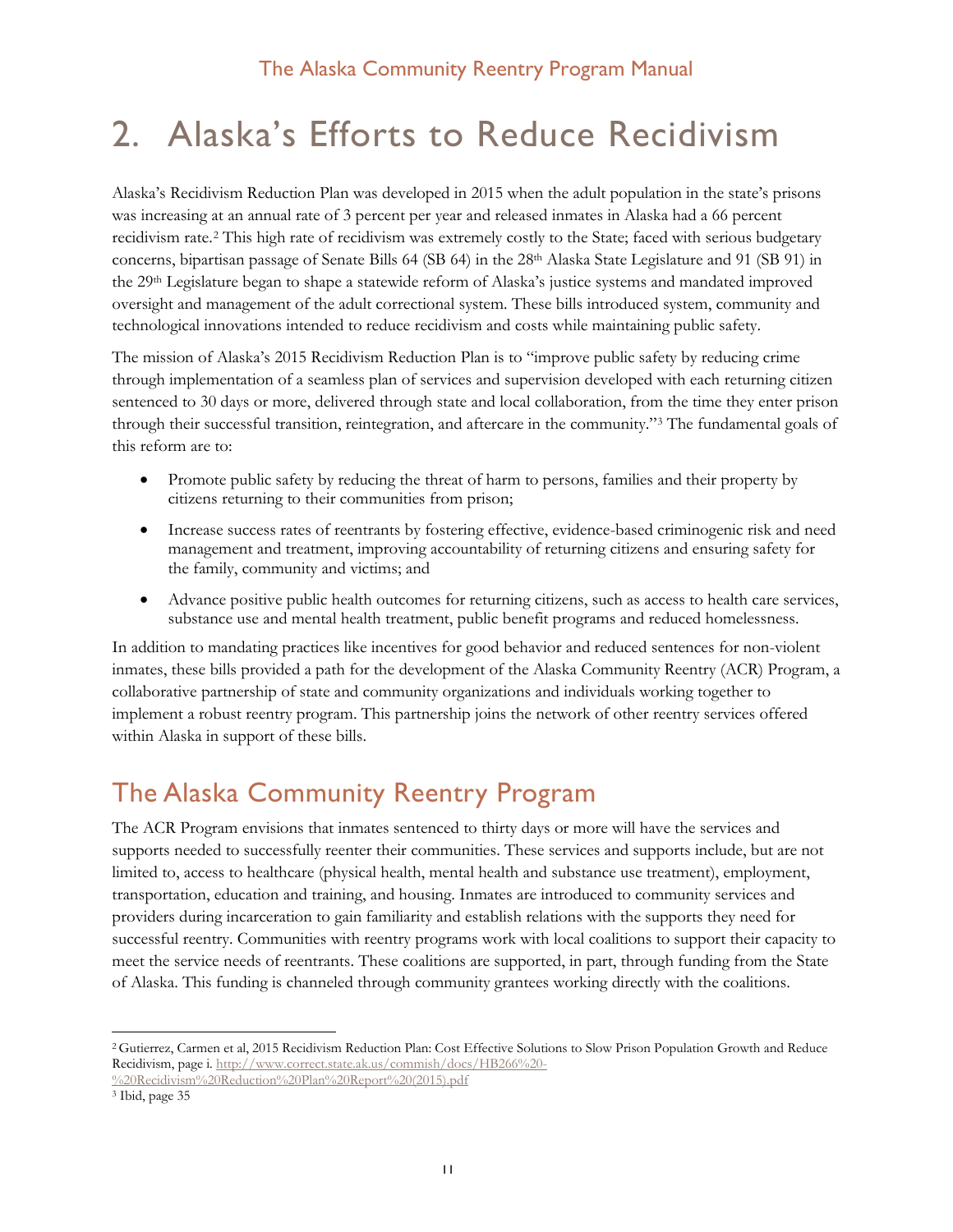The ACR Program is built around local reentry coalitions established in communities, most of which have a DOC facility. The coalitions consist of community members with an interest in reducing recidivism, improving lives for those released from a correctional facility, and increasing public safety. A key responsibility for these coalitions is to assess community needs and work with the community to address service gaps.



#### <span id="page-12-0"></span>Figure 3 The Alaska Community Reentry Program

Work done by community reentry coalitions to increase public awareness of reentry needs and to increase resources will impact all reentrants. Some reentrants, however, benefit from the coordinated support of a team of people and agencies to help guide and encourage them. The coalitions partner with ACR Case Managers to engage and support returning citizen in accessing the services and treatment needed upon reentry. Eligible applicants for the ACR Case Management Program are individuals who have served over 30 days, are within 90 days of release, and are either felony inmates assessed to have a medium to high-risk for recidivism, high-risk misdemeanants or sex offenders. Priority is established by the number of post-release support services needed, the type of conviction (felony versus misdemeanor) and the need for housing. Participation in the program is voluntary.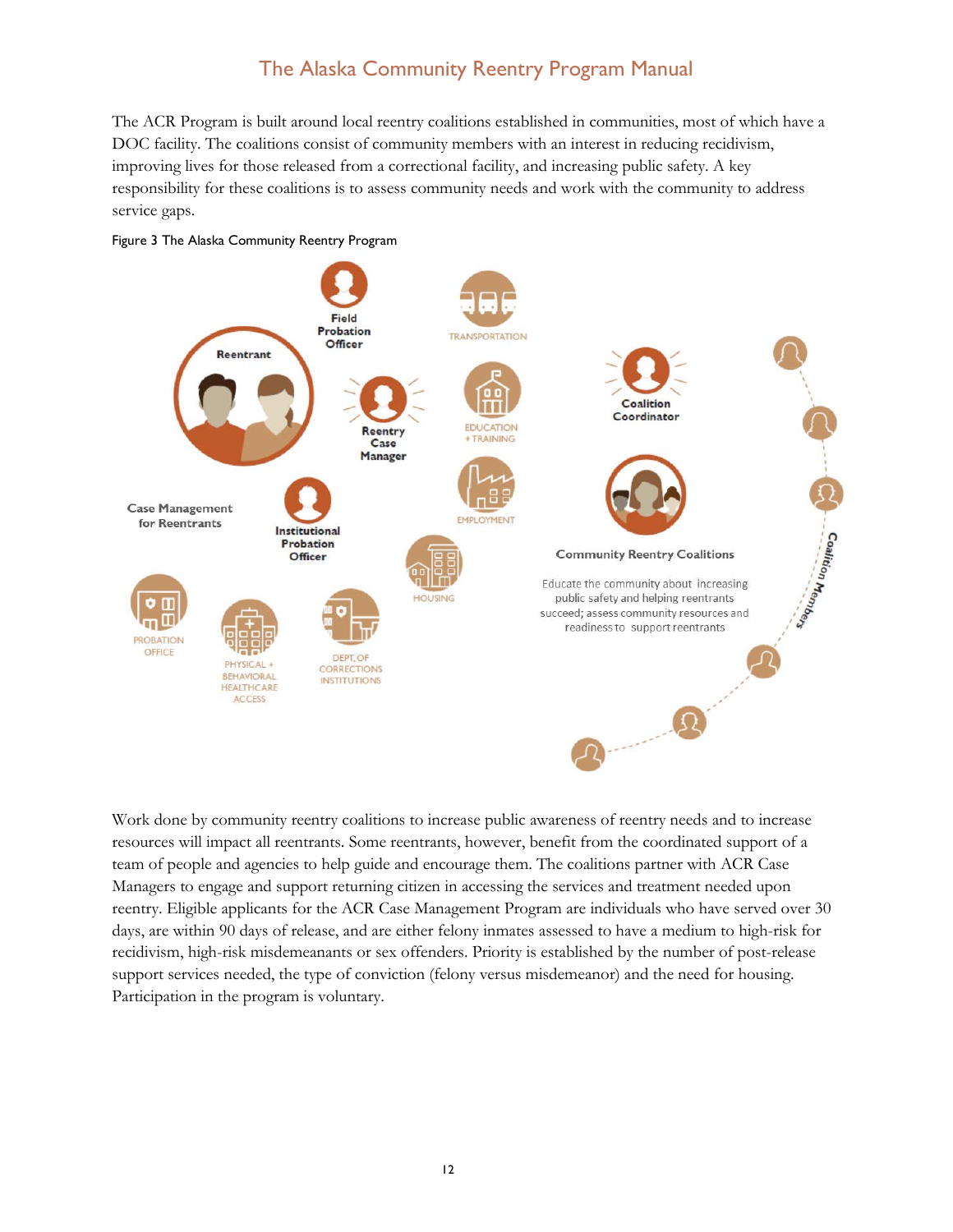# <span id="page-13-0"></span>Long-Term, Statewide Goals

The following three long-term, statewide goals for the ACR Case Management Program are identified along with their supporting measures, in the following table.

<span id="page-13-2"></span>Figure 4 Goals for the Alaska Community Reentry Program

#### **1. Increase success rates of reentrants by fostering effective, evidence-based risk/need management and treatment, improving reentrant accountability and ensuring safety for the family, community and victims.**

| <b>MEASURE</b>                                                                                    | <b>COLLECTION</b><br><b>PERIODS</b> | <b>DATA SOURCE</b> | <b>OVERSIGHT BY</b> |  |
|---------------------------------------------------------------------------------------------------|-------------------------------------|--------------------|---------------------|--|
| Measure 1: Number of services requested by or referred for an<br>ACR Case Management participant. |                                     |                    | DBH Program         |  |
| Measure 2: Number of services received by an ACR Case<br>Management participant.                  | Discharge                           | <b>DBH AKAIMS</b>  | Coordinator         |  |

#### **2. Advance positive public health outcomes such as: access to health care services, substance use and mental health treatment, public benefit programs, and a reduction in the number of homeless reentrants.**

| <b>MEASURE</b>                                                                                                                                                            | <b>COLLECTION</b><br><b>PERIODS</b>  | <b>DATA SOURCE</b> | <b>OVERSIGHT BY</b>        |  |
|---------------------------------------------------------------------------------------------------------------------------------------------------------------------------|--------------------------------------|--------------------|----------------------------|--|
| Measure 1: Number of ACR Case Management participants in<br>permanent housing at discharge from case management services.                                                 |                                      |                    |                            |  |
| Measure 2: Number of ACR Case Management participants<br>enrolled in substance abuse treatment who successfully complete<br>substance abuse treatment goals by discharge. | 30 days, 6 months,<br>lyear, 3 years | <b>DBH AKAIMS</b>  | DBH Program<br>Coordinator |  |

## **3. Promote public safety by reducing the threat of harm to persons, families and property by citizens returning to their communities from prison.**

| <b>MEASURE</b>                                                                                                                                                    | <b>COLLECTION</b><br><b>PERIODS</b> | <b>DATA SOURCE</b>      | <b>OVERSIGHT BY</b>                          |  |
|-------------------------------------------------------------------------------------------------------------------------------------------------------------------|-------------------------------------|-------------------------|----------------------------------------------|--|
| Measure 1: Number of ACR Case Management participants who<br>stayed in the community and did not commit a felony level crime<br>in the 3 years following release. | 30 days, 6 months,                  | <b>DBH AKAIMS</b>       | DBH Program<br>Coordinator                   |  |
| Measure 2: Number of ACR Case Management participants who<br>stayed in the community and did not commit any crimes in the 3<br>years following release.           | Iyear, 3 years                      | and DOC<br><b>ACOMS</b> | and<br><b>DOC Reentry</b><br>Project Manager |  |

# <span id="page-13-1"></span>Key Partners

The ACR Program is a collaborative partnership between local communities and the Department of Corrections (DOC), the Department of Health and Social Services (DHSS) Division of Behavioral Health (DBH), and the Alaska Mental Health Trust Authority (the Trust) to achieve the goals of Alaska's Recidivism Reduction Plan and eight reentry coalitions. At the heart of this program is each community's ability to meet the service and support needs of the returning citizen. State, tribal, non-profit and other community agencies support the needs of reentrants through an array of services related to housing, physical and behavioral healthcare, employment, education, training, and transportation.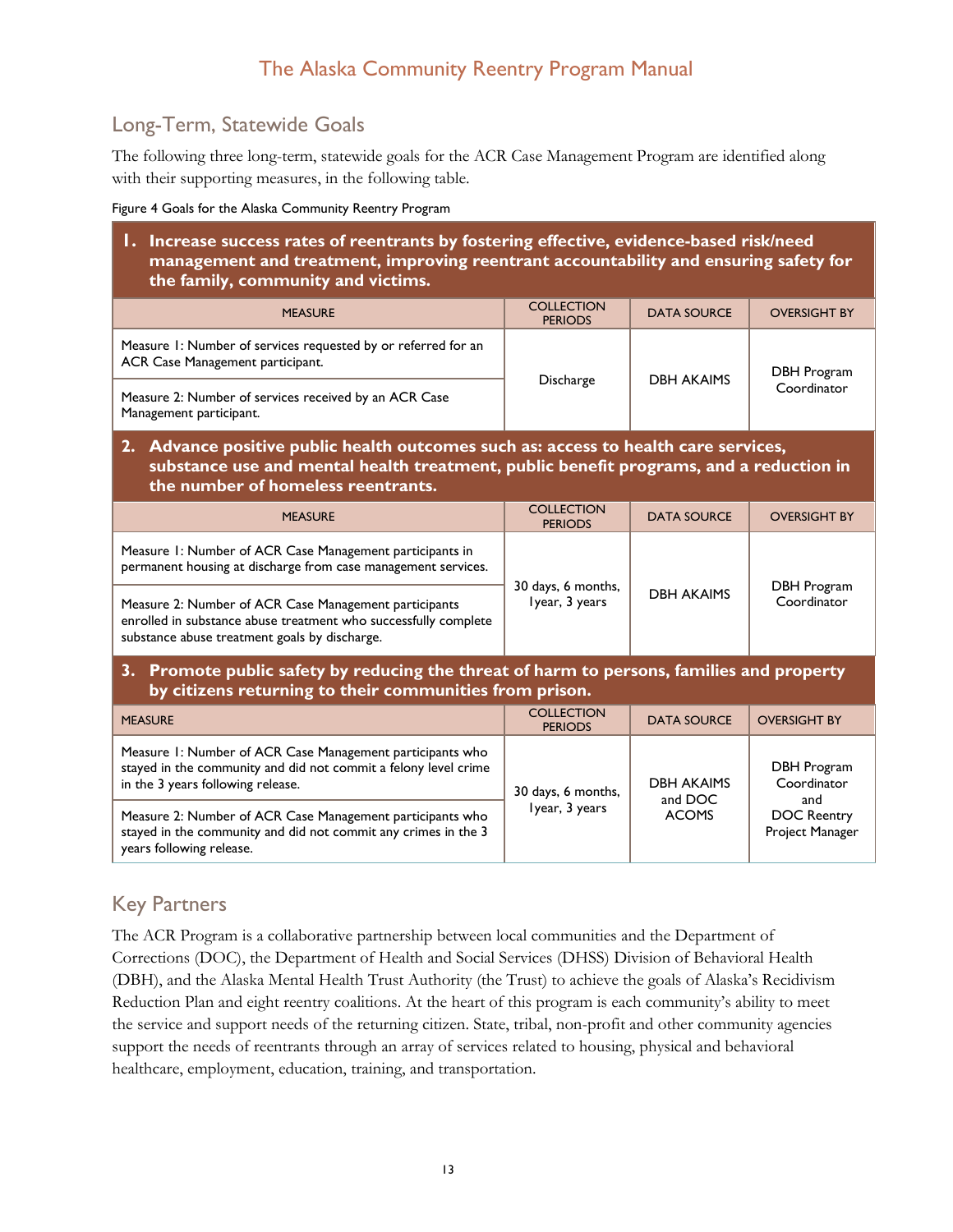## *Alaska Department of Corrections (DOC)*

DOC is responsible for developing and implementing internal procedures to ensure alignment with efforts of other state and local agencies working to reduce recidivism across the state. DOC is also responsible for collecting and distributing data critical for measuring the success of this program.

#### *Alaska Department of Health and Social Services (DHSS), Division of Behavioral Health (DBH)*

As managers of the 2017 Recidivism Reduction grants, DBH works closely with DOC to close gaps between pre-release reentry planning and post-release implementation. DBH also oversees the development and implementation of case management processes that support the inmate's reentry and align with DOC procedures. DBH uses Recidivism Reduction funding to support community reentry programs and initiatives intended to reduce recidivism and increase access to community services. DBH Recidivism Reduction funding also funds ACR Case Managers across Alaska and community reentry coalitions in rural areas, such as the Kenai Peninsula, Dillingham, Nome, and Ketchikan.

#### *The Alaska Mental Health Trust Authority (The Trust)*

Since 2015, the Trust funded four coalitions and coalition coordinators in Anchorage, Juneau, Fairbanks and Mat-Su. The Trust continues to support these positions and is actively engaged in the continued development of the ACR Program and the work of the reentry coalitions.

#### *Local Reentry Coalitions*

Several Alaska reentry coalitions are affiliated with the ACR Program and support returning citizen's in receiving needed services that increase their likelihood of success in the community. Local reentry coalitions may receive support from the Trust, DOC, and DHSS in carrying out their activities.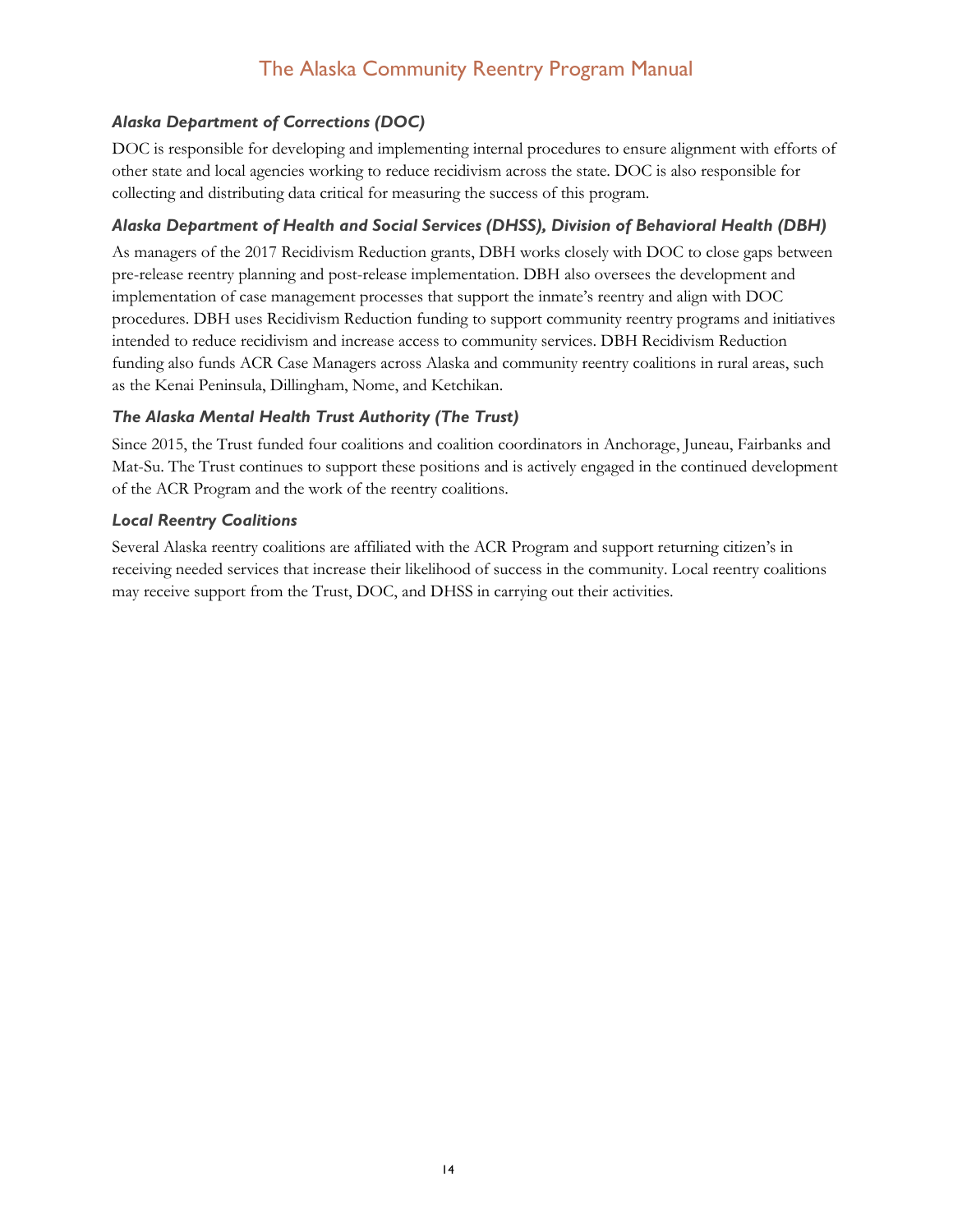# <span id="page-15-0"></span>3. Alaska Community Reentry Coalitions

ACR coalitions engage community partners, local businesses and individuals to support individuals transitioning from corrections back into their communities and support reentrants in their engagement with these supports. The coalition is a point of contact for DOC, DHSS, the Trust, and other statewide partners to learn what is working at the community level and which system-wide reforms support positive change for communities and individuals.

For reentrants to succeed, the coalitions need to understand the service needs of reentrants and work with communities to effectively manage available resources and supports and build capacity as needed. Adequate services in the following areas are critical: employment, housing, physical health, mental health and substance abuse treatment, educational and training programs, cultural and social connectedness, and transportation systems. Local reentry coalitions consist of a cross section of people representing community members (including reentrants) as well as the services or supports available to reentrants in the community. Reentry coalitions work to:

- 1. Educate the community about the justice system and the reentry program,
- 2. Identify local challenges facing reentrants,
- 3. Identify local gaps in reentry services and identify collaborative solutions to build capacity in the community, and
- 4. Serve as the local point of contact for the DOC and its partners in reducing recidivism.

# <span id="page-15-1"></span>**Coalitions**

The following section provides a general overview of coalitions and offers recommendations and guidance on basic coalition development.

# <span id="page-15-2"></span>What is a Coalition?

A coalition is a network of diverse organizations and individuals working together on one issue that is too complex or large for any one person or organization to solve alone. Coalitions exist within or across organizations, communities, regions, states, or nations. Although there are wide variations in their purposes, funding, and membership, effective coalitions have:[4](#page-15-3)

- A clear organizational structure that clarifies roles and responsibilities, formalizes structures and practices and uses strong management strategies for communication, conflict resolution, and shared decision making;
- Membership capacity to do the work that will ensure the coalition meets it goals and achieves its mission; and

<span id="page-15-3"></span> <sup>4</sup> Substance Abuse and Mental Health Services Administration, [https://www.samhsa.gov/capt/tools-learning-resources/components](https://www.samhsa.gov/capt/tools-learning-resources/components-effective-coalition)[effective-coalition](https://www.samhsa.gov/capt/tools-learning-resources/components-effective-coalition)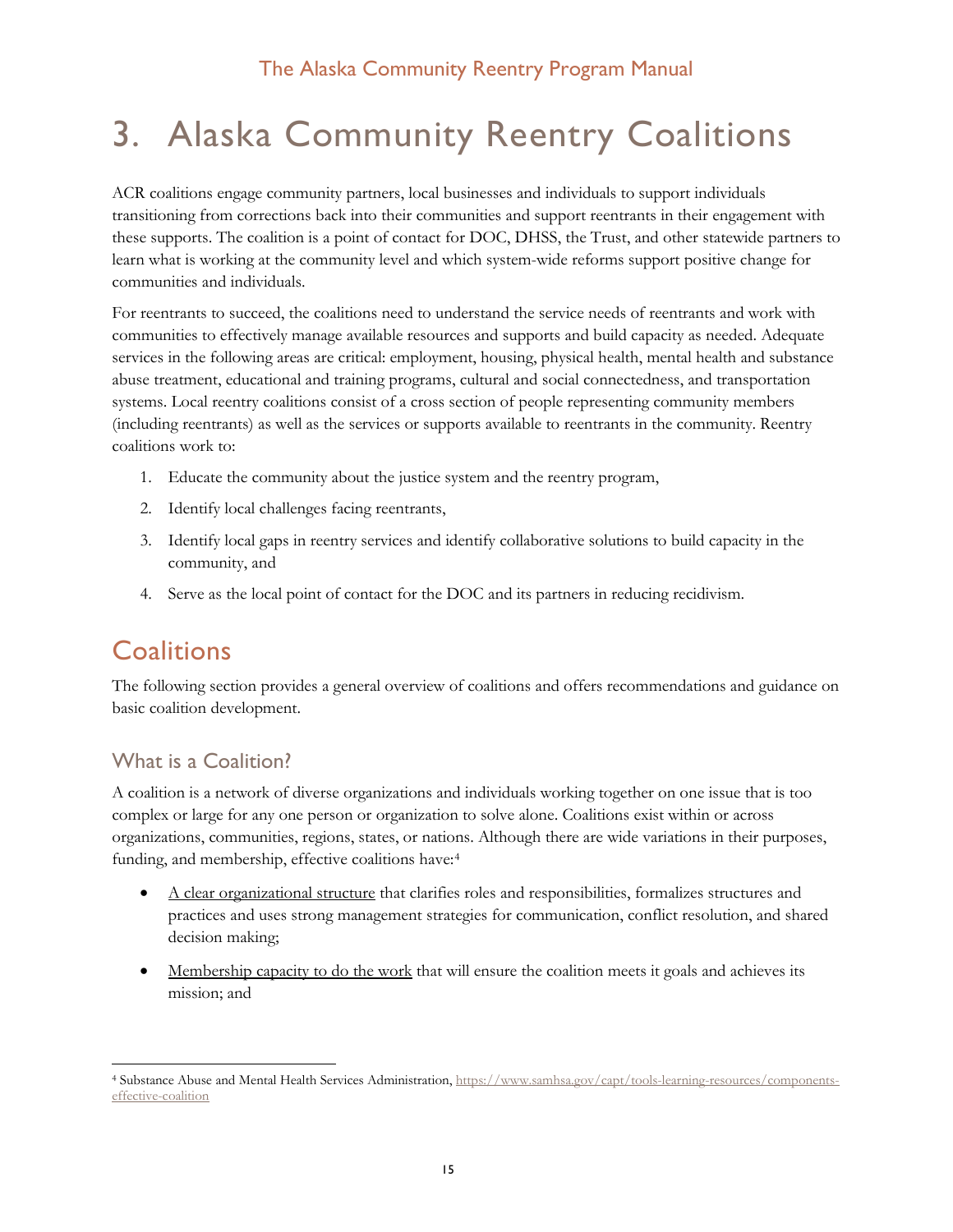A sustainability plan that embraces strong membership retention practices, clear member recruitment and leader succession processes, ongoing goals that align with the mission, and diversified funding streams.

# <span id="page-16-0"></span>Why Do Coalitions Form and Why Are They Effective?

Coalitions are formed to address pressing community issues that need the broad involvement of both concerned citizens and community organizations with common interests and goals. These issues become identified through a variety of ways, including recently published/updated data or significant policy changes. Coalitions can be extremely effective because they:

- Bring diverse people and talents together,
- Pool expertise and resources,
- Go beyond individual and organizational efforts,
- Increase community involvement,
- Identify community needs,
- Change community values,
- Keep the issue public,
- Collect and share data,
- Educate policy makers, and
- Lend credibility to an issue.

## <span id="page-16-1"></span>Coalition Identity

The foundation for a strong coalition consists of three important building blocks: its vision, mission and values. Together, these form the coalition's identity.

#### *Vision*

A vision identifies the future the coalition is working to create. Strong visions are inspiring, clear statements that are broad enough to bring together varying viewpoints and are shared by all members.

#### *Mission*

A mission identifies the coalition's specific role in bringing about the vision. It answers questions such as: What do you do? Who are you? Who do you serve? Why do you serve? A well-defined mission helps the coalition stay focused. Coalitions develop their own mission statements that will vary from other similar coalitions depending on how the membership responds to these questions. Key components of a strong mission statement are that it is concise, outcome-oriented, and describes the group's purpose.

#### *Values*

Values are the common beliefs that bring the coalition together and provide the guiding spirit of the coalition's work. They are the principles or beliefs that support the coalition's vision and mission. Often called core values, values can be single words or short phrases that describe what is most important, what the coalition believes in and what will guide it in times of conflict. Keeping the number of values between four and six is optimal.

# <span id="page-16-2"></span>Reentry Coalition Structure

The coalition is the constant. Because people continuously move in, out and around coalitions, well-defined operations provide the strong structure needed to ensure the coalition's work can be sustained over time. This structure includes: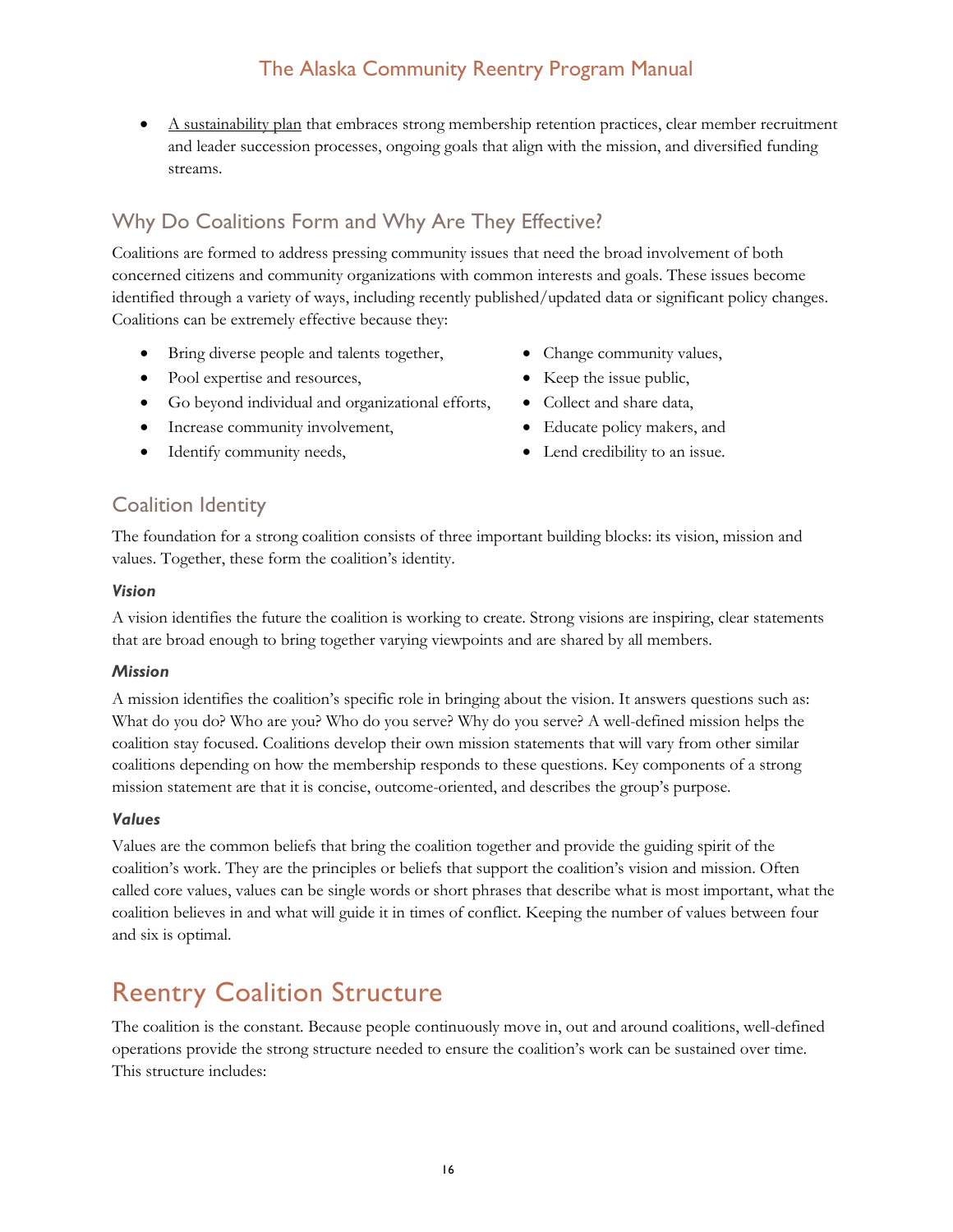- Roles and responsibilities for coalition members, staff, leadership, and fiscal agents;
- Processes for orienting new members and electing or appointing leadership positions; and
- Guidelines for managing funding, meetings, communications and marketing.

# <span id="page-17-0"></span>Roles and Responsibilities

Clearly defined roles and responsibilities help to guide the actions of a coalition, increase levels of commitment, and open more opportunities for success. Every coalition will have variations on the types of roles within it and the responsibilities for these positions.

#### *Coalition Members*

Reentry coalitions help build support for the local implementation of improved reentry services. Members work to educate the community on reentry needs and resources and advocate for policy and procedure changes. Membership includes a variety of stakeholders whose careers or lives intersect with the reentry population in some manner, including community leaders, advocates, policy makers, those previously incarcerated and family members.





#### *Steering Team / Executive Committee*

The steering team/executive committee helps guide the coalition in the development and oversight of the local implementation process. When possible, the leadership of the steering team/executive committee may be shared and includes representatives from the local correctional facility, the parole or probation office, and the community. This mixture helps ensure process alignment between the correctional institution, the probation/parole office, and the community's network of services and providers. Steering teams/executive committees include coalition and workgroup chairs, in addition to other coalition members elected or appointed in accordance with the coalition's structure.

#### *Committees / Workgroups*

In addition to the steering team/executive committee, coalitions might identify committees/workgroups to address its work in key areas such as assessment and evaluation, community education and outreach, and community resources. The coalition can identify processes for committee management and specify how it stays informed about and monitors the work of its committees. Possible committees might include:

#### Resource Development Committees

In Alaska, four key areas have been consistently identified by reentry coalitions as critical needs within their communities: housing, employment/education/training, physical and behavioral healthcare (including substance use treatment), and community connectedness. In addition, some coalitions identify transportation, peer support, family support, or Alaska Native issues as additional areas of focus. Committees or workgroups generally take responsibility for these focus areas and involve coalition members with focus area expertise.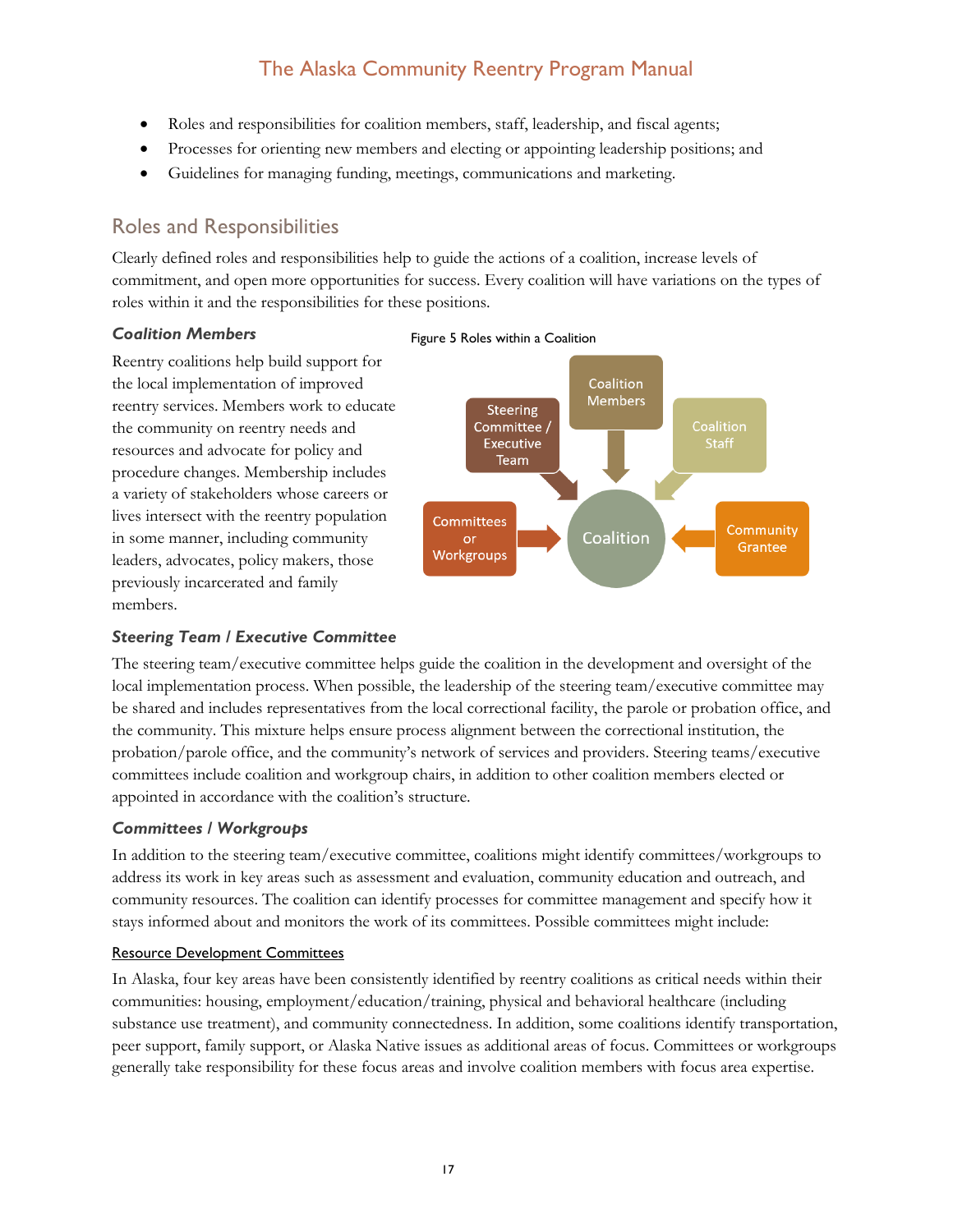#### Assessment and Evaluation Committee

Coalitions assess the community's needs and evaluate its progress in addressing these needs. Additionally, coalitions conduct regular self-assessments and evaluations to ensure its work is both efficient and effective. Coalitions may engage a workgroup or committee to oversee and manage its assessment and evaluation work and may want to ensure that team membership includes (or has access to) some expertise in assessment and evaluation.

#### Community Education and Outreach Committee

An ongoing responsibility of a coalition is to ensure that community members have the information they need to understand and support the coalition's goals. Members of a team focused on education and outreach could include someone with expertise in public engagement of a widely diverse, and at times non-supportive, audience.

#### *Community Grantee (also known as the Fiscal Agent)*

The community grantee is an organization with the legal capacity to accept grant funding and fulfill financial obligations on behalf of the reentry coalitions. Diversified funding streams are important to the sustainability of the coalition. The grantee develops the budget in collaboration with the coalition and allocates resources with guidance from the coalition. All financial and grant reporting is prepared by the fiscal agent.

The community grantee is also the employer of the ACR Coalition Coordinator and works closely with the coalition to oversee the work of the coordinator.

## *ACR Coalition Coordinator*

The ACR Coalition Coordinator facilitates and coordinates the coalition. The coordinator's responsibilities vary across ACR coalitions and may include the following items:

- 1. Support coalition activities such as:
	- Coordinate meeting logistics, develop and distribute agendas with chair(s) input, take meeting notes and distribute minutes before next meeting.
	- Maintain electronic file system, respond to written/electronic/telephonic communications directly or distribute to appropriate persons, serve as lead in maintaining contact lists.
	- Work with coalition chair(s), workgroups/committees and partner entities to collect and allocate resources for coalition activities.
	- Maintain financial records and work with the coalition to identify spending priorities.
- 2. Conduct the following assessments annually and coordinate the coalition's analyses of findings.
	- *Coalition Capacity Assessment*
	- *Community Readiness Assessment*
	- *ACR Resource Assessment*
- 3. Draft the *ACR Comprehensive Community Reentry Plan* based on the coalition's annual planning sessions and update the plan as needed.
- 4. Support the work of the coalition to address gaps in resources and increase service capacity where needed.
- 5. Conduct and/or support institutional presentations about the ACR Program and coordinate presentations by community providers about available resources and services.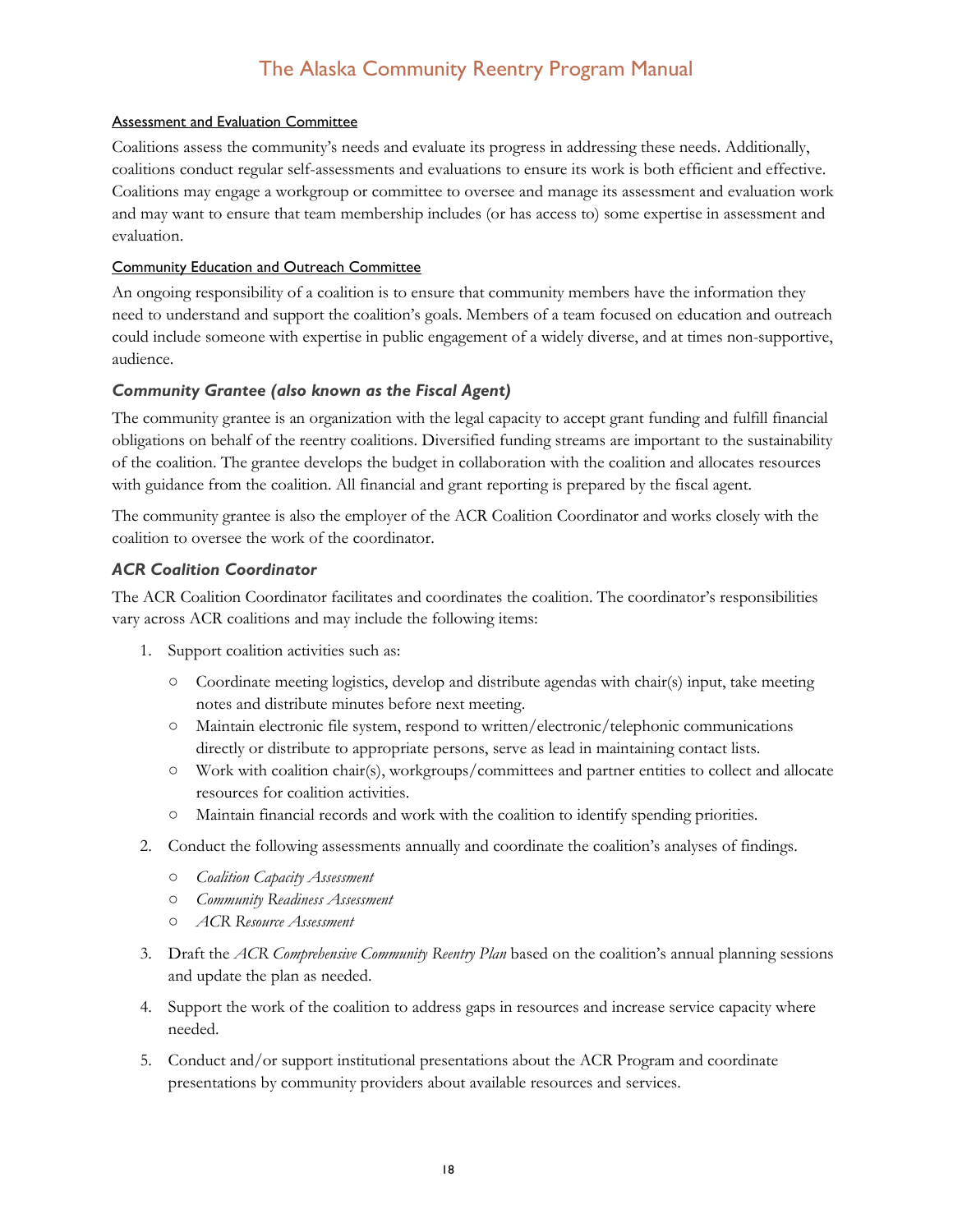6. Conduct community outreach presentations to educate the community about programs and resources to support reentrants and to share the goals of the ACR Program. These efforts are often coordinated in collaboration with coalition members.

# <span id="page-19-0"></span>Coalition Processes

## <span id="page-19-1"></span>Nominations and Elections

Clear guidelines on the selection process for coalition and committee leadership ensure the selection process is fair and representative. Considerations might include:

- Will positions be appointed or elected?
- What are the criteria needed by a candidate for a position?
- How many times can a person be elected or appointed to a post?
- How many votes are needed to win?
- How are vacancies filled?
- Who is eligible to participate in an election or appointment process?

# <span id="page-19-2"></span>Code of Conduct

The code of conduct guides ethical decision-making and appropriate behavior in meetings to foster strong, clear communication among members and partners. The steering team/executive committee is encouraged to develop a code of conduct, seeking input from as many members as possible. Sample codes for other organizations can be found at [www.anchoragehomeless.org](http://www.anchoragehomeless.org/) and [http://azintegrative.org/codeofconduct.](http://azintegrative.org/codeofconduct)

# <span id="page-19-3"></span>Coalition Meetings

#### *Meeting Guidelines*

Some of a coalition's work is conducted during coalition and committee meetings. Using a standard format for conducting meetings and developing a set of standards that can guide meeting processes ensures productive and engaging meetings. Meeting guidelines address factors such as:

- How meetings are scheduled and how members are notified of upcoming meetings,
- How meeting agendas are structured and managed,
- What are the expectations for attendance and active participation,
- Requirements for meeting quorums, and
- How meetings are recorded/documented.

# <span id="page-19-4"></span>Community Education and Advocacy

Community education is a core function of coalitions. Alaska's reentry coalitions educate and inform their communities about reentry processes, evidence-based practices, and policy and funding reforms needed to support successful reentry.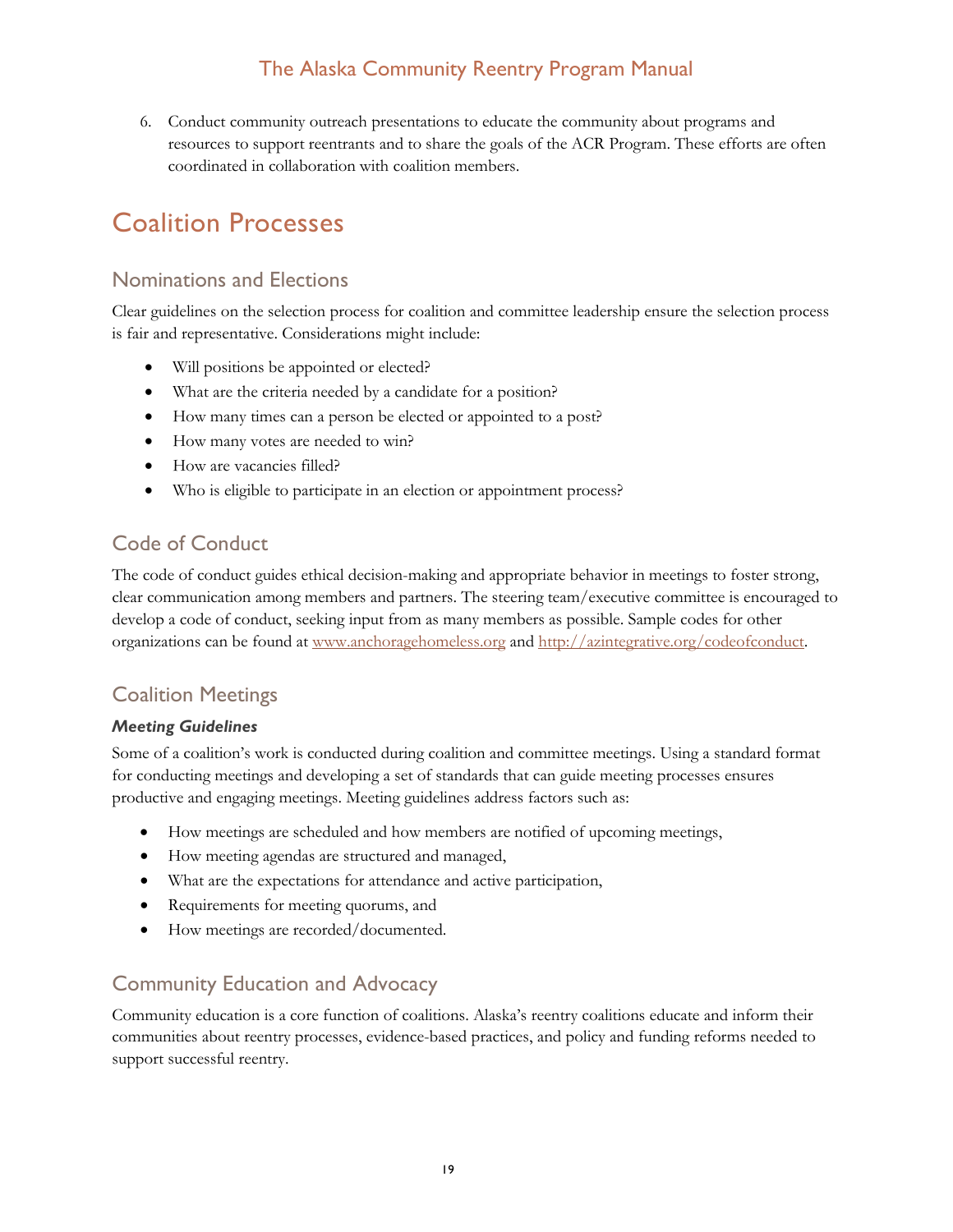# <span id="page-20-0"></span>Coalition Marketing

Coalitions are stronger when members agree on a common message that reflects the coalition's identity and can be shared consistently by its members. This allows for consistent messaging across various mediums, provides a structure for community outreach and education, and ensures individual viewpoints that may

contradict the coalition's viewpoint are not presented as those of the coalition. Design expertise for websites, newsletters, logos and printed materials can be sought within the coalition or may be contracted with a professional.

#### *Media Kits*

Many coalitions develop media kits that consolidate information and materials for use in public service announcements, news reporting, or public events. Digital and hardcopy media kits include a variety of materials that describe the coalition and its work and may include items such as press releases, handouts, posters, brochures, website links, sign-up sheets, newsletters, coalition history, calls to action or petitions cover everything from the history of the coalition to samples of press packages. Information in these kits can be used to engage community members to join the coalition, create public service announcements, secure support from community businesses or organizations, educate the community or promote the coalition's work.

A media kit provides guidelines and resources for

Figure 6 Consistent Messaging and Participant Confidentiality

## **Consistent Messaging**

To support consistent messaging across the state, coalitions funded by the Alaska Community Reentry Program should review media materials with their DBH or Trust grant manager and notify them of media events.

# **Participant Confidentiality**

It is important for coalitions and their members to be mindful of maintaining the confidentiality of ACR Case Management applicants and participants. Coalition leaders and members should refer questions or information requests about the program's applicants or participants to either the DHHS Associate Coordinator (907-269-4996) or the DOC Public Information Officer (907-269-5037).

coalition members regarding the sharing of information with the public. It is recommended that ACR coalitions develop a plan for media development and guidelines for member use of its media. Coalitions often limit the use of its name, identity or logo on materials, subjecting such use to approval from the coalition's leadership.

# <span id="page-20-1"></span>Operational Guidelines

Operational guidelines outline the operations and procedures of the coalition and provide the framework for conducting the coalition's business. Electronic or printed guidelines should be readily available for all coalition members. Operational guidelines often include items related to the coalition's identity (vision, mission, values), structure (roles and responsibilities of members, leaders and committees), and processes (code of conduct, leadership selection, meeting guidelines, financial management, communications protocols, marketing protocols). An *Operational Guidelines* template is available from your ACR Program Grant Manager.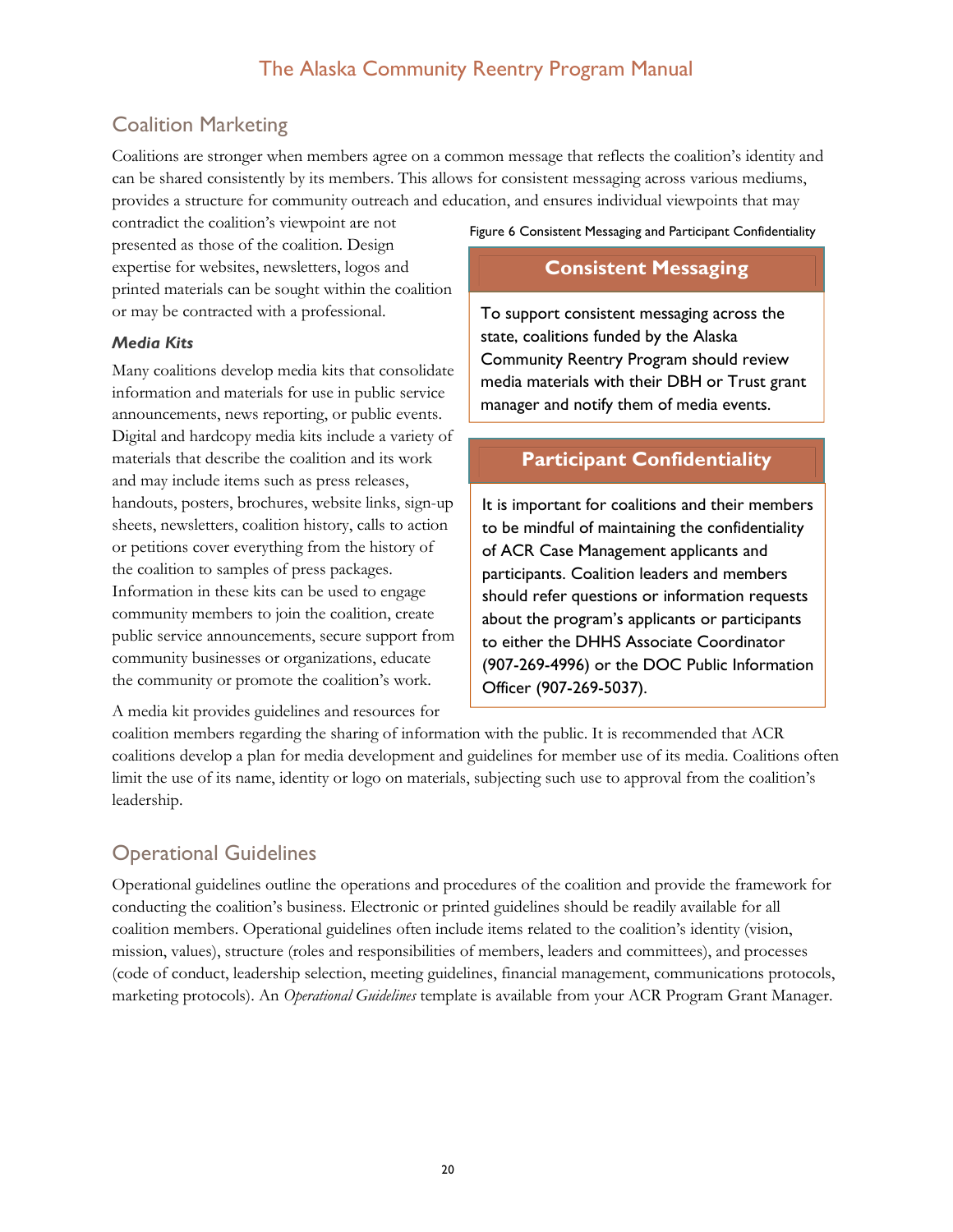# <span id="page-21-0"></span>Coalition Capacity Building

An active coalition is constantly building and expanding its capacity. An excellent "one-stop" website that offers tips and tools related to coalitions and community action is the *Community Toolbox* [\(http://ctb.ku.edu/en\)](http://ctb.ku.edu/en).

Periodic assessments of the coalition's ability to work as a collaborative team with broad impact help identify improvements needed to strengthen coalitions. Whether it is an established team or one that is beginning to form, the coalition's completion of a self-assessment provides a foundation for growth and development. The *Coalition Capacity Assessment*,[5](#page-21-1) developed by the Prevention Institute in Oakland, California, is a quick, easy-to-use tool that looks at capacity across the following dimensions:

- Clarity of Mission/Strength of Vision
	- All members have a clear understanding of the mission/vision.
	- Actions are based on a focused mission.
	- The mission addresses the full scope of the issue.
- Communication/Link to Others
	- The coalition's work is integrated with the community.
	- The coalition has the ability to influence key decision makers, government agencies, and other organizations.
	- The coalition has successfully maintained or increased its credibility.
- The Collaborative Environment
	- Members are motivated and inspired.
	- The coalition maintains an honest and open environment.
	- The coalition effectively addresses and resolves conflicts.
- Building Member Capacity
	- Member recruitment is based on the goals of the coalition.
	- Members are empowered to participate, and their skills and resources are maximized.
	- New members are welcomed and effectively oriented to the group.
- **Management** 
	- The coalition has clear operational guidelines.
	- Activities, staffing, and deadlines are effectively coordinated to meet goals.
	- Meetings have clear objectives that meet the coalition's needs.

#### Figure 7 The Community Toolbox

The Community Toolbox http://ctb.ku.edu/en

The *Community Toolbox* is an Internet resource that supports coalition growth and development.

#### **Skill building components include**

- Assessing community needs + resources
- Developing a comprehensive plan
- Building leadership
- Advocating for change
- Evaluating community efforts
- Sustaining the work

#### **Tools**

- How-to guidance on 300+ topics
- Quick-start instructions for key activities
- Troubleshooting guides for solving problems
- Evidence-based practice

<span id="page-21-1"></span> <sup>5</sup> Prevention Institute, Oakland, CA. *The Coalition Capacity Assessment,* [https://www.preventioninstitute.org/publications/collaboration](https://www.preventioninstitute.org/publications/collaboration-assessment-tool)[assessment-tool.](https://www.preventioninstitute.org/publications/collaboration-assessment-tool)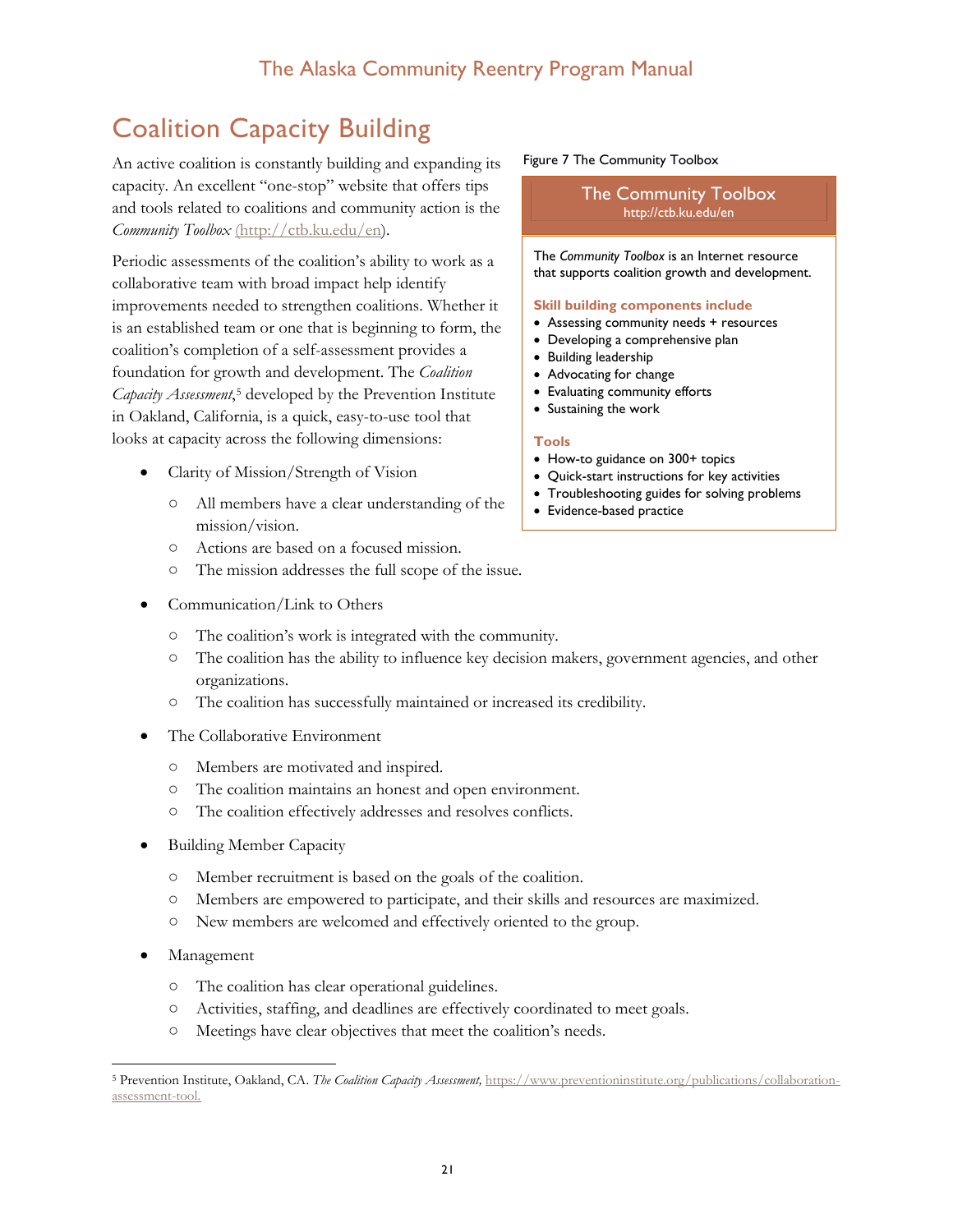ACR coalitions assess their level of collaboration and functioning using this tool. The assessment is quick and, when conducted annually, helps the coalition monitor its development and guide needed improvements. A *Coalition Capacity Assessment* template is available from your ACR Program Grant Manager.

Successful coalitions have a clear organizational structure that clarifies roles and responsibilities, formalizes structures and practices and uses effective management strategies for communication, conflict resolution and shared decision making. Members work together for a shared vision, good communication and healthy relationships and the coalition's sustainability is secured by strong membership retention practices, clear member recruitment and leadership succession processes, ongoing goals that align with the missions and diversified funding streams.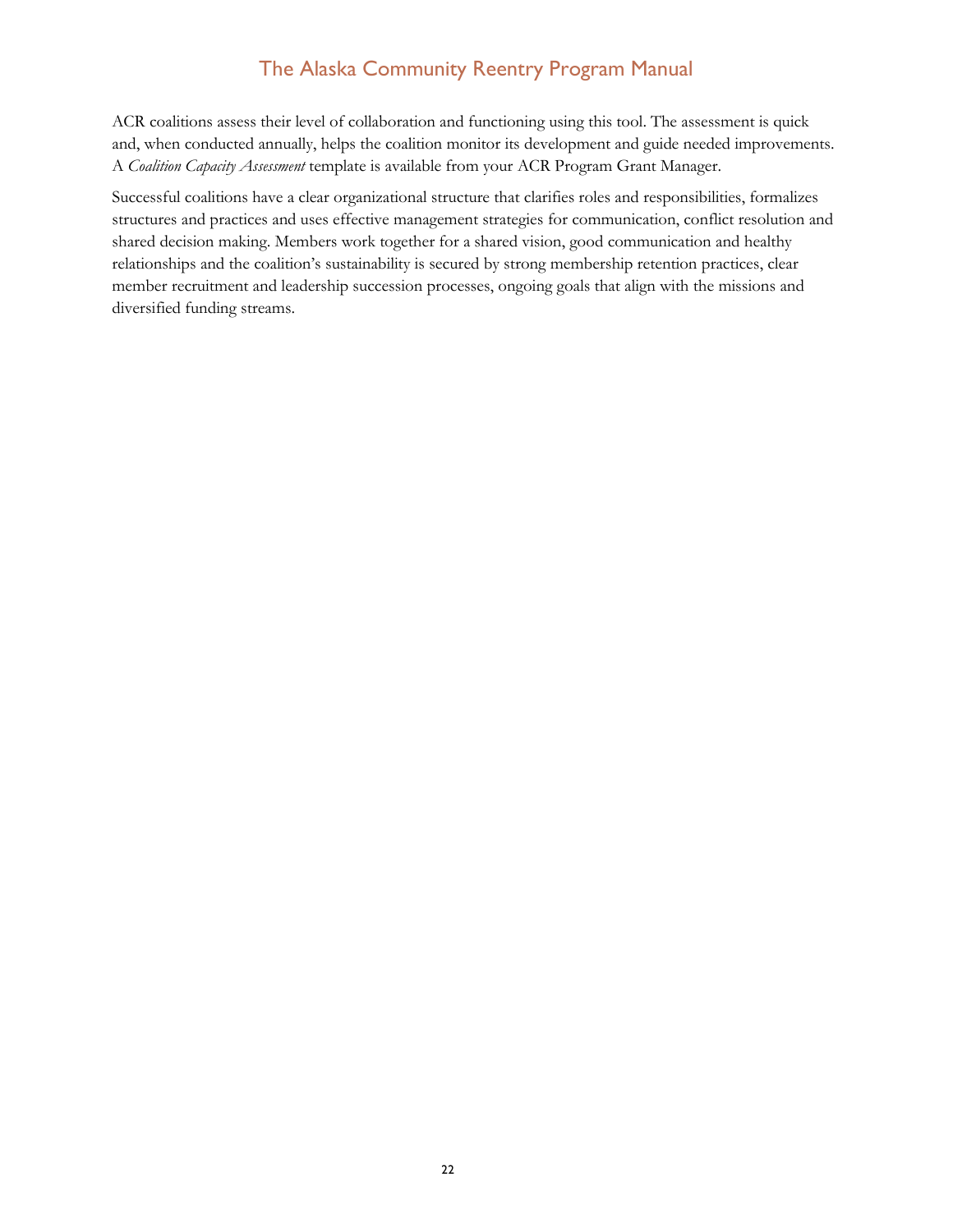# <span id="page-23-0"></span>4. Assessing and Planning

Figure 8 Assessments and the ACR Comprehensive Community Reentry Plan



Three assessments inform the development of the *ACR Comprehensive Community Reentry Plan*. The *Coalition Capacity Assessment*, described in the previous chapter, is completed by the coalition. The other two assessments are the *Community Readiness Assessment* and the *ACR Resource Assessment*. The Alaska Community Reentry (ACR) Coalition Coordinator has primary responsibility for completing these assessments. Coalition leaders and members provide input and help collect data and interpret results. These assessment processes identify and prioritize coalition and community needs and resources. In addition to the

assessments, statewide goals for the ACR Program are also incorporated in the *ACR Comprehensive Community Reentry Plan*.

Conducting assessments can be challenging. The people involved in the assessment process have generally been "in the field" for a while and are likely to have a good picture of some of the issues. The assessments identified for this program help the coalition focus its efforts and achieve more meaningful outcomes. Each assessment is completed before completing the *ACR Comprehensive Community Reentry Plan*. They can be done in any order. Assessments should be updated annually, before the coalition reviews and updates action plans based on the *ACR Comprehensive Community Reentry Plan*.

There are many guidelines and books that focus on conducting community assessments. As previously referenced, the *Community Toolbox* [\(http://ctb.ku.edu/en\)](http://ctb.ku.edu/en) is one resource; a simple online search can identify other tools that may be useful as the coalition begins its assessments.

# <span id="page-23-1"></span>Community Readiness Assessment

## <span id="page-23-2"></span>**Overview**

Community readiness is the degree to which a community is ready to act on an issue. Community readiness is issue-specific, measurable, variable across multiple dimensions, and can change over time. The results of this assessment provide insights into how to increase community awareness of reentry issues and advocate for developing needed resources.

In order to assess the community's readiness to respond to the needs of reentrants, the ACR Program uses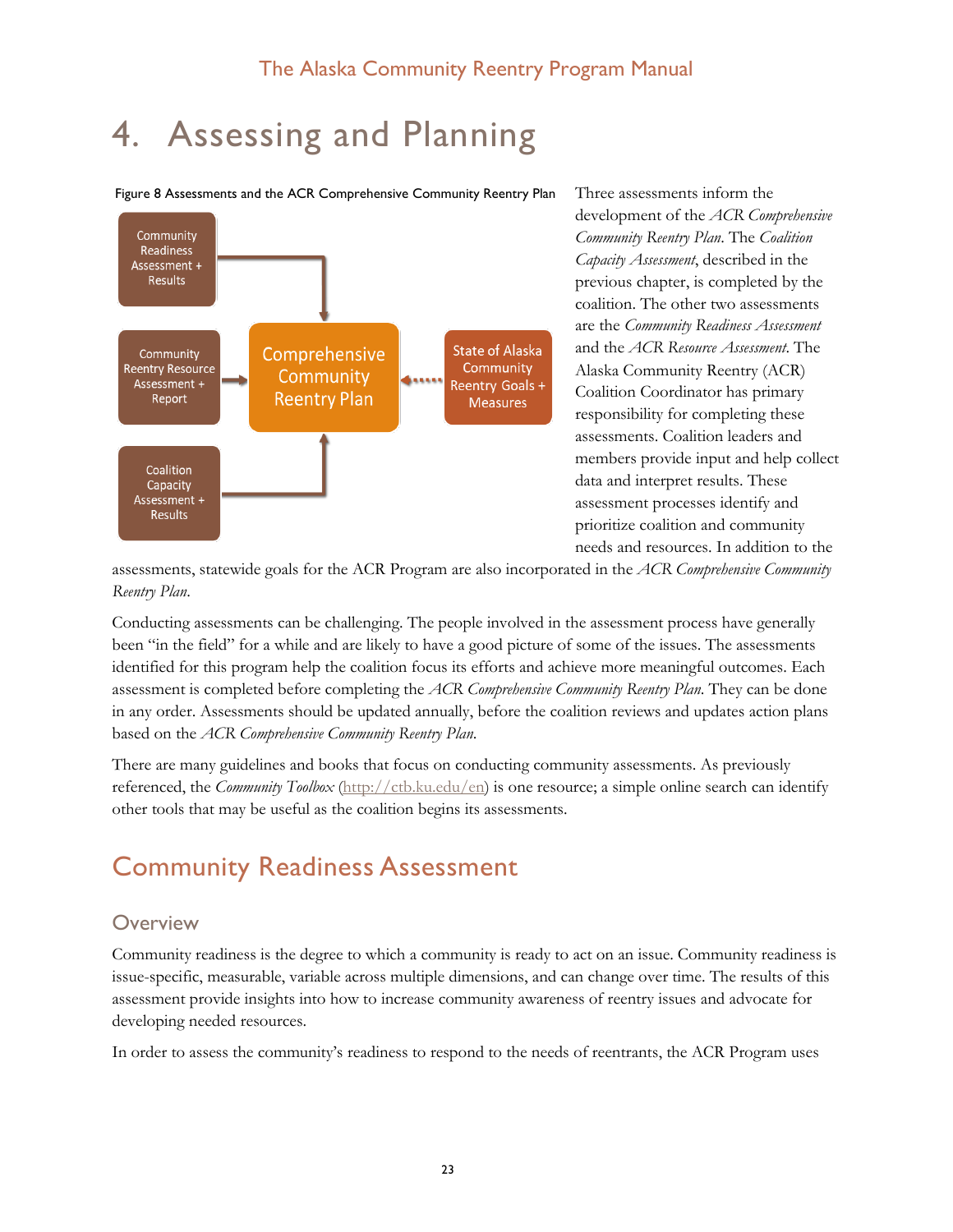the *Community Readiness for Community Change* model from the Tri-ethnic Center for Preventive Research[6](#page-24-2) to conduct community readiness assessments. The assessment is completed by conducting four to ten key informant interviews that focus on the attitudes, knowledge and beliefs in the community around the issue. Scores are calculated for each of the following five dimensions:

- Knowledge of the issue | How much does the community know about the issue?
- Knowledge of efforts | How much does the community know about the efforts?
- Attitude | What is the community's attitude toward addressing the issue?
- Leadership | What is leadership's attitude toward addressing the issue?
- Resources | Which resources are being used or could be used to address the issue?

Among the benefits of conducting a community readiness assessment are that it can:

- Measure a community's readiness to identify where efforts should begin.
- Identify the weaknesses, strengths, and the obstacles likely to be met.
- Point to appropriate actions that match a community's readiness levels.
- Work within a community's culture to identify appropriate actions.
- Aid in securing funding and engaging community organizations and leadership.
- Be completed easily and efficiently.

## <span id="page-24-0"></span>Stages of Readiness

From the completed assessment, the coalition can identify an overall readiness score for their community, basing the identification on the average of the scores from each dimension. There are nine stages, from no community awareness of the issue to a high level of community ownership of the issue. See Figure 9 for a list of the nine stages. A comprehensive training guide, *Community Readiness for Community Change*, describes the characteristics of each stage, guidelines for increasing readiness over time and details of the assessment and planning process. The link to this guide can be found at:

[http://www.triethniccenter.colostate.edu/wp](http://www.triethniccenter.colostate.edu/wp-content/uploads/sites/24/2018/04/CR_Handbook_8-3-15.pdf)[content/uploads/sites/24/2018/04/CR\\_Handbook\\_8-3-15.pdf](http://www.triethniccenter.colostate.edu/wp-content/uploads/sites/24/2018/04/CR_Handbook_8-3-15.pdf)



Figure 9 The Nine Stages of Readiness

# <span id="page-24-1"></span>Conducting the Assessment and Using the Results

The assessment outlined in the *Community Readiness for Community Change* guide consists of four to ten interviews of up to one and a half hours in length. The interviews should be conducted with persons knowledgeable of the community's efforts in relation to reentry. Once transcribed, the ACR Coalition Coordinator, with support from one or two coalition members, ranks the assessments and transfers the information to a score sheet for the community, with each dimension of readiness scored separately. The

<span id="page-24-2"></span> <sup>6</sup> Tri-ethnic Center for Preventive Research, *Community Readiness for Community Change*[, http://www.triethniccenter.colostate.edu/wp](http://www.triethniccenter.colostate.edu/wp-content/uploads/sites/24/2018/04/CR_Handbook_8-3-15.pdf)[content/uploads/sites/24/2018/04/CR\\_Handbook\\_8-3-15.pdf](http://www.triethniccenter.colostate.edu/wp-content/uploads/sites/24/2018/04/CR_Handbook_8-3-15.pdf) , 2015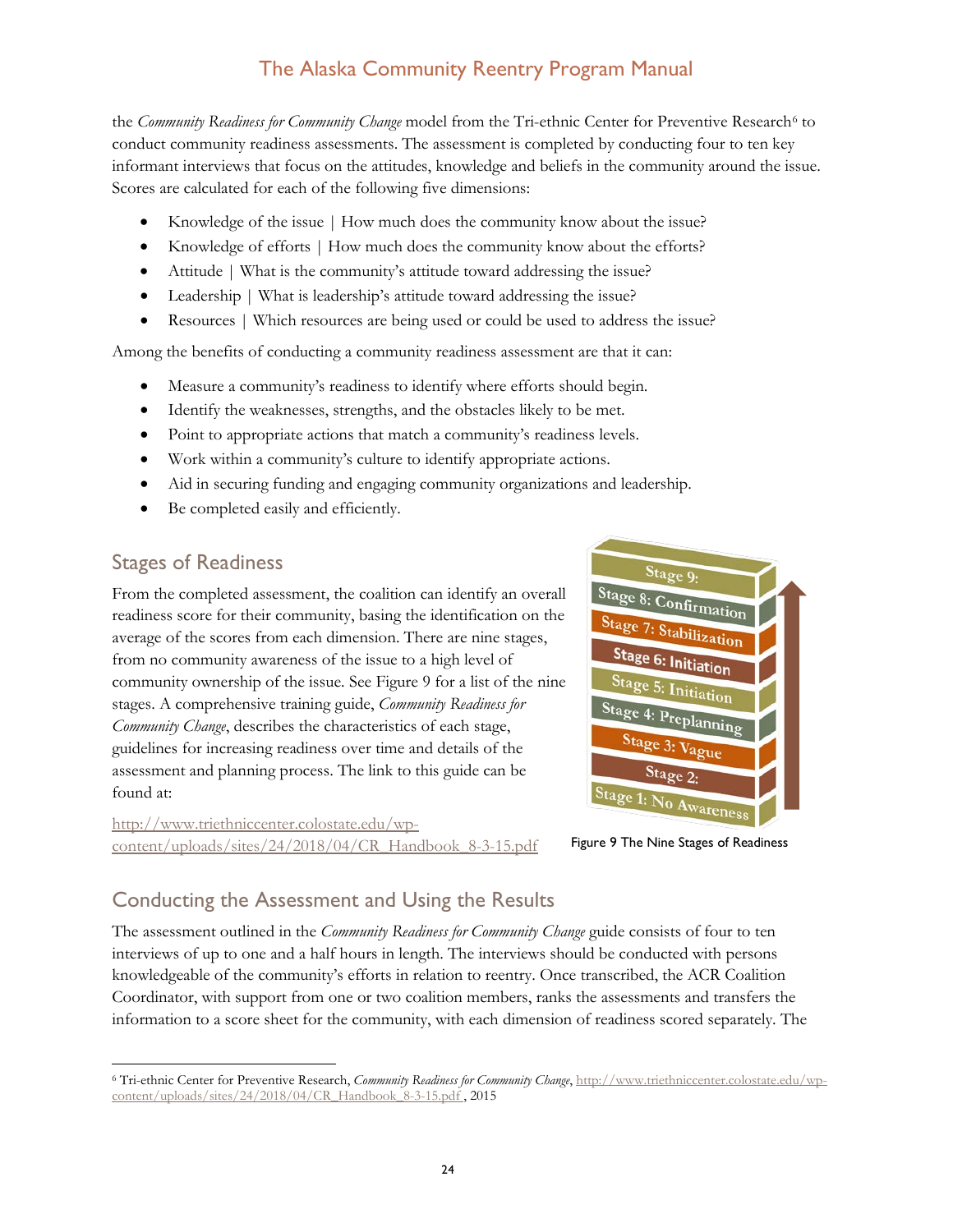average score across the five dimensions is the overall score for the community's level of readiness. The lowest score, however, equates to the dimension the coalition should address with strategies to increase readiness in that dimension. The *Community Readiness for Community Change* guide identifies multiple strategies that are effective for each of the levels. Once completed, the identified stages of readiness for each community, along with the identified goals and strategies, are included in the *ACR Comprehensive Community Reentry Plan*.

The example provided below reveals that the coalition should focus on increasing the community's knowledge of the issue, raise its awareness of current efforts focused on this issue and help the community integrate the issue within its culture.

Note: The above description is an overview of the readiness assessment process. Please review the *Community Readiness for Community Change* guide before starting to conduct the assessment.

| Dimension                     | Readiness<br>Level<br>$1 - 9$ | Readiness<br>Stage |
|-------------------------------|-------------------------------|--------------------|
| <b>Knowledge of Efforts</b>   | $\left(3\right)$              | Vague Awareness    |
| Leadership                    | 5                             | Preparation        |
| <b>Community Climate</b>      | $\left(3\right)$              | Vague Awareness    |
| <b>Knowledge of the Issue</b> | 3.                            | Vague Awareness    |
| Resources                     | 6                             | Preparation        |

#### Figure 10 Sample Community Readiness Assessment



#### **Vague awareness in the community about this dimension of community readiness**

#### **Characteristics**

- A few community members have heard about local efforts but know little about them.
- Leadership and community members believe that this issue may be a concern in the community but show no immediate motivation to act.
- Community members have only vague knowledge about the issue.
- There are limited resources (such as a community room) identified that could be used to support efforts.

#### **Possible strategies to move the score from Stage 3 to Stage 4**

- Present information at local community events and unrelated community groups. Don't rely on just facts. Use visuals and stories.
- Post flyers, posters, and billboards.
- Begin to initiate your own events (e.g., potlucks) to present information on this issue. Keep them fun or include other benefits to potential attendees.
- Publish editorials and articles in newspapers and on other media but always relate the information to the local situation.

<span id="page-25-0"></span>http://www.triethniccenter.colostate.edu/wp-content/uploads/sites/24/2018/04/CR\_Handbook\_8-3-15.pdf)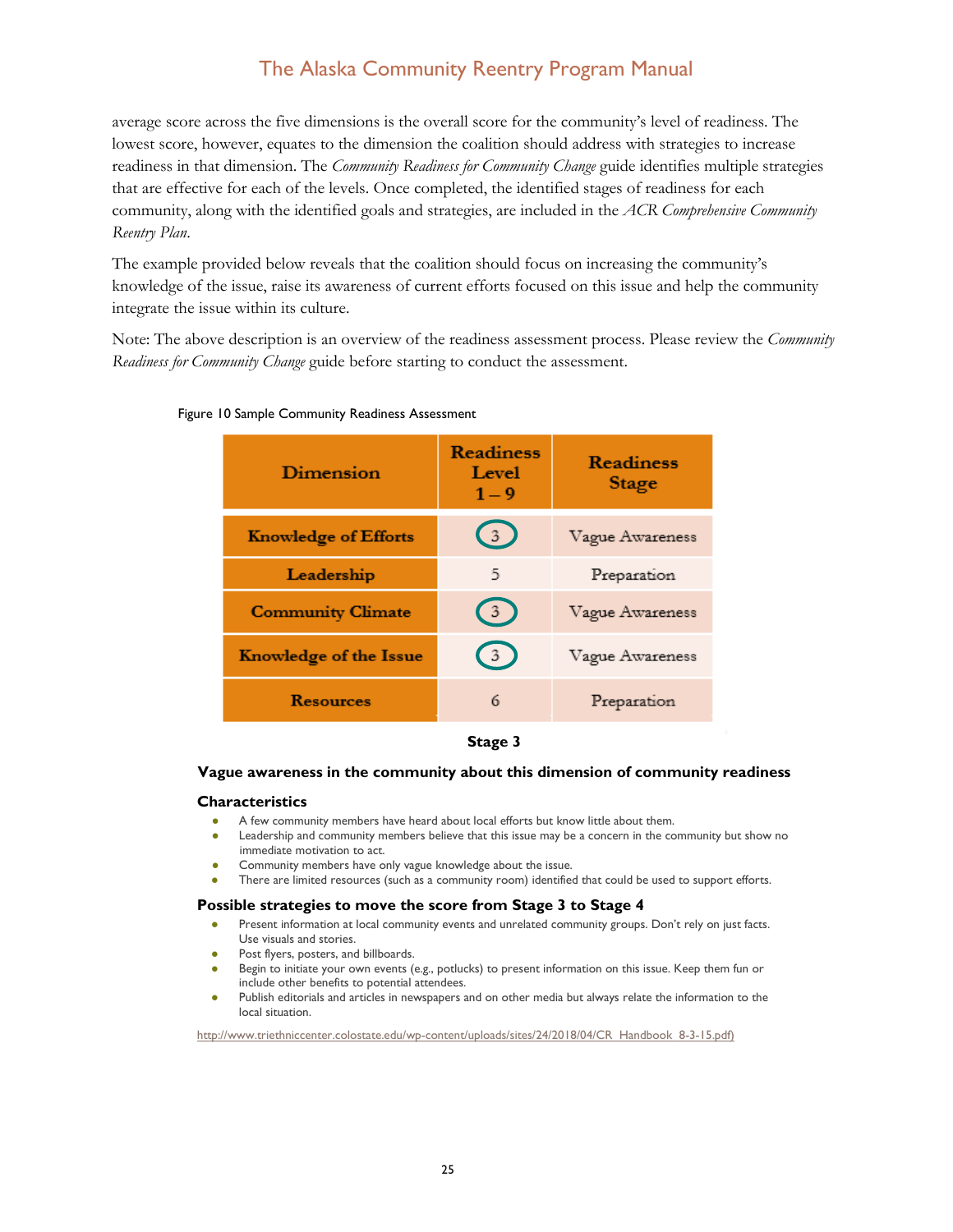# ACR Resource Assessment

# **Overview**

By identifying the gaps, barriers and strengths in available community resources, the *ACR Resource Assessment* addresses the community's capacity to meet the service and treatment needs of reentrants and provides the coalition with a unified understanding of its community's resource needs. The assessment ensures that the coalition is strongly aligned with actual community needs and not its perception of community needs. Conducting a community assessment also provides opportunities to increase the community's exposure to both the coalition and the issue of reentry.

The product of a community needs assessment is the identification of the assets, barriers and gaps in each of the coalitions targeted areas of focus (discussed below). While there are multiple approaches a coalition can use to identify assets, barriers and gaps, the following steps outline a coordinated approach that can be used to achieve this. A well-planned assessment is easier to monitor, produces higher quality data and provides a strong structure for engaging coalition members.





Annual updates of this assessment gauge the level of impact implemented strategies have had and identify new actions needed to continue the coalition's advocacy and support in improving and increasing available resources. Updates generally take less time because the coalition staff and members are collecting data and information on an ongoing basis, updating resource lists regularly and conducting activities that will inform future assessments.

# <span id="page-26-0"></span>Step 1: Establish an Assessment Workgroup

Multiple coalition members may be involved in the planning, collecting and analyzing processes of the assessment. Expertise within the coalition should be used whenever possible. However, if there is no expertise in a specific area, engage outside resources. The team could include:

- The ACR Coalition Coordinator, or designee.
- Two to five members from the coalition.
- <span id="page-26-1"></span>• At least one person should have expertise in planning and conducting assessments, analyzing data, and prioritizing needs.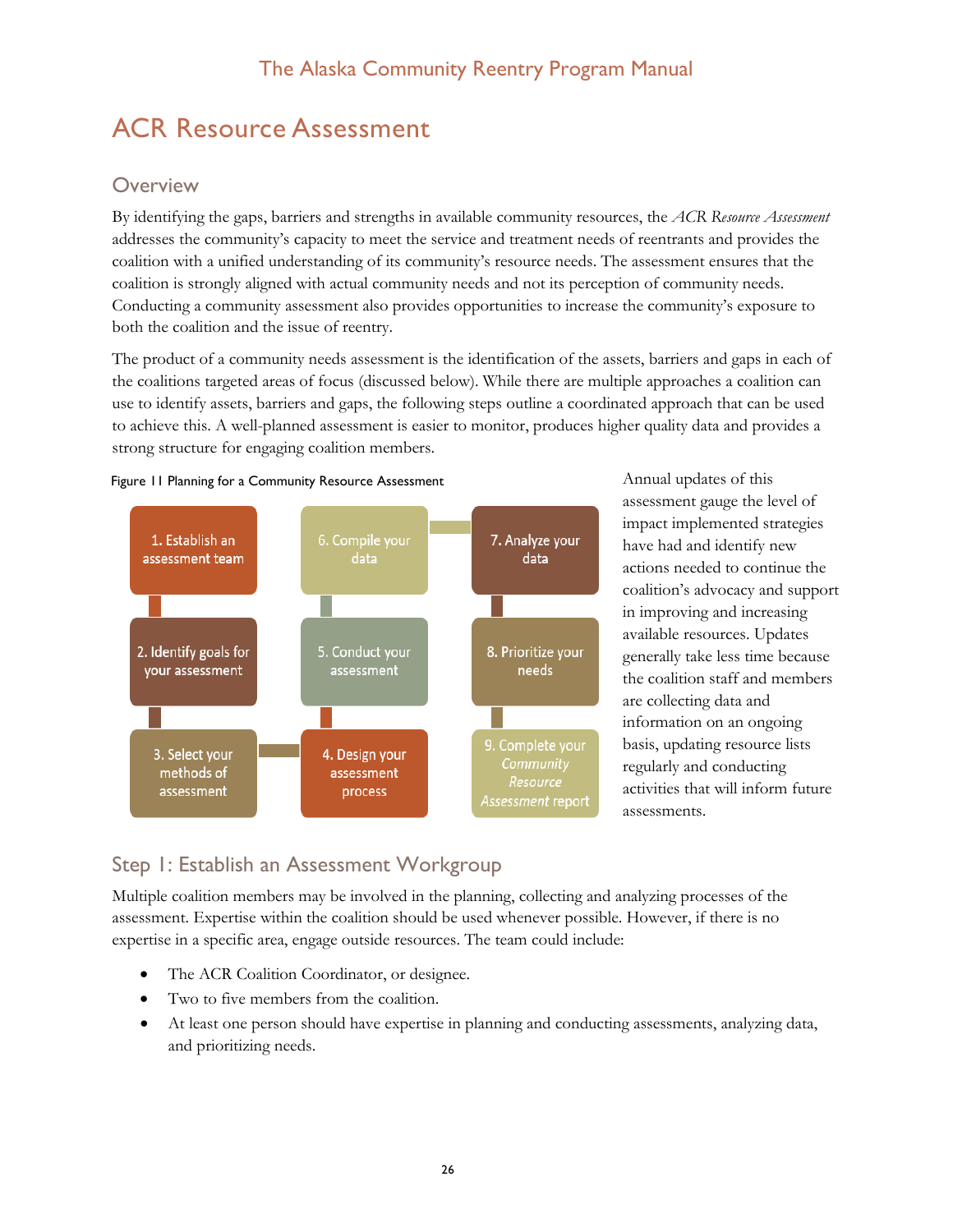# Step 2: Identify the Goals of the Assessment in Each Key Focus Area

The assessment team identifies the goals of the assessment, ensuring they are realistic, achievable and usable by the coalition. As previously mentioned, the *ACR Resource Assessment* is intended to identify the assets, barriers and gaps in each of the following key focus areas, in order to develop a plan for increasing community resources and services for reentrants. (Note: Community needs vary, and coalitions may identify other, more critical areas. These five are suggested as they are the most commonly identified areas:

- Housing
- Employment and meaningful engagement
- Health (physical, mental and substance use)
- Culture and social connectedness

Figure 12 Methods of Assessments

- Transportation (for some communities)
- Other critical areas may be added as needed

## <span id="page-27-0"></span>Step 3: Select Your Method of Assessment

The *ACR Resource Assessment* uses a combination of two or more assessment tools: existing data, listening sessions, focus groups, interviews, and surveys. Many of the tools recommended require a level of expertise to implement or develop that may not be available within the coalition. Coalitions could discuss options with their grants managers and consider engaging outside resources to conduct parts of this assessment if internal expertise is not available. Even with outside expertise, coalitions are encouraged to take an active role in determining the assessment methods to use, the questions to be asked, the people to approach and how long an assessment should take. This guide is not intended to provide training on each method of assessment, although a few key points are made below about some options for assessment methods; links are provided for more information.

## *Existing Data and Previous Assessments*

Using secondary sources for existing data and previously conducted assessments makes the process easier and less time consuming, increases accuracy and helps identify additional data resources. Many communities have already conducted needs assessments for specific issues. These could contain information about services and supports that would be useful for reentrants. Look for information from the following sources: public records from governmental agencies, health and human service organizations, research organizations, schools and education departments, academic and similar institutions, and business/industry.

Regional data specifically related to the characteristics of inmates reentering their communities in the coming years is available through each coalition's ACR grant manager. This information is useful in assessing resource needs and is updated annually. To obtain this information, please contact your grant manager or the DOC Reentry Project Manager identified at the beginning of this guide.

For more information on using archival data, refer to *Collecting and Using Archival Data* in the *Community Toolbox* website. [http://ctb.ku.edu/en/table-of-contents/evaluate/evaluate-community](http://ctb.ku.edu/en/table-of-contents/evaluate/evaluate-community-interventions/archival-data/main)[interventions/archival-data/main.](http://ctb.ku.edu/en/table-of-contents/evaluate/evaluate-community-interventions/archival-data/main)

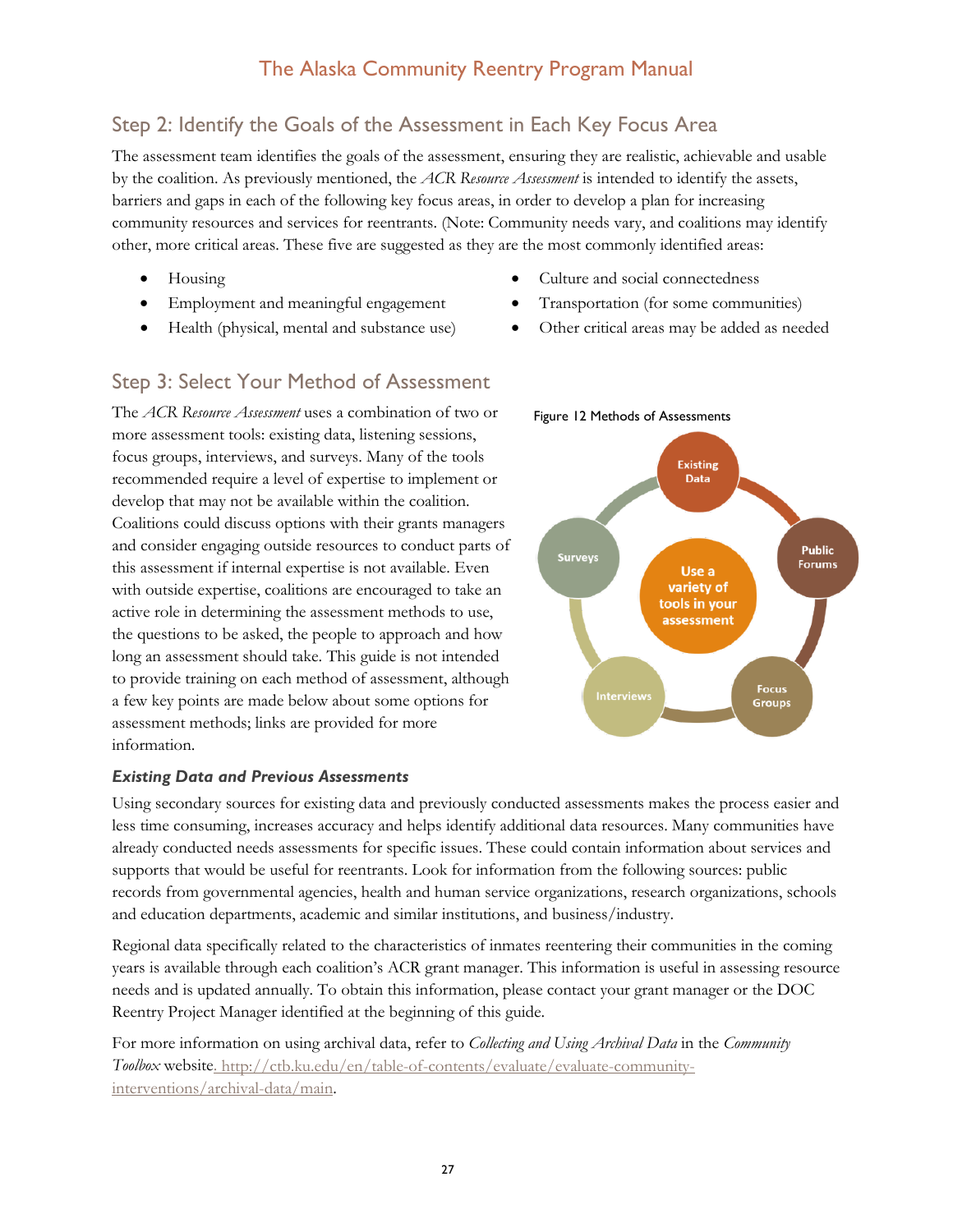#### *Public Forums and Listening Sessions*

Public forums are well-publicized open meetings that provide a venue for many diverse people to express views and to build on one another's responses. Forums can offer the coalition a preliminary look at a community's needs and resources. A skilled facilitator can create an open and relaxed atmosphere, keep the conversation on topic, and deter individuals from dominating the conversation.

For more information on using public forums and listening sessions, refer to *Conducting Public Forums and Listening Sessions* in the *Community Toolbox* website: [https://ctb.ku.edu/en/table-of](https://ctb.ku.edu/en/table-of-contents/assessment/assessing-community-needs-and-resources/conduct-public-forums/main)[contents/assessment/assessing-community-needs-and-resources/conduct-public-forums/main.](https://ctb.ku.edu/en/table-of-contents/assessment/assessing-community-needs-and-resources/conduct-public-forums/main)

#### *Focus Groups*

Focus groups offer an informed, multi-perspective approach to addressing gaps and barriers to reentry. A guided discussion about a specific topic will help identify information and opinions to help direct the coalition's actions. Groups should consist of carefully selected persons whose personalities and perspectives will blend to generate an informative discussion. Focus groups should be led by a strong facilitator. A full transcript of the discussion is used for analysis. Discussion questions for each of the key focus areas can be drafted based on the assessment questions below.

For more information on conducting focus groups, refer to *Conducting Focus Groups* in the *Community Toolbox* website: [http://ctb.ku.edu/en/table-of-contents/assessment/assessing-community-needs-and](http://ctb.ku.edu/en/table-of-contents/assessment/assessing-community-needs-and-resources/conduct-focus-groups/main)[resources/conduct-focus-groups/main.](http://ctb.ku.edu/en/table-of-contents/assessment/assessing-community-needs-and-resources/conduct-focus-groups/main)

#### *Key Informant Interviews*

Conducting qualitative, in-depth interviews with community leaders and stakeholders who have first-hand knowledge of the issue can provide important background information, help resolve data/knowledge gaps, check that quantitative data collected reflects reality, explore questions and ideas in greater depth, and engage and recruit partners and coalition members. Discussion questions for each of the key focus areas could be drafted based on the assessment questions in Figure 12. Other guidelines for these interviews include:

- Try to interview between 15 and 30 people.
- Ask the most important questions first.
- Have a good understanding of what is being said, asking as-needed follow-up questions. Don't jump from one question to the next too quickly.
- Try to finish interviews within one hour.
- Take notes and use an electronic recording device, if possible; transcribed notes should be clear and thorough.

Key informant interviews are similar to those conducted for a community readiness assessment. Information from community readiness interviews could be used in your resource assessment. For more information on conducting interviews, look for the section *Conducting Interviews* in the *Community Toolbox* website; [http://ctb.ku.edu/en/table-of-contents/assessment/assessing-community-needs-and-resources/conduct](http://ctb.ku.edu/en/table-of-contents/assessment/assessing-community-needs-and-resources/conduct-interviews/main)[interviews/main.](http://ctb.ku.edu/en/table-of-contents/assessment/assessing-community-needs-and-resources/conduct-interviews/main)

#### *Surveys*

Surveys are useful for collecting opinions and information about behaviors and needs and are especially useful when collecting information from a lot of people in as short amount of time. They can be conducted in person, by phone, on the computer or through mail/e-mail. Surveys are generally more quantifiable, making results easy to summarize and use. However, it is challenging to get a good response rate from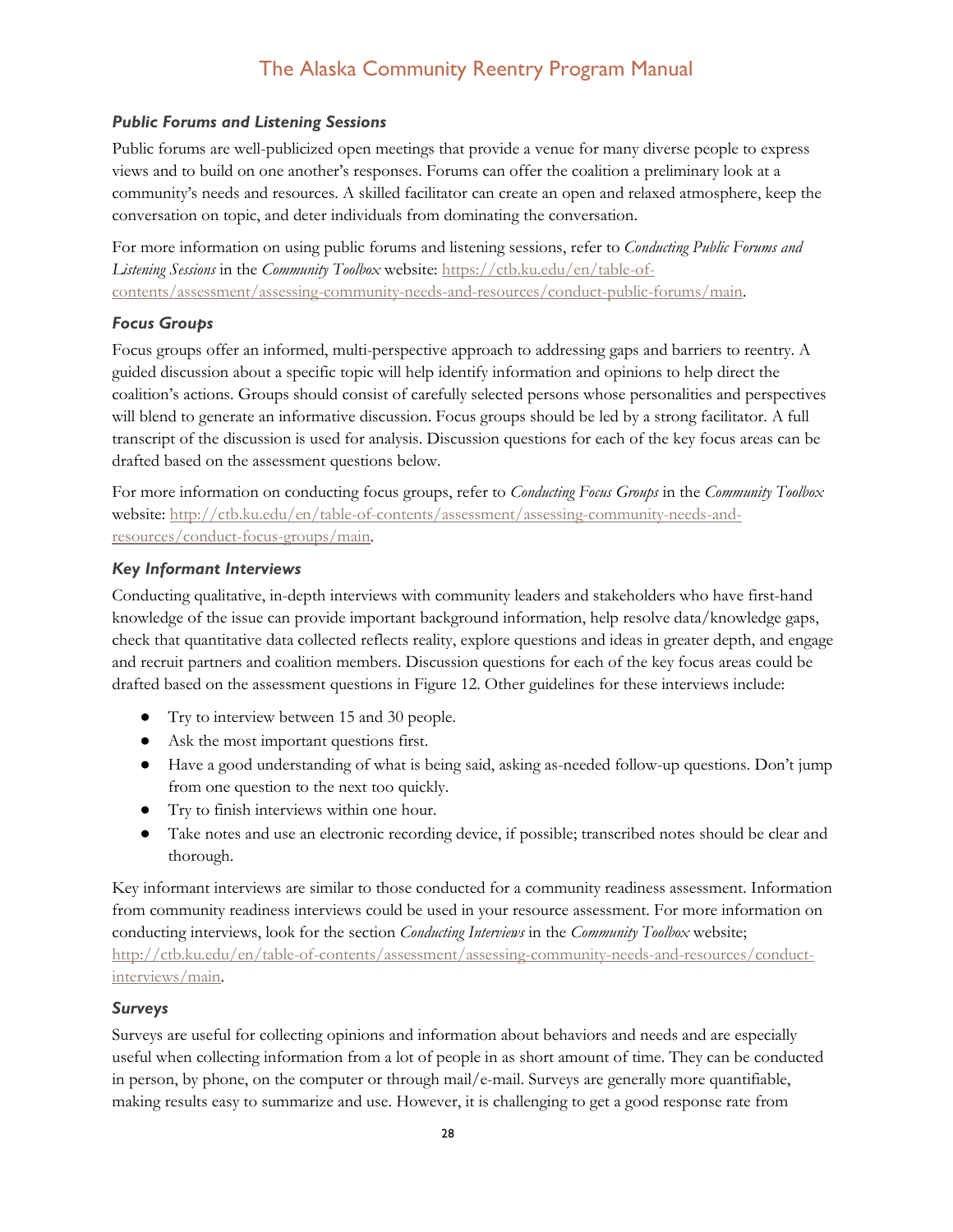surveys, especially those conducted through the internet or mail. It is as important to develop strong survey questions as it is to ensure the survey process is well-designed. A good survey that returns reliable, valid data takes time and thought to develop and implement. If this method of assessment is selected and the coalition is developing the process and tool itself, research best practices for designing surveys and follow the recommended steps.

For more information on conducting surveys, refer to *Conducting Needs Assessment Surveys* in the *Community Toolbox* website: [http://ctb.ku.edu/en/table-of-contents/assessment/assessing-community-needs-and](http://ctb.ku.edu/en/table-of-contents/assessment/assessing-community-needs-and-resources/conducting-needs-assessment-surveys/main)[resources/conducting-needs-assessment-surveys/main.](http://ctb.ku.edu/en/table-of-contents/assessment/assessing-community-needs-and-resources/conducting-needs-assessment-surveys/main)

## <span id="page-29-0"></span>Step 4: Design Your Assessment Process

Once assessment tools are selected, the planning team develops the details for the assessment such as the purpose and outcome of your assessment, the questions, the method, the names of persons to be interviewed, and names of the persons assigned to create the survey, collect the data, collate the data, analyze the assets/barriers/gaps, and prioritize the needs. Adjust plans as needed to fit the time and support available to conduct the assessment.

#### *General Assessment Questions*

Using the coalition's identified focus areas such as housing, employment/meaningful engagement, healthcare, cultural and community connectedness, and transportation (or access to services), the assessment asks questions that help determine the community's assets, barriers and service gaps for each identified area.

- Assets are the strengths in the community such as programs, services, organizational capacities, people, resources, and networks.
- Barriers are those challenges that impede the effective coordination and delivery of services to meet a recognized need within a focus area.
- Gaps refer to the absence of policy, network or funding components that inhibit the effectiveness of the service delivery network.

The following questions can be adapted for each focus area:

- What are a community's current resources and services in [focus area]? What are the specific resources and services for reentrants?
- What are the assets within the community's [focus area] services? What are the strengths specifically related to reentrants?
- What do you consider to be the barriers facing persons seeking housing in the community? What are specific barriers for reentrants?
- Where are the policy gaps related to [focus area] services? What are policy gaps specifically for reentrants?
- What are the consequences for the community to not having adequate services in [focus area]? What are the consequences for reentrants?
- Who might challenge the efforts that propose to address these barriers or gaps? How could we address these?
- Describe any recommendations you have to address these barriers or gaps.

These questions can be used in designing the format for key informant interviews, focus groups, etc.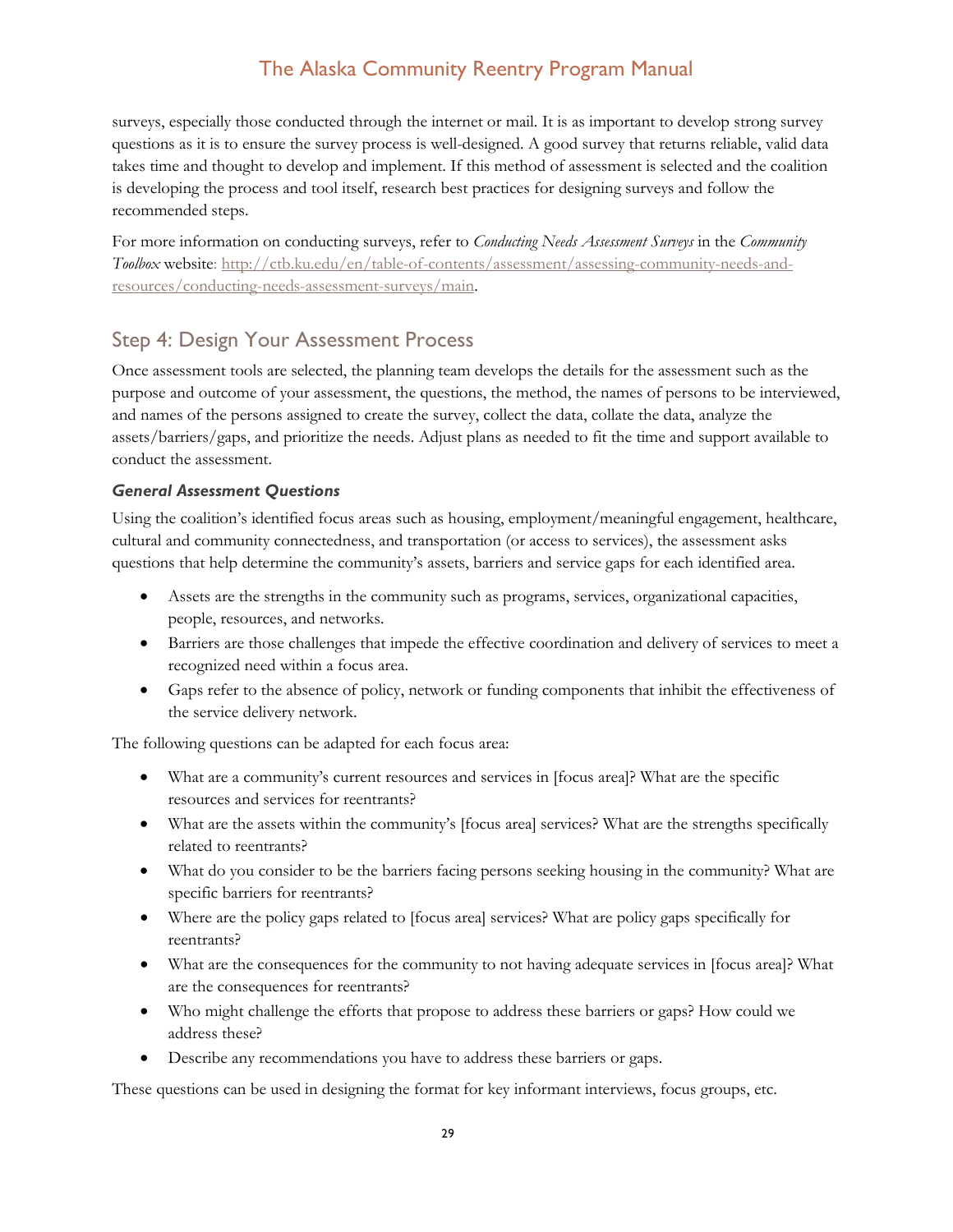# <span id="page-30-0"></span>Step 5: Conduct Your Assessment

Some considerations when conducting assessments:

- Have fun! This is a great opportunity for networking.
- Research and implement best practices for the tools being used.
- Document well. In addition to notetaking, use a recording device when possible and transcribe full interviews. Write up documentation immediately following interviews.
- If more than one person is conducting assessments, make sure everyone is using consistent practices.
- If planning to include reentrants in the assessment, review the plan with DOC first for approval.
- When conducting in-person interviews, remember to start and end on time.
- Take the time to send thank you notes to those involved, reminding them of the purpose of both the assessment and the coalition.

# <span id="page-30-1"></span>Step 6: Compile Your Data

Before analyzing data as a coalition, the assessment workgroup or designated person(s) review the raw data to determine the best way to compile and present the data to the coalition. The ACR Coalition Coordinator or designee transforms the raw data into a cohesive, easy-to-understand presentation using spreadsheets, graphs, and tables. Transcribed interviews should be mined for "key ideas" which can be compiled. Look for:

- Patterns and themes
- Strengths, assets and opportunities
- Areas showing momentum/change • Unexpected findings
- Barriers and gaps
- Unanswered questions, areas for further assessment

# <span id="page-30-2"></span>Step 7: Analyze Your Data

A coalition's compilation of data and information likely includes both quantitative or hard data (measurable data such as number of service days and providers and assessment scores) and qualitative or soft data (such as opinions, interpretations and suggestions gathered from interviews, forums, etc.). A collective review of this data focused on the above bullet points helps to clearly identify the barriers and gaps within each focus area, as well as outline the community strengths and assets that can be used to address ongoing needs.

- Assets are those strengths present in communities and may consist of programs, services, delivery systems, organizational capacities and networks.
- Barriers consist of those challenges that impede the effective coordination and delivery of services to meet a recognized need.
- Gaps refer to the absence of a specific element or component within a community that renders the service delivery network less effective than it might otherwise be. It may be something that could be addressed through policy change, organizational structural change or funding assistance, or some combination of these.

# <span id="page-30-3"></span>Step 8: Prioritize Your Data

Data analysis often identifies multiple need areas. Because it is unrealistic to address every area, coalitions often undertake a prioritization process to select the most critical areas to address. Consider including the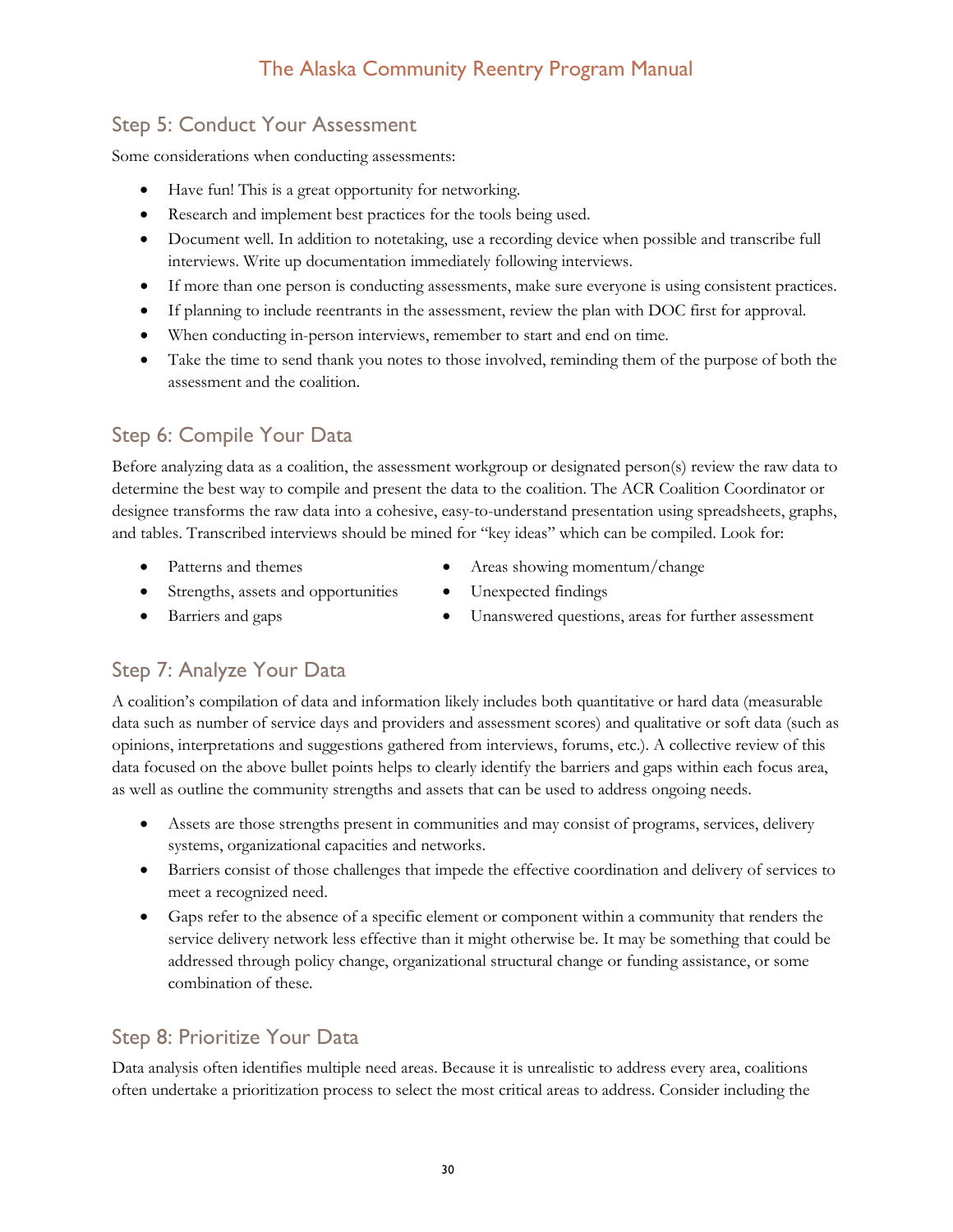steering committee/executive team and/or the full coalition in setting priorities as this increases buy-in and minimizes conflict when setting strategies. Before beginning the process of selecting priority needs, identify a set of criteria that help define how priorities are set. This ensures you have selected the most important issues and gives you a structured and inclusive process. Sample criteria to consider include the following:

- Seriousness of the need
- Size and impact of the need (economic and social)
- Potential to have a measurable impact on the need
- Realistic interventions and adequate resources to address the need
- Community concern about the need; readiness to address the need
- Challenges/barriers to addressing the need
- Existing resources and programs to address the need
- Ability of the solution to impact other needs
- Consequences of not intervening

Use criteria to guide a group discussion and ensure everyone understands the issues for each identified focus area. Determine if any of the issues can be consolidated or eliminated. Rank the issues through voting or group consensus to identify one or two immediate priorities for each focus area.

For more information on ranking needs, refer to *Developing and Using Criteria and Processes to Set Priorities* in the *Community Toolbox* website: [https://ctb.ku.edu/en/table-of-contents/assessment/assessing-community](https://ctb.ku.edu/en/table-of-contents/assessment/assessing-community-needs-and-resources/criteria-and-processes-to-set-priorities/main)[needs-and-resources/criteria-and-processes-to-set-priorities/main.](https://ctb.ku.edu/en/table-of-contents/assessment/assessing-community-needs-and-resources/criteria-and-processes-to-set-priorities/main)

# <span id="page-31-0"></span>Step 9: Complete Your ACR Resource Assessment

The *ACR Resource Assessment* template is a tool to compile findings from this assessment and is completed by the ACR Coalition Coordinator, with as needed input from the coalition. An *ACR Resource Assessment* template is available from your ACR Program Grant Manager.

The five sections of this report cover the following areas:

- General information
- Description of how the assessment was completed
- A synopsis of the DOC data about the number of citizens reentering the community in the next year
- Identified assets, barriers and gaps for each of the coalitions focus areas
- A list of prioritized needs for each of the areas

This report provides an in-depth look at the resources available for reentrants and serves as the foundation for identifying strategies and solutions for resource development in the *ACR Comprehensive Community Reentry Plan.*

# <span id="page-31-1"></span>ACR Comprehensive Community Reentry Plan

The *ACR Comprehensive Community Reentry Plan* is the strategic guide to a coalition's decisions and actions related to resource development, community education/advocacy and coalition development. A welldeveloped plan: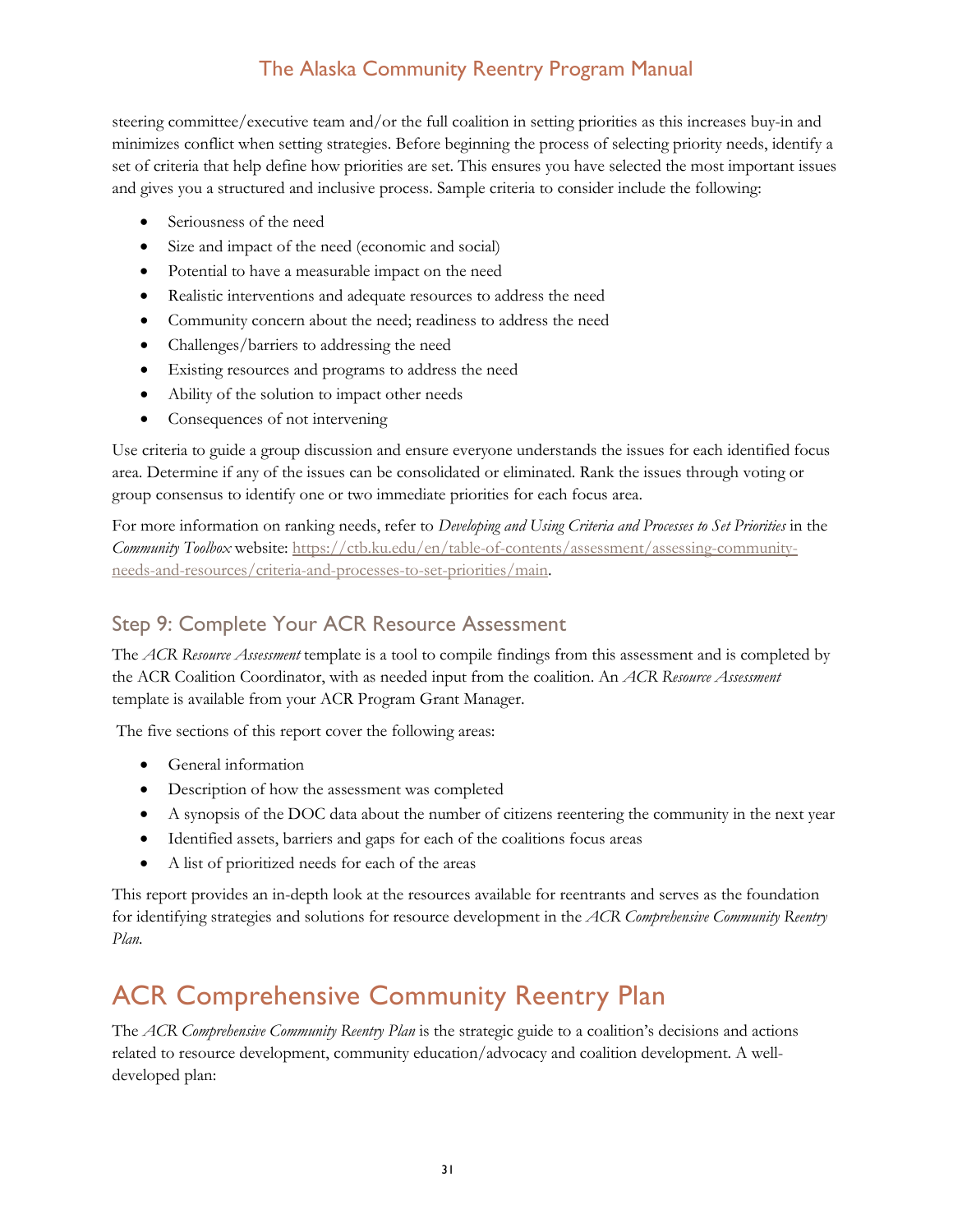- Helps the coalition stay focused on critical issues,
- Guides how the changes happen,
- Defines how progress is measured,
- Establishes realistic, attainable goals, and
- Allocates the use of limited resources.

The following table describes the four sections of the *ACR Comprehensive Community Reentry Plan* and identifies the actions needed to complete each section.

<span id="page-32-1"></span>

|  | Figure 13 Components of the ACR Comprehensive Community Reentry Plan |  |  |  |  |
|--|----------------------------------------------------------------------|--|--|--|--|
|  |                                                                      |  |  |  |  |

| Part 1: Program Overview      |                            |                                                                             |  |  |  |  |
|-------------------------------|----------------------------|-----------------------------------------------------------------------------|--|--|--|--|
| 1a                            | Statewide Program          | A description of the program is already entered into the template           |  |  |  |  |
| IЬ                            | (Name of Coalition)        | Enter information about your history, vision, mission and values            |  |  |  |  |
|                               | Part 2: Needs and Assets   |                                                                             |  |  |  |  |
| 2a                            | <b>Reentry Resources</b>   | Enter needs and assets identified in your ACR Resource Assessment           |  |  |  |  |
| 2 <sub>b</sub>                | <b>Community Readiness</b> | Enter needs and assets identified from your Community Readiness Assessment  |  |  |  |  |
| 2c                            | Coalition Capacity         | Enter needs and assets identified from your Coalition Capacity Assessment   |  |  |  |  |
| Part 3: Goals and Strategies  |                            |                                                                             |  |  |  |  |
| 3a                            | <b>Reentry Resources</b>   | (To be entered; discussed below)                                            |  |  |  |  |
| 3b                            | <b>Community Readiness</b> | Enter the goals and strategies from your Community Readiness Assessment     |  |  |  |  |
| 3c                            | <b>Coalition Capacity</b>  | Enter the goals and strategies from you Coalition Readiness Assessment      |  |  |  |  |
| 3d                            | Statewide                  | The goals and measures have already been entered; they are discussed below. |  |  |  |  |
| Part 4: Evaluation and Review |                            |                                                                             |  |  |  |  |
| 4a                            | <b>Evaluation Process</b>  | (To be entered; discussed below)                                            |  |  |  |  |
| 4b                            | <b>Annual Review</b>       | (To be entered; discussed below)                                            |  |  |  |  |

## <span id="page-32-0"></span>Goals for Increasing Resources

The coalition identifies goals for each of its focus areas during a planning session. This could happen at an extended meeting during which a facilitator (from coalition membership or contracted, if expertise is not available within the coalition) works with the coalition to identify long-term goals to address the needs identified for each of the identified focus areas. As diagramed in Figure 14, strong long-term goals have the following components: yearly objectives, strategies and outcomes, measures, targets and target dates, and action plans.

#### *Long-term Goals*

Long term goals describe how you plan to reach your vision. Goals can span multiple years, depending on their complexity.

• Example: Reentrants will be employed, in training, or engaged in other meaningful activities.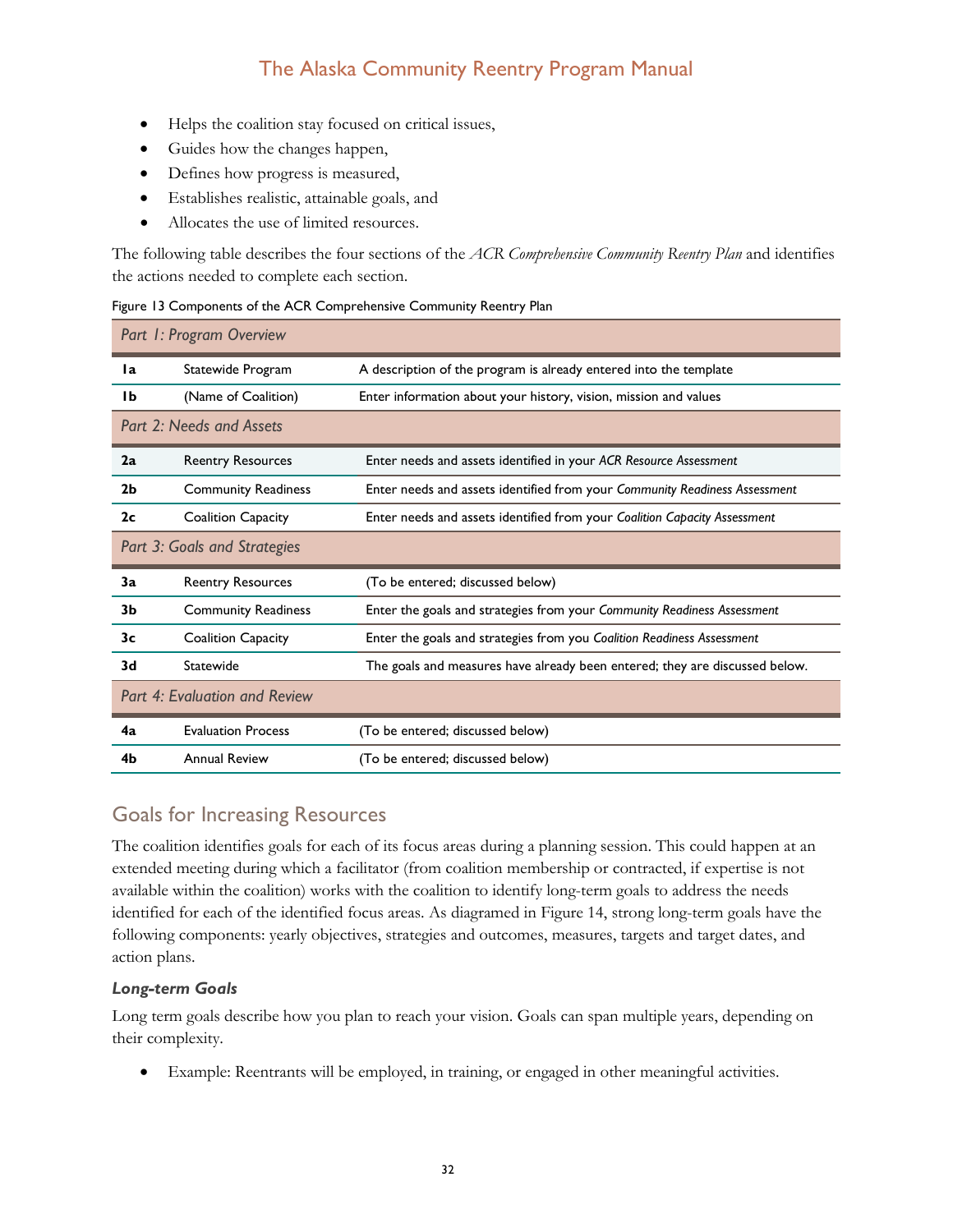#### *Yearly Objectives*

Objectives are designed to help you meet your long-term goals. Objectives build on one another in the effort to achieve a goal. Objectives are updated annually, giving the coalition an opportunity to modify them as needed. Objectives and their associated components can be written to meet the following "S.M.A.R.T." criteria. Figure 14 Components of an Operationalized Strategic Goal

- **Specific:** Clear and well-defined actions.
- **Measurable:** Measured using established targets and assessing progress.
- **Achievable**: Attainable and realistic.
- **Relevant:** Aligned to the coalitions vision and mission and are meaningful to the community.
- **Time-bound:** Achievable within clear timelines.
- Example: More employers in our community will hire reentrants.



#### *Strategies*

Strategies describe the specific actions needed to achieve the objectives. It may take several strategies to achieve your objective. When conducting your assessments, keep a list of strategies that were suggested by community members to use when the coalition brainstorms additional ideas.

• Example: Coalition members will engage community employers in focused conversations about the benefits of hiring reentrants.

#### *Short-term Outcomes*

Short-term outcomes are what occur after strategies are implemented.

Example: More employers in our community are hiring reentrants.

#### *Measures*

Measures are tied directly to objectives and measure the impact of the outcome. Measures are reflected in a count (the number of...) or in a rate (the percentage of...). In some cases, the outcome is the completion of a specific task or project and is measured in terms of percent complete.

• Example: The number of initial and follow-up contacts made with employers by the coalition.

#### *Targets*

There are two recommended targets. The first is the desired rate or count that you want to achieve.

• Example: 50 initial contacts; 25 follow-up contacts*.*

The second is the anticipated date the rate or count will be reached or the date the strategy will end.

Example: 18 months from the start date.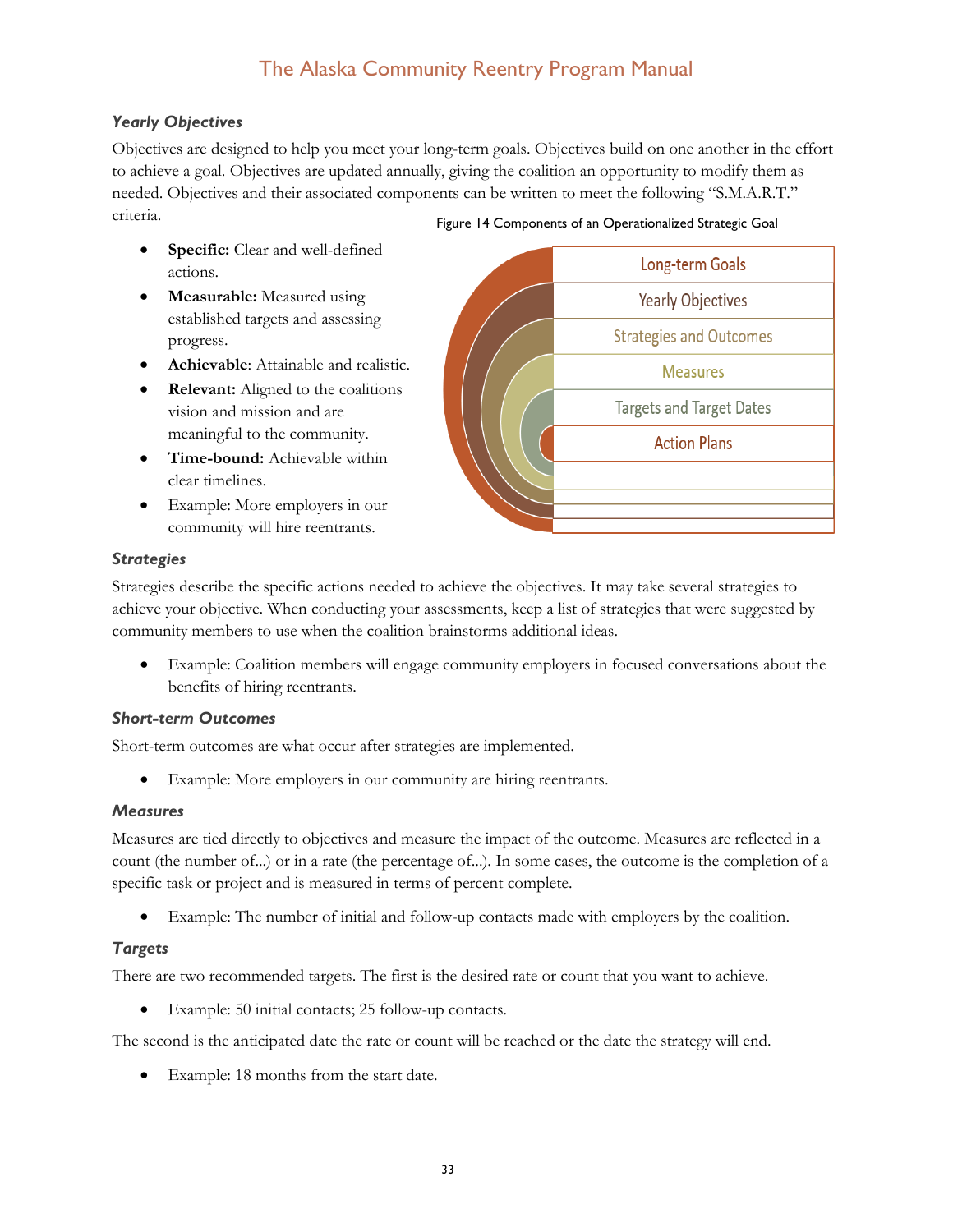## *Action Plans*

Strategies can be assigned to one of the coalition's committees for implementation and oversight, or they can remain the responsibility of the coalition as a whole. Implementing strategies involves developing action plans that identify WHO will do WHAT by WHEN. Strategies also identify needed partners and resources. Developing action plans saves time, energy and resources and helps coalitions identify when plans have stalled or fallen behind in completion. A coalition can improve the likelihood of follow-through on action plans by:

- Ensuring everyone involved in the plan has a written copy,
- Reporting on action plan progress during committee and coalition meetings, and
- Checking-in with people responsible for specific tasks.

## <span id="page-34-0"></span>Long-term Goals and Performance Measures

Statewide measures have been identified to evaluate the overall effectiveness of the ACR Program. Data for these measures are collected through the ACR Case Management Program and have been described in Chapter 2 of this guide.

# <span id="page-34-1"></span>Evaluation

# <span id="page-34-2"></span>Evaluation Plan

The goals in the *ACR Comprehensive Community Reentry Plan* are regularly reviewed by the steering team/executive committee and any committee/workgroup responsible for overseeing a strategy. A written evaluation plan identifies the process the coalition plans to use to monitor the implementation of the strategies. An evaluation plan identifies who (coordinator, case manager, committee, coalition) is responsible for what (gathering data, reporting data, evaluating data, adjusting plans), and when these activities are to occur. Key questions to ask when evaluating a plan include:[7](#page-34-3)

- Are we achieving our goals and objectives? If not, why?
- Will we achieve our goals on time? If not, why?
- Are there adequate resources (money, equipment, facilities, training, etc.) allocated?
- Are our goals and objectives still realistic?
- Should priorities be changed to put more focus on achieving these goals?

Reviews can happen at both the committee and the coalition level. Committee reviews happen more frequently and provide the opportunity to adjust actions if anticipated results are not being met. The resulting impact of reviews at both the committee and the coalition level could be one of several actions:

- Progress is being made as expected; no changes to the Plan needed.
- Better progress is being made than expected; consideration is given to adjusting the Plan's target or target date to address the growth.
- Progress is not being made as expected; changes to the Plan need to be considered.

<span id="page-34-3"></span> <sup>7</sup> McNamara, Carter, "Basics of Monitoring, Evaluating and Deviating from the Strategic Plan." https://managementhelp.org/strategicplanning/implementing-plan.htm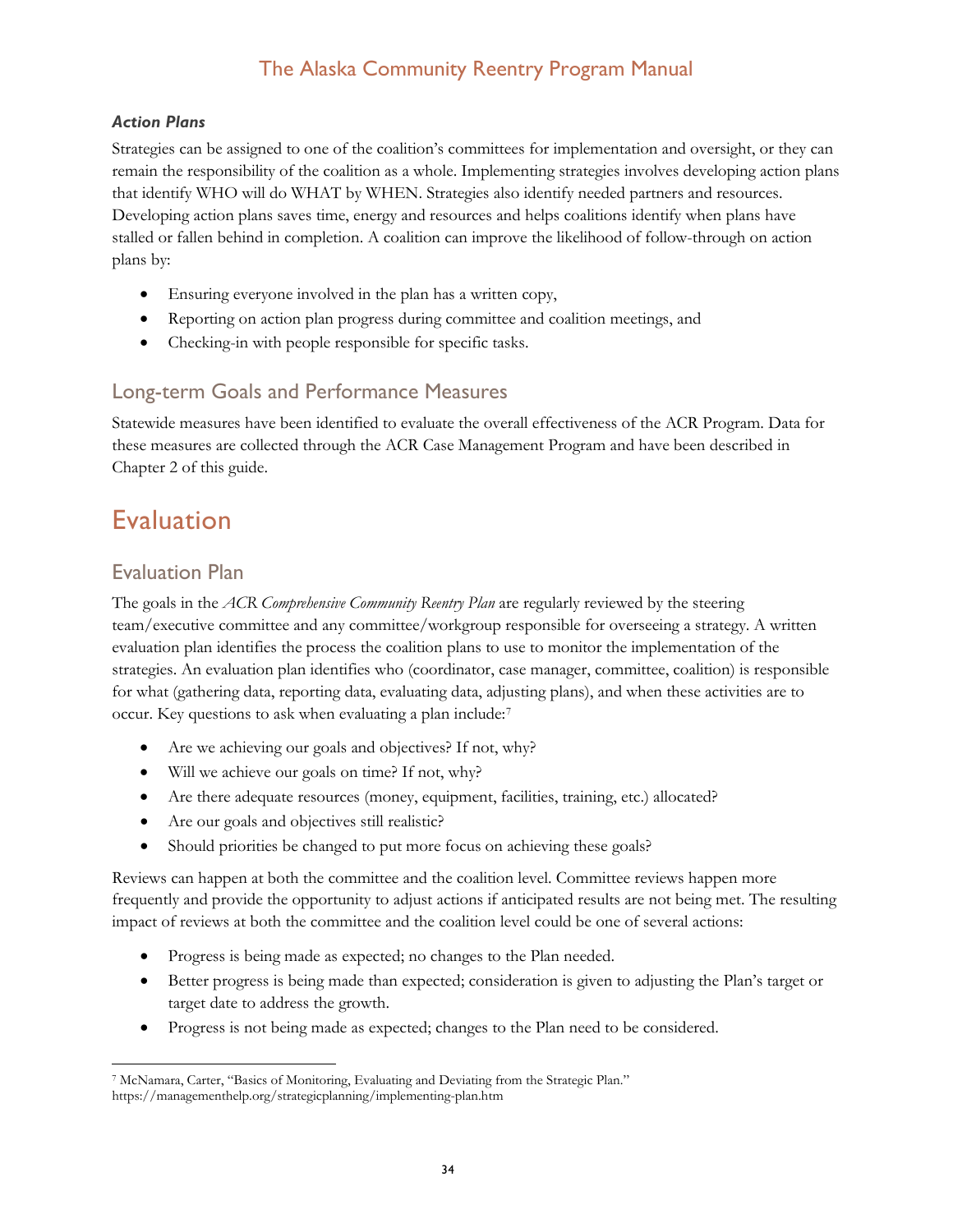Action plans can be easily changed. However, if you are considering making changes to your comprehensive plan, do so cautiously. Consider the reasons for needing a change and determine if there are other ways to address the issues before making the change. An evaluation plan should identify the date for the annual review/update of the strategic plan. This includes reviewing updated needs assessments to determine new objectives and strategies for the year.

#### <span id="page-35-0"></span>Figure 15 Sample Evaluation Plan

#### **Evaluation Plan (sample)**

The steering team provides general oversight of the *ACR Comprehensive Community Reentry Plan*. The plan's strategies are assigned to one of the coalition's committees who develop action plans for the strategies and oversee the implementation. The committees will review action plan progress, including measures, at every meeting; the committee chairs will report updates to the steering team quarterly. Quarterly updates will also be shared with the coalition by the committee chairs. Any changes recommended to the plan must be reviewed by the steering team and approved by the coalition.

The coalition coordinator will make sure the steering team and the coalition updates are scheduled regularly. The coordinator will also make sure the committees review the most up-to-date data. The coordinator is responsible for coordinating annual updates for supporting assessments, as follows: *ACR Resource Assessment* to be updated by March 31st; *Community Readiness Assessment* to be updated by February 28th; *Coalition Capacity Assessment* to be updated by January 31st; *ACR Comprehensive Community Reentry Plan* will be updated by April 30th.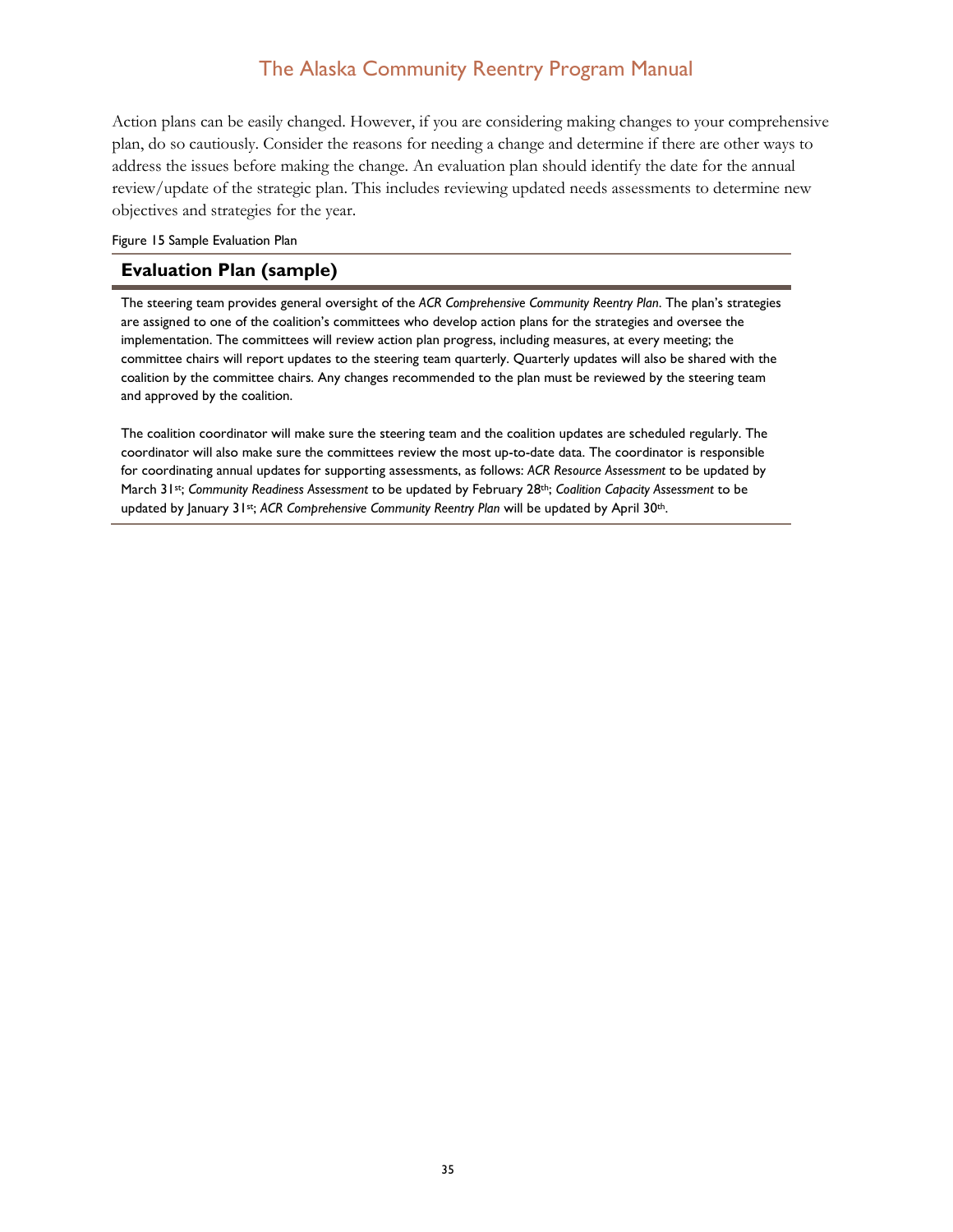# <span id="page-36-0"></span>5. ACR Case Management Program

The purpose of the Alaska Community Reentry (ACR) Case Management Program is to connect felony inmates with medium to high-risk of recidivism, misdemeanants at high-risk, and sex offenders with employment, housing and other supports using evidence-based practices that have been proven to reduce the likelihood of recidivism. The Program is a pilot program of the State of Alaska, Division of Behavioral Health (DBH) using an integrated system of assessment, support and transition planning to reduce recidivism and improve public safety and community well-being. Although there are other reentry case management programs in the state, the guidelines set forth in this chapter are specifically related to the ACR Case Management Program. This chapter covers the practices and processes involved in this program.

# <span id="page-36-1"></span>Evidence-based Practices

Evidence-based practices (EBP) integrate research evidence with clinical experience and client values. The term "evidence-based" can also be used in relation to treatments, assessments, interventions and principles. In the ACR Case Management Program, the ACR Case Managers use EBPs such as motivational interviewing, strength-based management and cognitive restructuring to support successful participant outcomes. EBPs are used to assess inmates for the potential of recidivism and to match inmate traits, criminogenic needs and risk level with the right interventions. The following sections describe the principles and related assessment tools used in the ACR Case Management Program.

# <span id="page-36-2"></span>Risk-Need-Responsivity Principles<sup>[8](#page-36-3)</sup>

The Risk-Need-Responsivity Principles of Effective Correctional Intervention<sup>9</sup> form the foundation for a wide spectrum of therapeutic interventions used with inmates.

#### *Risk*

Reentrants leaving DOC in Alaska are assessed for their risk of recidivism using the Level of Service Inventory-Revised (LSI-R) assessment. The results allow for a returning citizen to be matched with an appropriate level of services; the higher the reentrant's risk of recidivism, the higher the level of service intensity required to reduce that risk. The priority population for the ACR Program are those assessed at medium to high-risk for committing a crime.

#### Figure 16 Principles of Effective Correctional Intervention<sup>9</sup>





- . Higher levels of services should be reserved for high risk cases.
- When dynamic risk factors (criminogenic needs) are changed. there is a subsequent decrease in the likelihood of further criminal behavior.
- . Match the characteristics of the individual offender with the characteristics of the people delivering the services and with the specific intervention/program offered.

A 2009 summary of research related to the impact of treatment for low and high-risk reentrants showed that

<span id="page-36-3"></span> <sup>8</sup> LSIR: Level of Service Inventory-Revised Introductory Training Course, Participant Manual;

[http://dhs.sd.gov/drs/recorded\\_videos/training/lsi-r/doc/LSI-R%20introductory%20training%20Participant%20Manual.pdf](http://dhs.sd.gov/drs/recorded_videos/training/lsi-r/doc/LSI-R%20introductory%20training%20Participant%20Manual.pdf)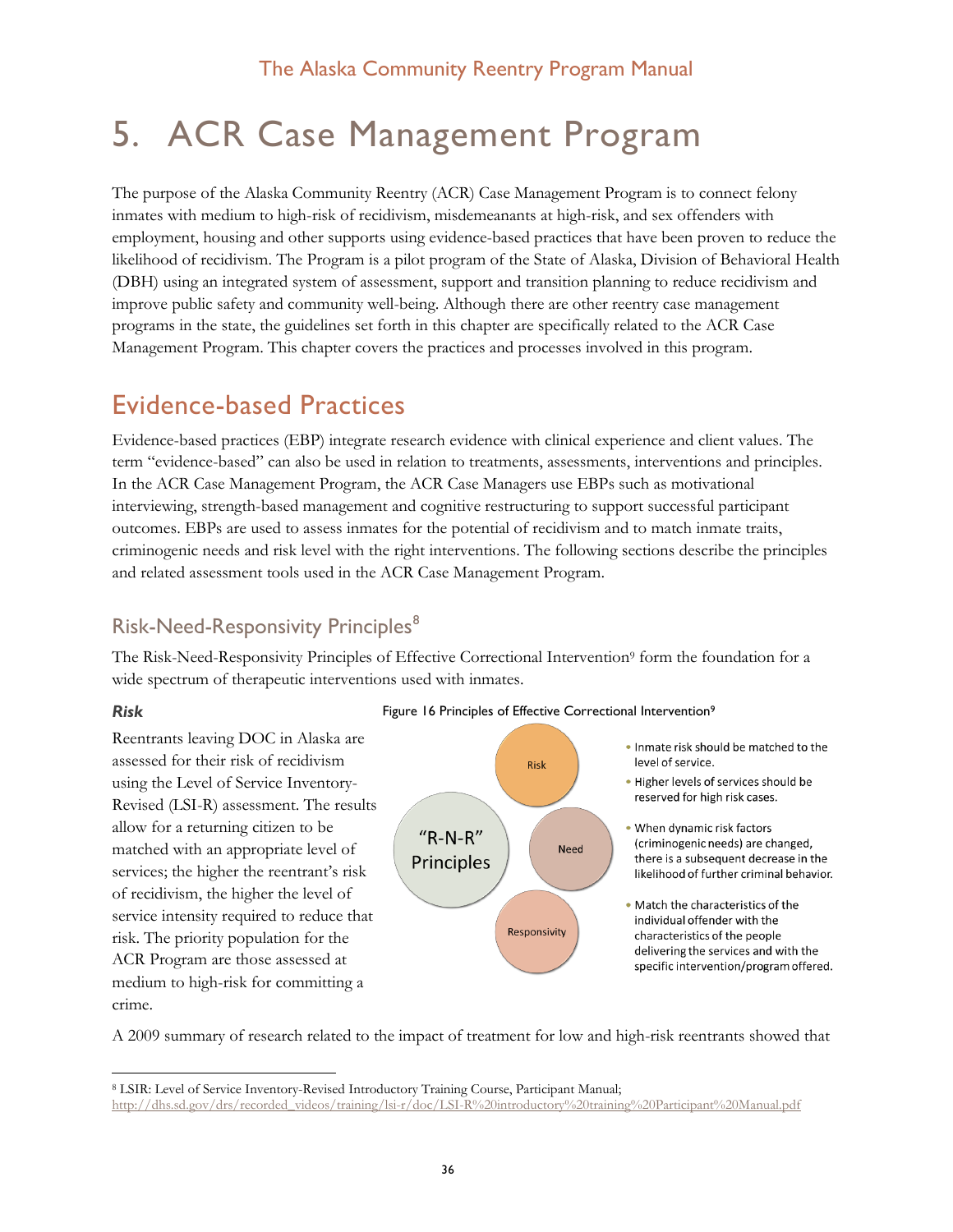the "effectiveness of treatment varies with the risk level of inmates,"[9](#page-37-1) with higher risk inmates having a greater reduction in recidivism. The differences are attributed to (a) the existing pro-social networks of lowrisk reentrants is disrupted when participating in intensive intervention (e.g., treatment interfering with work or other activities) and (b) low-risk reentrants learn antisocial behaviors from higher risk reentrants.

#### Figure 17 Central Criminogenic Needs

#### *Need*



The criminogenic needs of the returning citizen are directly linked to criminal behavior. The eight central needs associated with the management and reduction of risks for recidivism focus on the reentrant's attitudes, behaviors, peers, personality, family relations, substance use, education/employment and leisure activities, with the antisocial needs identified as the riskiest. These eight needs help prioritize services for the reentrant. When specific factors are targeted in these need areas, there is a subsequent decrease in the likelihood of further criminogenic behavior.[10](#page-37-2) The DOC uses the LSI-R to identify need levels.

#### *Responsivity*

For optimum response, the ACR Case Manager and the probation officers should consider the personality and individual characteristics of the reentrant when matching services. These considerations include culture, gender, motivational and developmental stages and learning styles. Well-matched relationships increase the reentrant's responsiveness to the service.[11](#page-37-3)

## <span id="page-37-0"></span>The Level of Service Inventory-Revised

The LSI-R is an assessment instrument used to identify the potential for danger to self, others, or the community and assess the needs of the returning citizen. Commonly used by correctional facilities across the country, this tool assesses an inmate's likelihood for recidivism and assigns the appropriate level of services to address needs. The higher the score on this 54-item assessment, the greater the level of services needed. A study of 956 male inmates showed that the rate of recidivism is positively correlated with an inmate's score on the LSI-R.[12](#page-37-4)

In Alaska, persons sentenced to 30 days or more receive the screening version of the LSI-R assessment. For those screened as a medium risk or higher, a full assessment is conducted. Institutional Probation Officers

<span id="page-37-1"></span> <sup>9</sup> Bonta, James, PhD; What to Do with Low Risk Offenders, Research Summary; Vol. 14 No 4, July 2009 <https://www.publicsafety.gc.ca/cnt/rsrcs/pblctns/tdwth-lwrsk/index-en.aspx>

<span id="page-37-2"></span><sup>10</sup> LSIR: Level of Service Inventory-Revised Introductory Training Course, Participant Manual; SD Department of Corrections; p 7. [http://dhs.sd.gov/drs/recorded\\_videos/training/lsi-r/doc/LSI-R%20introductory%20training%20Participant%20Manual.pdf](http://dhs.sd.gov/drs/recorded_videos/training/lsi-r/doc/LSI-R%20introductory%20training%20Participant%20Manual.pdf) <sup>11</sup> Ibid., pages 6-7.

<span id="page-37-4"></span><span id="page-37-3"></span><sup>12</sup> Ibid., page 28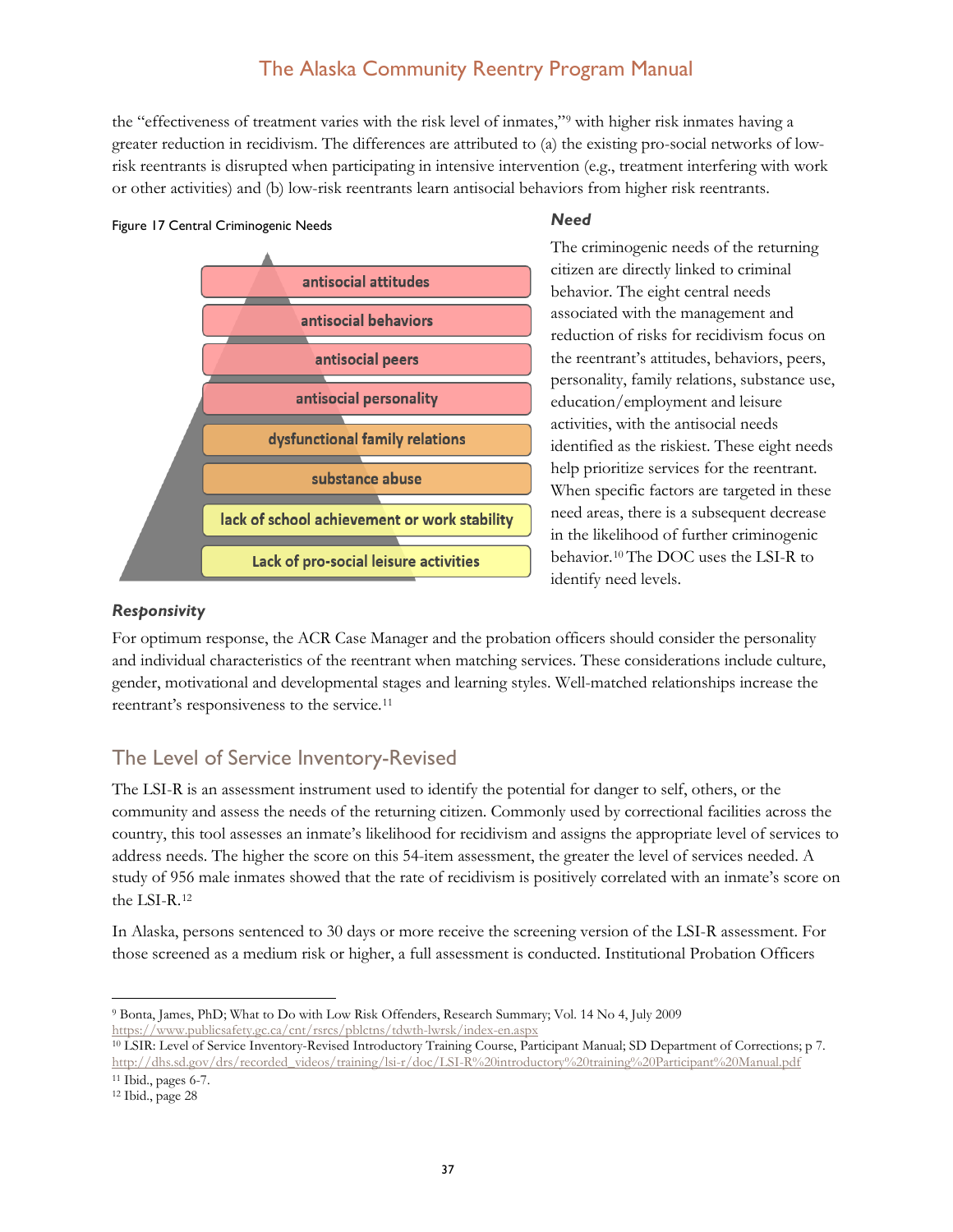(IPO) within the correctional facility develop and update an *Offender Management Plan* (OMP) that is guided by the results of the LSI-R screening or full assessment. This plan outlines the services needed while incarcerated (physical and mental health care, substance abuse treatment, family support, education, technical training and work experience, etc.). After release, field probation officers (PO) manage this plan. ACR Case Managers work closely with the IPO and the PO to develop *ACR Transition Plans* for program participants.

# <span id="page-38-0"></span>Roles and Responsibilities in Case Management

#### *Institutional Probation Officer (IPO)*

The Institutional Probation Officer:

- Identifies inmates interested in reentry case management services 90 days before release.
- Uploads referrals, release of information forms and an updated OMP to the Alaskan Corrections Offender Management System (ACOMS) for referral to the ACR Case Management Program.

## *Single Point of Contact*

The Single Point of Contact is a designee assigned by each DOC correctional institution who:

- Oversees and coordinates referrals for case management with the ACR Case Managers.
- Monitors each community's openings and sends the ACR Case Manager a referral when an opening arises.

## *Probation Officer (PO)*

- When able, participates in the initial in-reach with the inmate and the ACR Case Manager.
- Receives updates and communications from the ACR Case Manager and provides relevant information back, as needed.
- Works with the ACR Case Manager to ensure the participant compliance with planning efforts.

#### *ACR Case Manager*

- Periodically reviews and updates new client availability.
- Coordinates and facilitates an in-reach introductory and planning meeting within 30-45 days of release with the inmate, the IPO and the PO.
- Provides information about secured or potential services for a referred inmate to the IPO for inclusion in the OMP.
- Coordinates the completion of the *ACR Transition Plans*.
- Meets regularly with the ACR Case Management participant post-release to connect with services and prepare for self-sufficiency.
- Works with the PO to ensure participant compliance with planning efforts.
- Coordinates wraparound services to provide additional support, if needed, to address behavioral issues that could sabotage the participant's success.
- Maintains documentation in the Alaska Automated Information Management System (AKAIMS).
- Works with the ACR Coalition Coordinator to develop and update lists of providers and community resource specialists who provide coaching and assistance with housing, employment, treatment and wellness.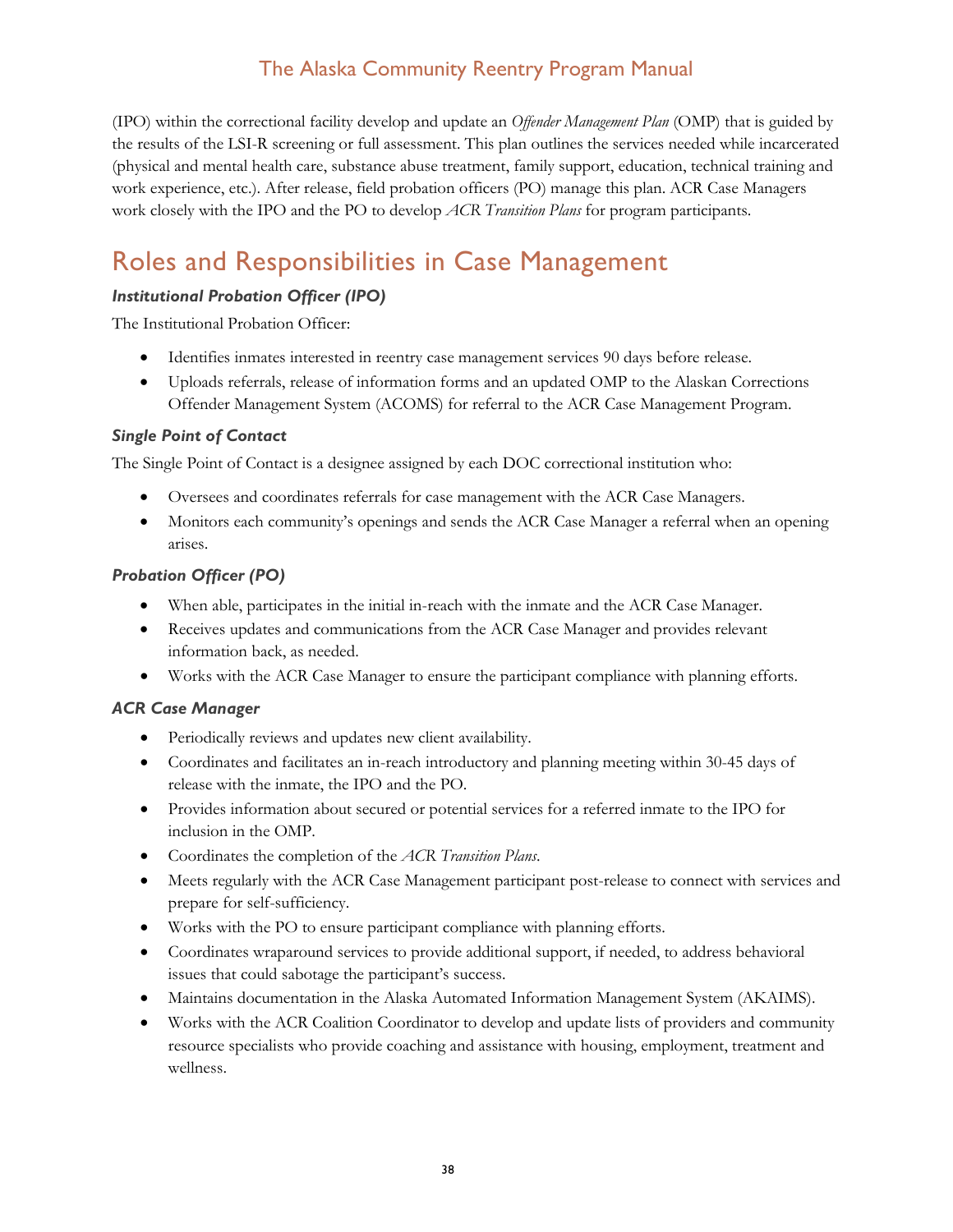# <span id="page-39-0"></span>Pre-Release

DOC Institutional Probation Officers (IPOs) identify inmates who are interested in having post-release case management support and, within 90 days of release, refer them to the ACR Case Management Program through an electronic referral module housed within ACOMS system. One person from each correctional facility is designated as the "Single Point of Contact" for the referral. Referrals are prioritized based on those needing housing, those needing multiple support services, and those with felony convictions. Below is a chart outlining the program timeline.

# <span id="page-39-1"></span>Pre and Post-Release Timeline

#### <span id="page-39-3"></span>Figure 18 ACR Case Management Program Pre and Post-Release Timeline



#### *In-Reach*

Within 30 to 45 days of release, the ACR Case Manager has a one-on-one in-reach meeting with inmates who have been referred to the ACR Program. An updated OMP and a DOC Release of Information form needs to be on file. During this introductory meeting the potential reentrant and the case manager discuss program requirements and support service needs. Meetings may occur in person, through video conference or over the telephone depending on the location of the case manager and the technological abilities of the DOC institution. The primary objectives of this in-reach meeting are to identify the inmate's post-release needs as well as his or her goals, interests and future plans.

# <span id="page-39-2"></span>Post-Release

The ACR Case Management Program is built on three two-month transition phases that span the first six months after release. As the ACR Case Management participant moves through the program, the ACR Case Manager works to progressively reduce the number of support meetings and amount of oversight needed. Transition planning happens at the start of each phase. The plan provides a guide for the ACR Case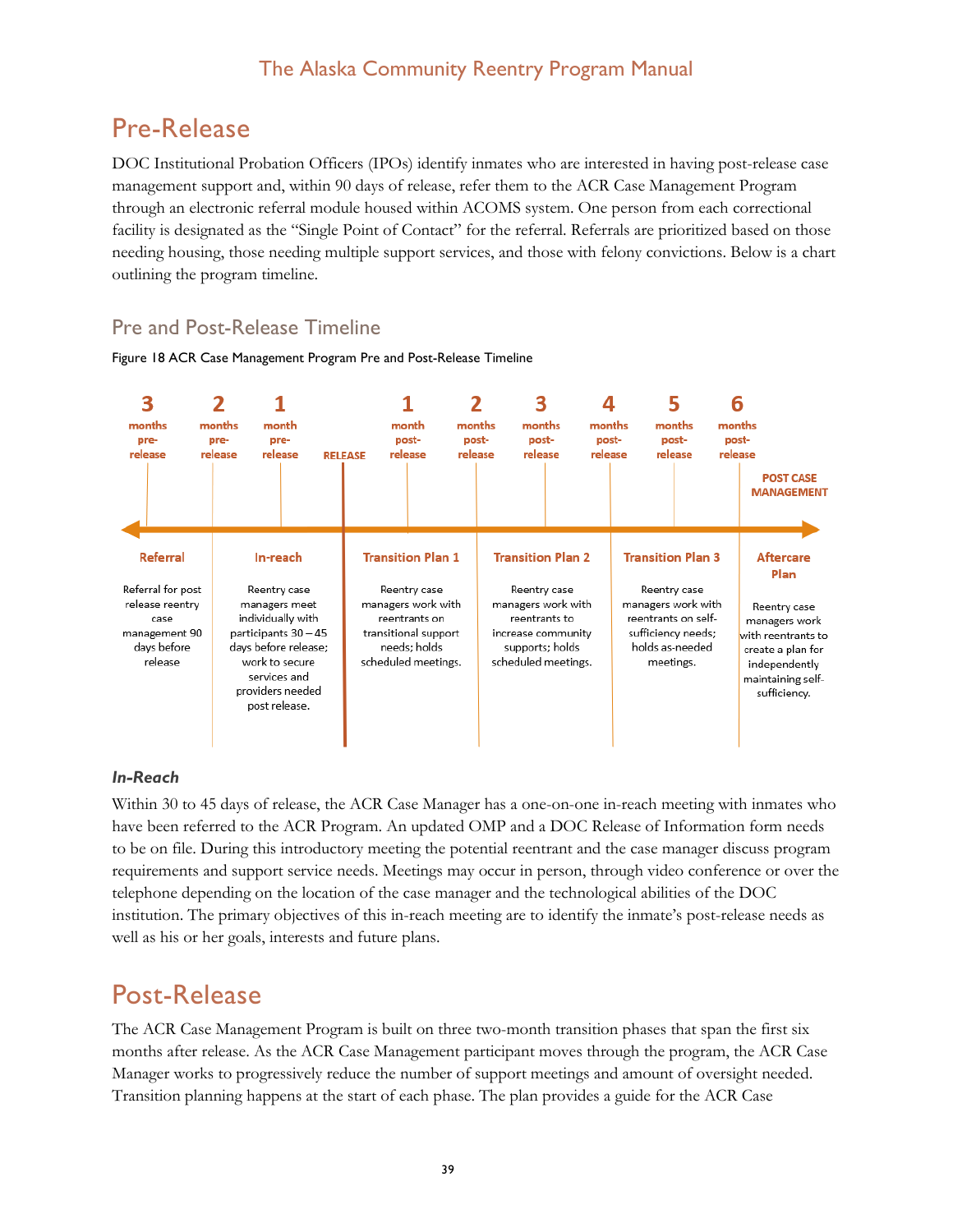Management participant, family, and service providers that clearly outlines specific actions based on the participant's needs (housing, employment, training, treatment, counseling, etc.). A good transition plan has strength-based, attainable goals and interventions that the participant has helped develop and contains at least one goal that could be accomplished immediately with relative ease. In general, transition plans:[13](#page-40-1)

- Prioritize a participant's higher risk of reoffending as identified by a validated assessment.
- Develop an individualized written plan of intervention.
- Identify when goals have been accomplished.
- Identify who is responsible for providing each intervention.
- Ensure continuity of interventions from jail to the community.
- Establish goals and/or targets of change that are agreed upon by both the ACR Case Management participant and the case management team.

#### *Transition Phase 1*

Upon release from prison, an initial meeting is held with the ACR Case Management participant, the field parole/probation officer and the ACR Case Manager. During this meeting, the participant learns more about the case management program and signs paperwork. Continuing the work done during pre-release, the team finalizes an initial plan for services, known as the ACR Transition Plan 1, that establishes goals and/or targets of change that are agreed upon by the inmate and those responsible for his or her custody and treatment. The plan outlines actions that target identified risks of reoffending and other needs and ensures that they are offered at a level and frequency that will be helpful. During the first two months of the program, the ACR Case Manager meets weekly, at minimum, with the participant to coordinate and oversee the receipt of needed services.

#### *Transition Phase 2*

During the third and fourth months of case management services, the participant meets with the ACR Case Manager at least twice monthly to ensure needs continue to be addressed at the right service level and intensity. The transition plan is updated, becoming the ACR Transition Plan 2, at the beginning of this phase, increasing or decreasing services as needed. Scheduled meetings will be held but will likely be less frequent than during the first two months.

#### *Transition Phase 3*

This phase transitions the participant to increased self-sufficiency in securing and maintaining services. The transition plan is updated (ACR Transition Plan 3) at the beginning of this phase; meetings with the ACR Case Manager are held at least once a month.

# <span id="page-40-0"></span>Discharge and Aftercare

During the final month of case management services, the ACR Case Management participant and the ACR Case Manager develop the *ACR After Care Plan* to guide the participant's decision-making after case management services have ended. This plan is effective upon the participant's graduation from the program.

<span id="page-40-1"></span> <sup>13</sup> Transition from Jail to Community, Online Learning Toolkit, Module 7: Transition Plan Development, <http://tjctoolkit.urban.org/module7/index.html>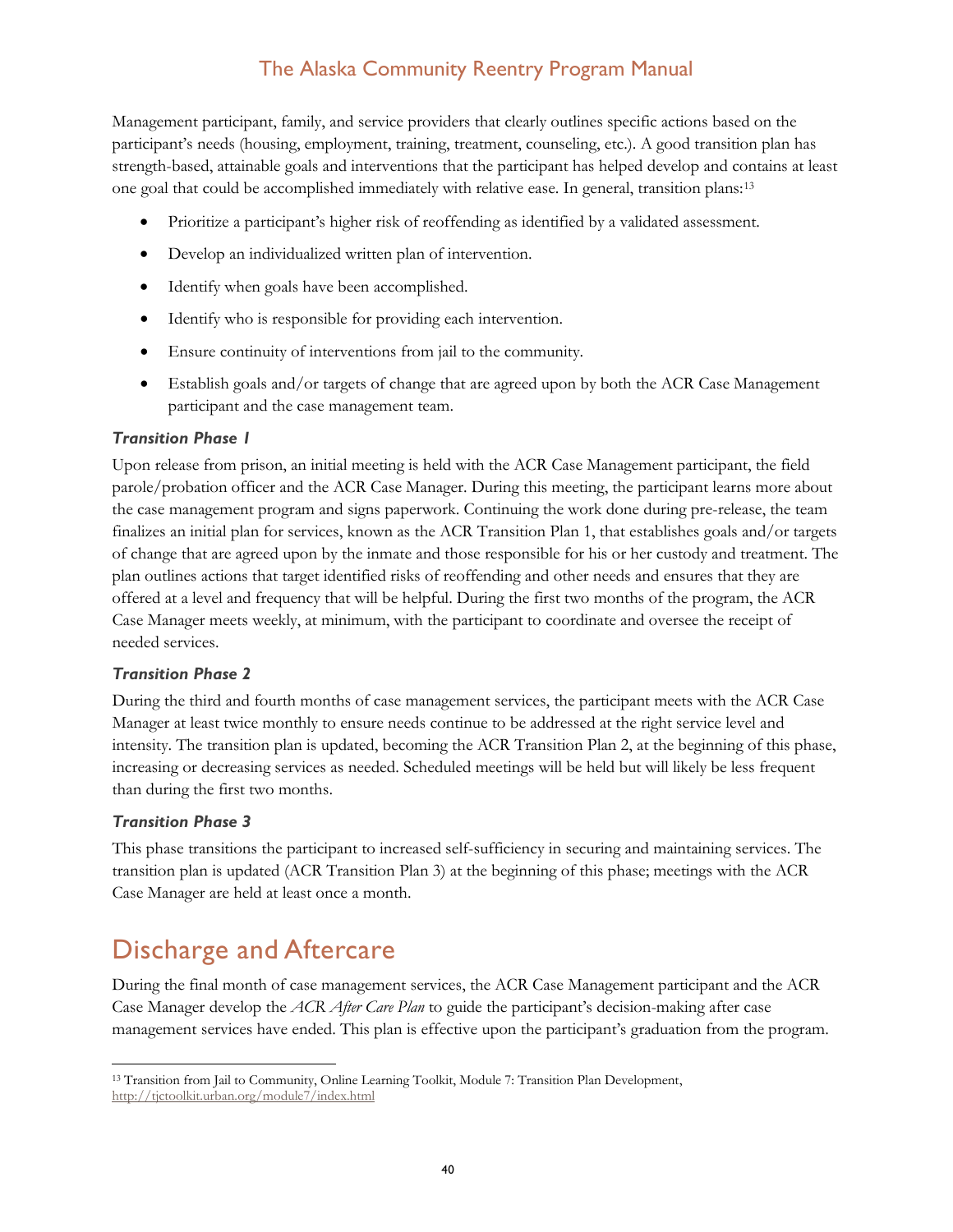Participants may be discharged from the program for reasons other than program completion. These reasons include: opting out of the program, non-compliance with program requirements, moving out of the reentry service area, re-imprisonment, committing a crime, pardoned or sentence suspension, or parole/probation revocation. Even though a participant may not complete the program, case managers attempt to establish an aftercare plan with the participant.

# <span id="page-41-0"></span>Special Case Management Procedures

# <span id="page-41-1"></span>**Confidentiality**

ACR Case Management participants are informed that confidentiality cannot be maintained if the participant reports violations of his/her conditions of release, intent to harm themselves or others, or the intent to commit (or commission of) a crime.

# <span id="page-41-2"></span>Wraparound Services

If an ACR Case Management participant is not compliant with his/her transition plans, the PO and ACR Case Manager coordinate a special meeting with the participant, relevant service providers, and other key persons to identify additional supports that may help mitigate issues or barriers challenging the participant's engagement. These additional services are often called wraparound services.

# <span id="page-41-3"></span>"Opting Out"

The DBH reentry case management process is voluntary for program participants; at any time in the process, participants can opt-out of the ACR Case Management Program.

# <span id="page-41-4"></span>Working with the Department of Labor and Workforce Development

Research shows that connecting reentrants to employment assistance services in the community can help to reduce recidivism. In addition to providing earned income, employment can have positive prosocial outcomes for reentrants, such as increasing self-esteem and creating positive social relationships. Employment can also promote societal benefits such as reduced strain on social service resources and public assistance.[14](#page-41-5)

Experienced staff in Department of Labor and Workforce Development (DOLWD) job centers across the state provide support for reentrants needing either job training skills or job search/placement assistance. In addition, DOLWD regularly collaborates with the Department of Corrections to conduct pre-release employment training and workshop opportunities, including certifications and apprenticeships, across the state. ACR Case Managers use the AKAIMS to track participant employment information, connect them to DOLWD services, and note outcomes related to education and employment.

A listing of the Department of Labor and Workforce Development statewide job centers, including links to workshops and calendar events, can be found at [http://www.jobs.alaska.gov/offices/index.html.](http://www.jobs.alaska.gov/offices/index.html)

<span id="page-41-5"></span><sup>&</sup>lt;sup>14</sup> [Integrated Reentry and Employment Strategies: Reducing Recidivism and Promoting Job Readiness;](https://www.bja.gov/publications/csg-reentry-and-employment.pdf) The Council of State Governments Justice Center.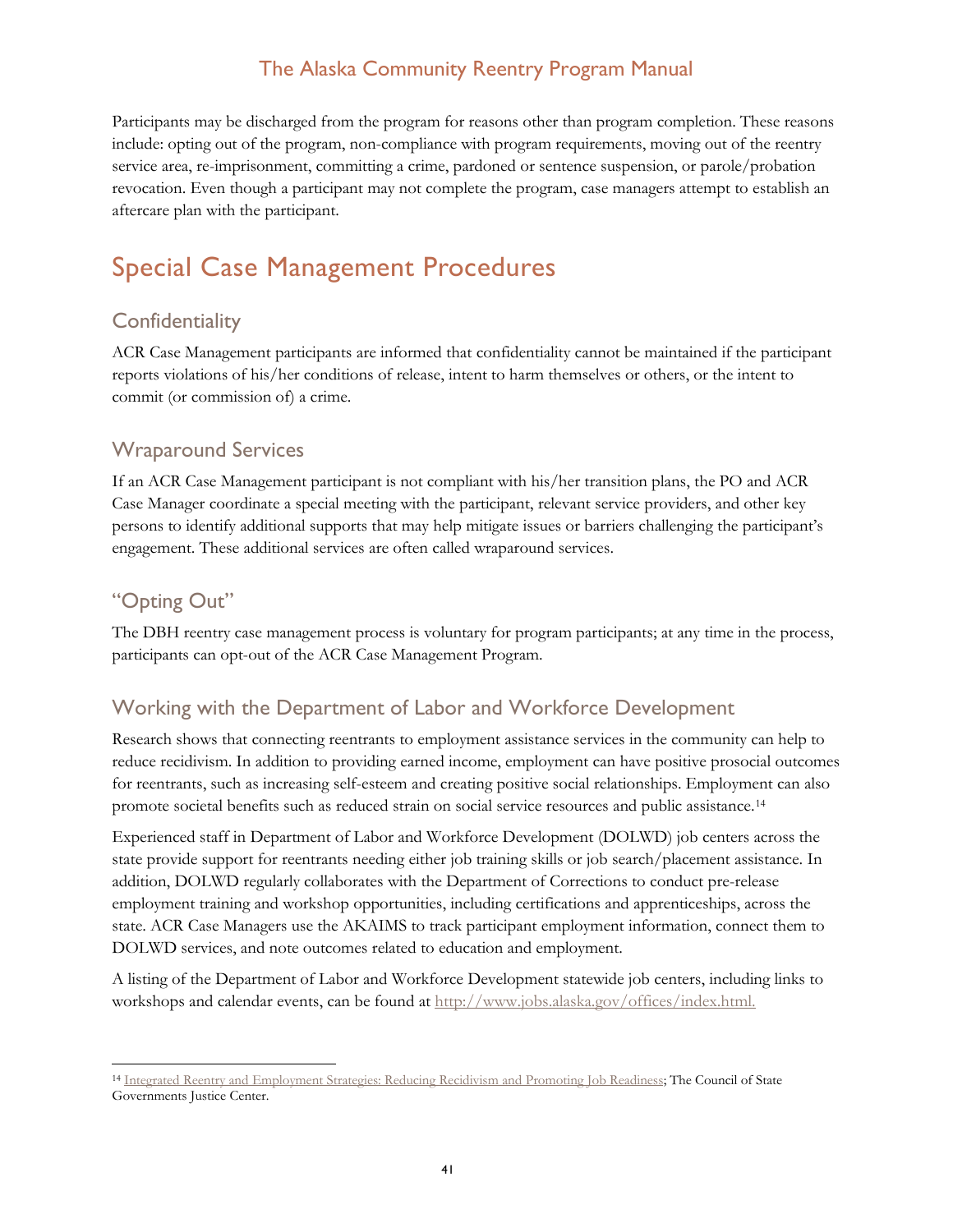# <span id="page-42-0"></span>AKAIMS: Alaska Automated Information Management System

AKAIMS is DBH's primary management information system. Originally, DBH used this system to collect data on behavioral health clients in Alaska who were funded by DBH grants or Medicaid. As the system developed, agencies began to use the system as an electronic medical record. Recently, DBH added a component aligned with Alaska's therapeutic courts. This module has been adapted to use with the ACR Program.

# <span id="page-42-1"></span>Participant Survey

ACR Case Management participants are asked to complete surveys upon transitioning from one phase of service to another. This survey rates the participant's satisfaction with current areas of their life (housing, safety, social connectedness, etc.) and with the case management services being provided.

# <span id="page-42-2"></span>Case Management Graduation

Although graduation ceremonies differ slightly across the ACR Case Management Programs, they celebrate a participant's successful completion of the program. Graduating from the case management services is a wellearned success and provide an opportunity for supporters to acknowledge the participant's hard work in addressing behavior changes and reengaging with the community.

# <span id="page-42-3"></span>Case Management Goals and Process Measures

# <span id="page-42-4"></span>Long-term Goals and Measures

The ACR Case Management Program goals are aligned with the ACR Program goals, as identified on page 15. This data is collected for each of the ACR Case Management Programs and feeds into the statewide data for the ACR Program.

# <span id="page-42-5"></span>Process Measures

The ACR Case Management Program tracks the case management process for indicators of issues or barriers that could prevent the program from achieving its outcomes. Monitoring these processes provides opportunities to modify systems, increase training, or offer additional support to assure success. As the program develops, measures in the following areas will be monitored: participant demographics; referrals, intakes and discharges; in-reach; participant satisfaction; and access to public benefits, behavioral health services, housing and employment.